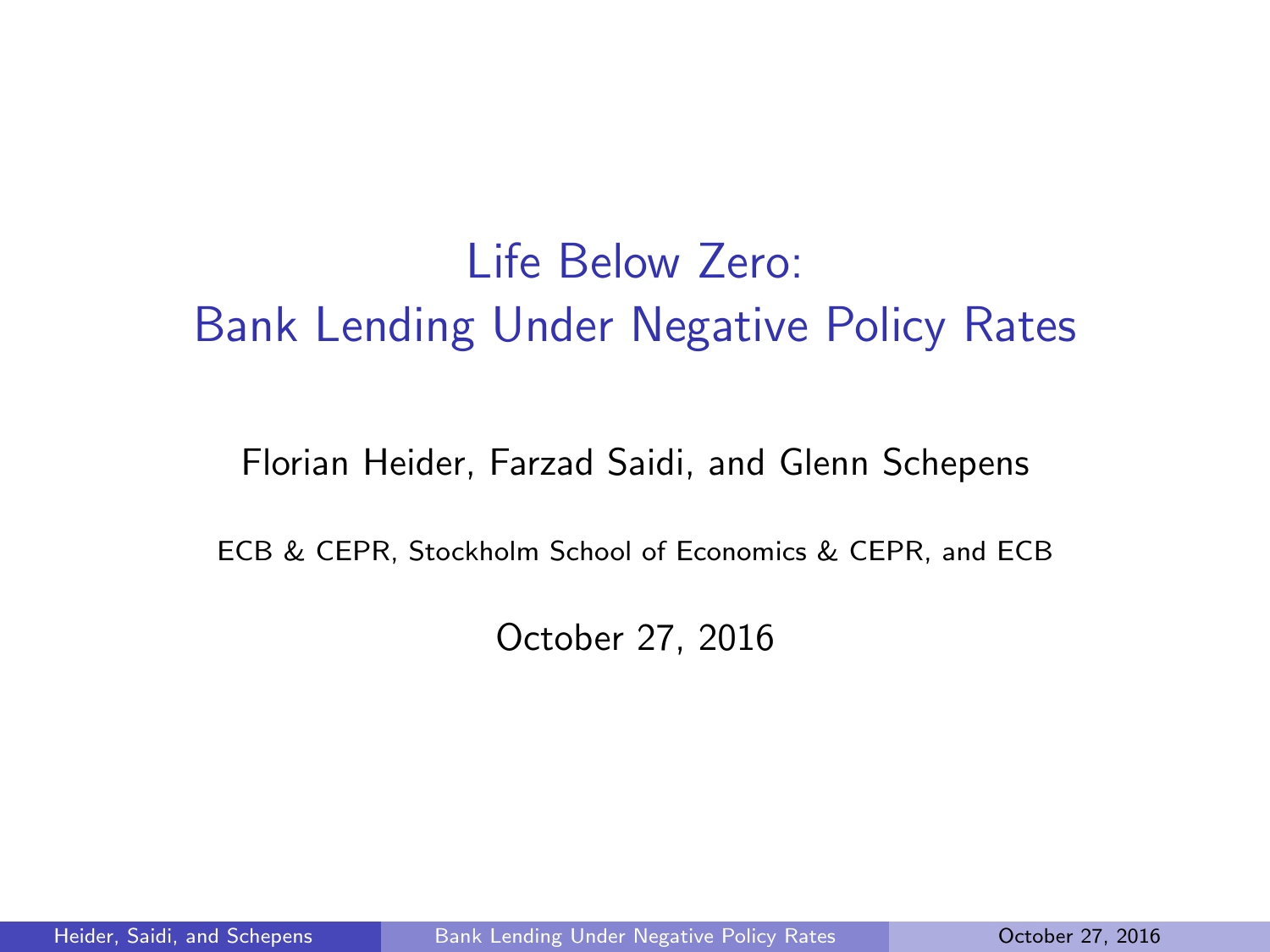Monetary policy in unchartered territory

- To stimulate post-crisis economy, monetary policy has become non-standard
- Some central banks have lowered policy rates to negative
	- Are zero/negative interest rates special?
- This paper: transmission of negative policy rates to the economy
	- If Its the transmission via bank lending different than for positive rates?
	- $\blacktriangleright$  Benefits and costs/risks?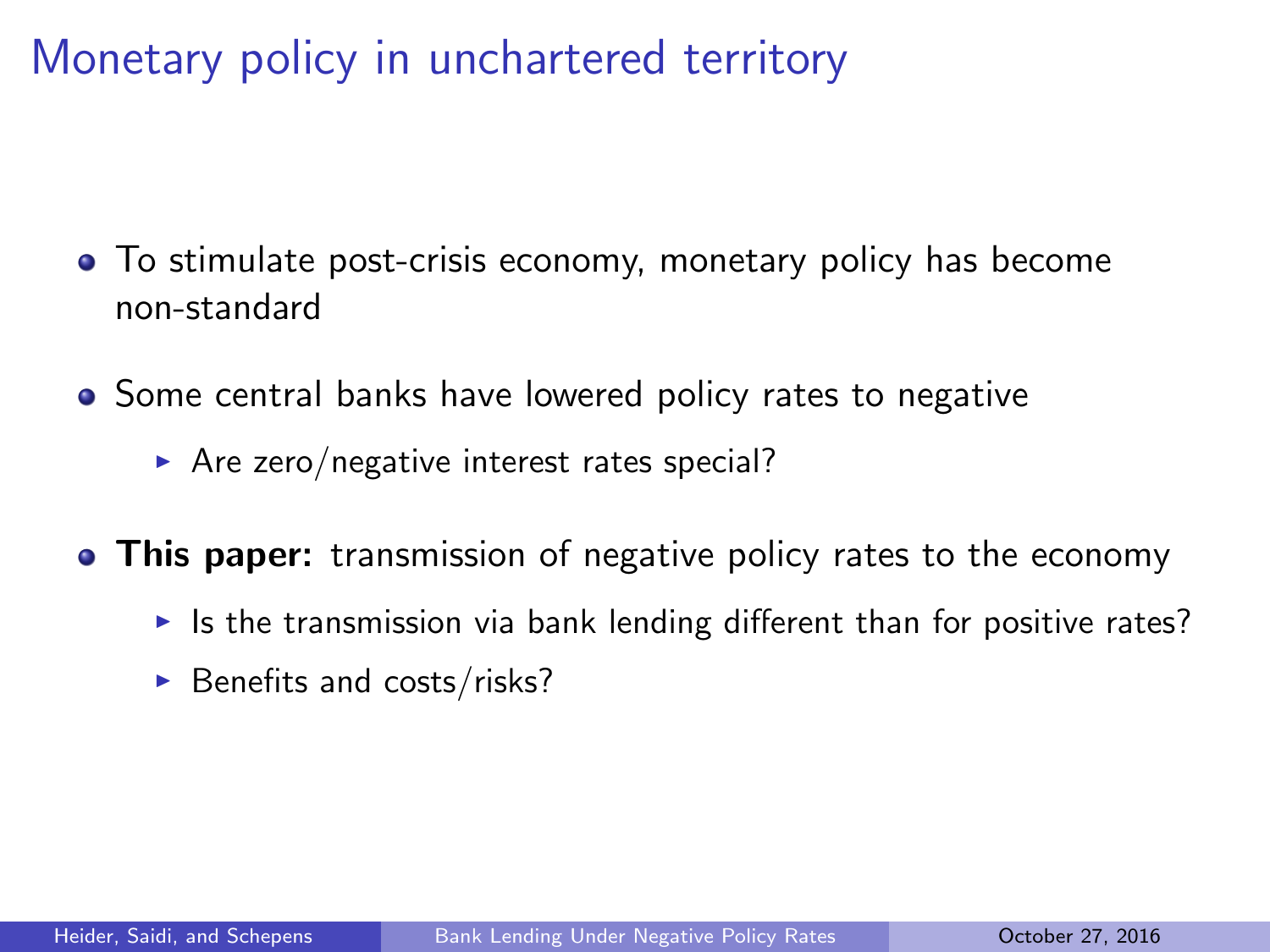# Our findings and contribution

- $\bullet$  Transmission of negative rates depends on banks' funding structure  $$ different from other "non-standard" measures
	- $\triangleright$  More deposits  $\rightarrow$  risk taking  $\Uparrow$
	- $\triangleright$  No such effect for lower but non-negative rates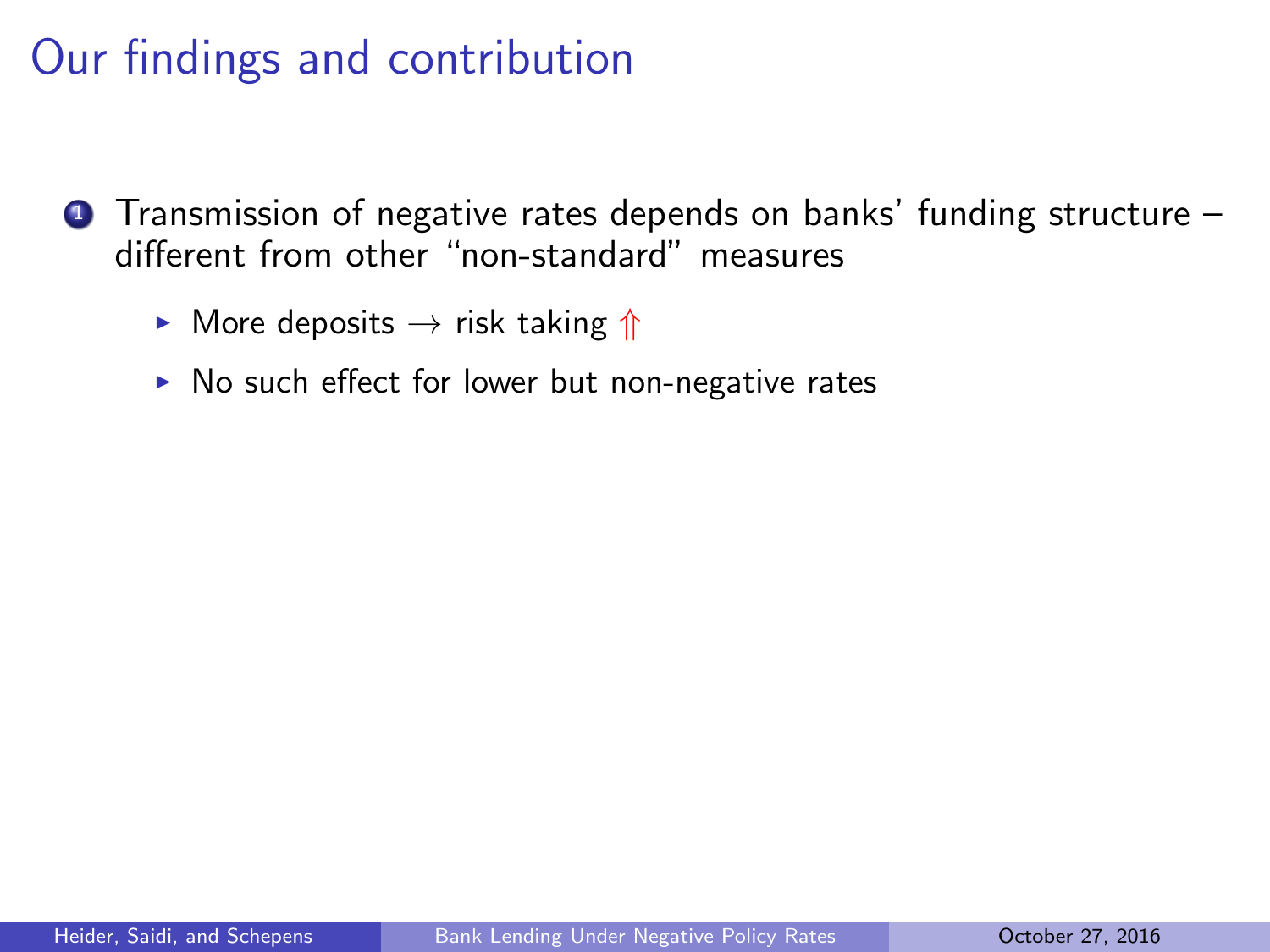# Our findings and contribution

- $\bullet$  Transmission of negative rates depends on banks' funding structure  $$ different from other "non-standard" measures
	- $\triangleright$  More deposits  $\rightarrow$  risk taking  $\Uparrow$
	- $\triangleright$  No such effect for lower but non-negative rates
- <sup>2</sup> Distributional consequences of monetary policy bank lending and bank risk-taking channels
	- Relatively less lending by high-deposit banks, focus on **new** risky borrowers
	- $\triangleright$  Safe borrowers switch to low-deposit banks
	- **EXECUTE:** Relaxation of financial constraints for risky borrowers  $\rightarrow$  investment  $\Uparrow$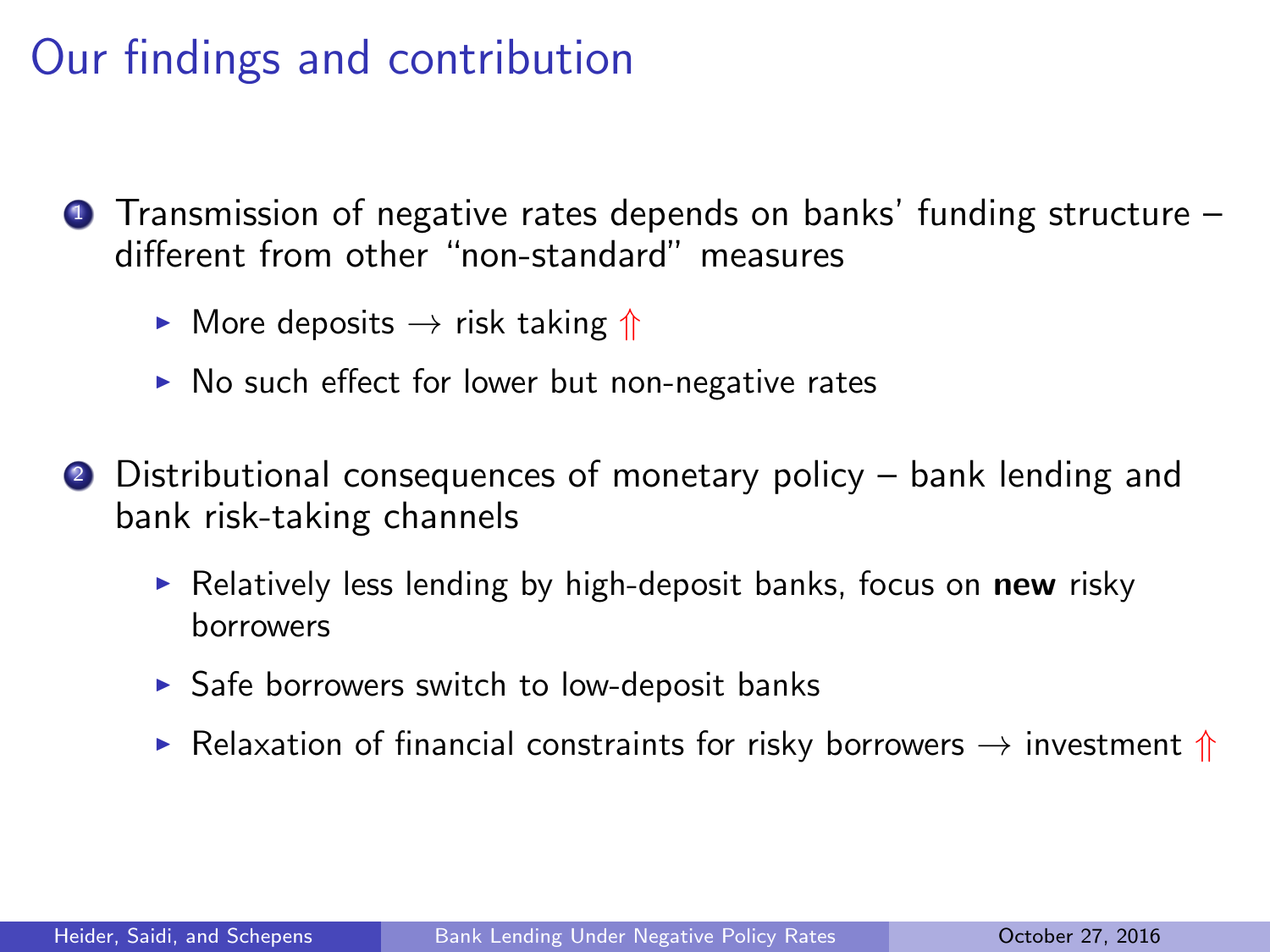### Background on negative policy rates in the Eurozone

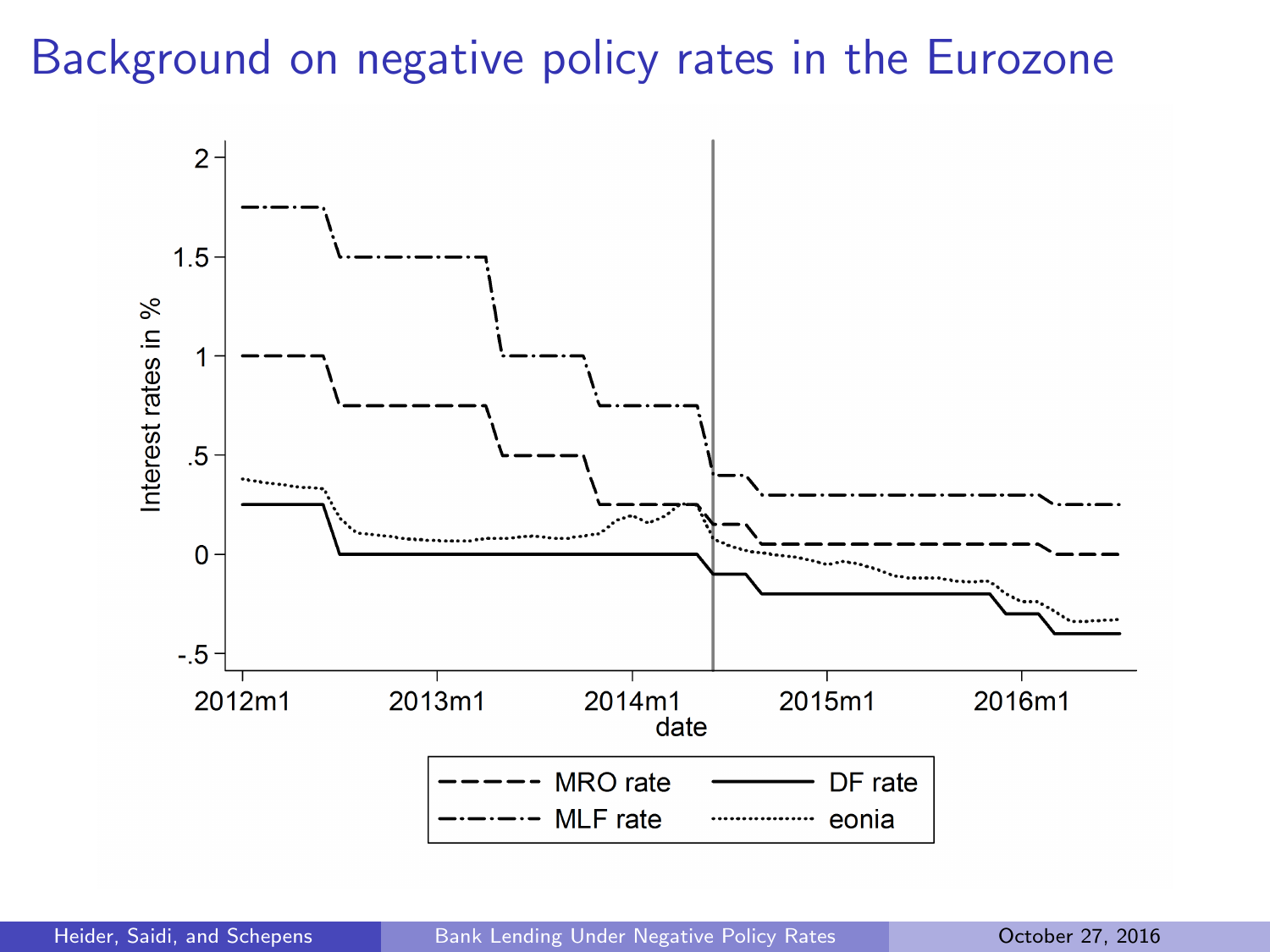### Effect of Negative Policy Rates on Bank Risk **Taking**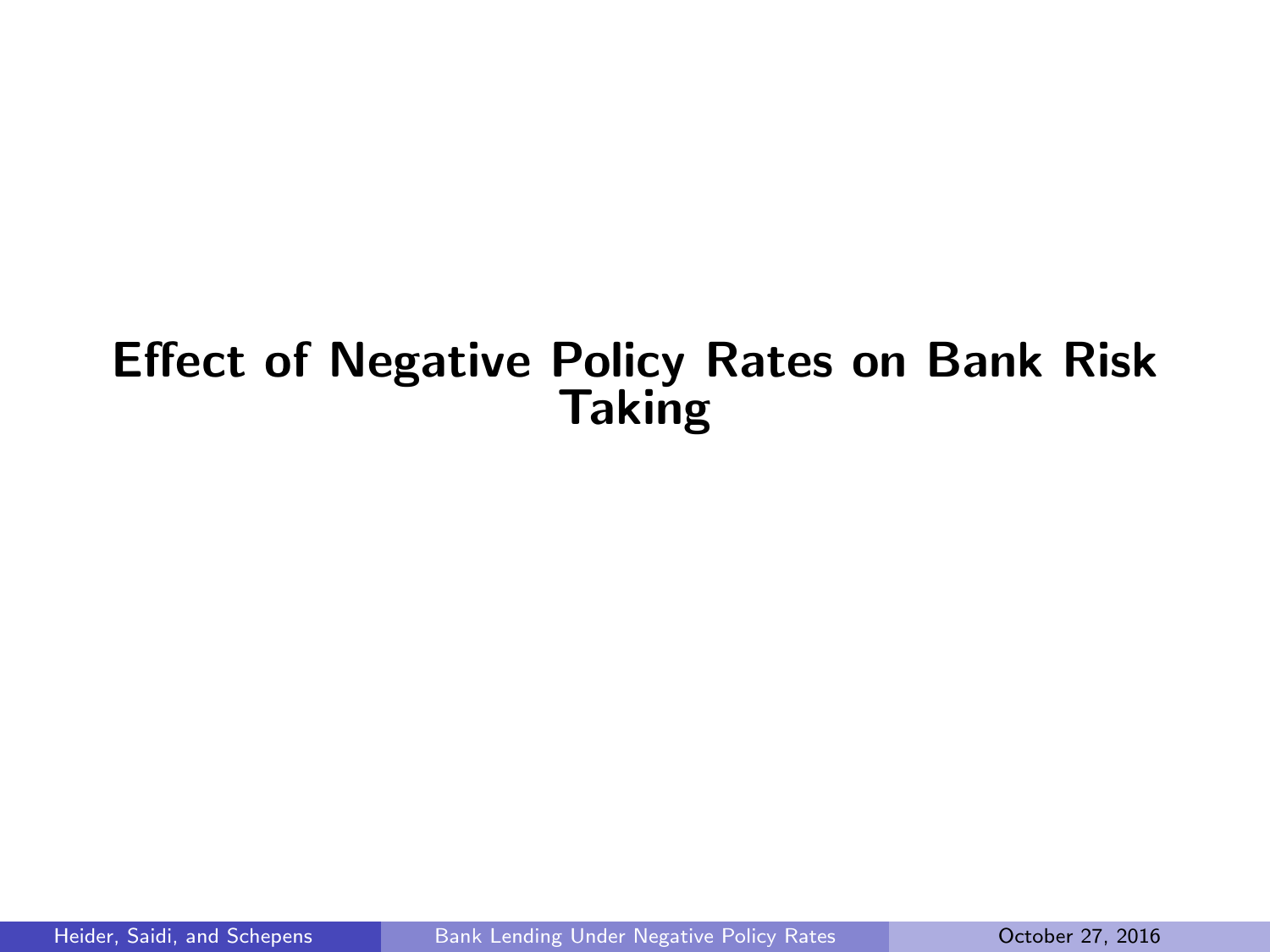Two effects at work in banks when interest rates decrease



- Bank finances opaque assets  $(A)$  with liabilities  $(L)$
- Net worth (equity  $E$ ) determines risk taking (skin in the game)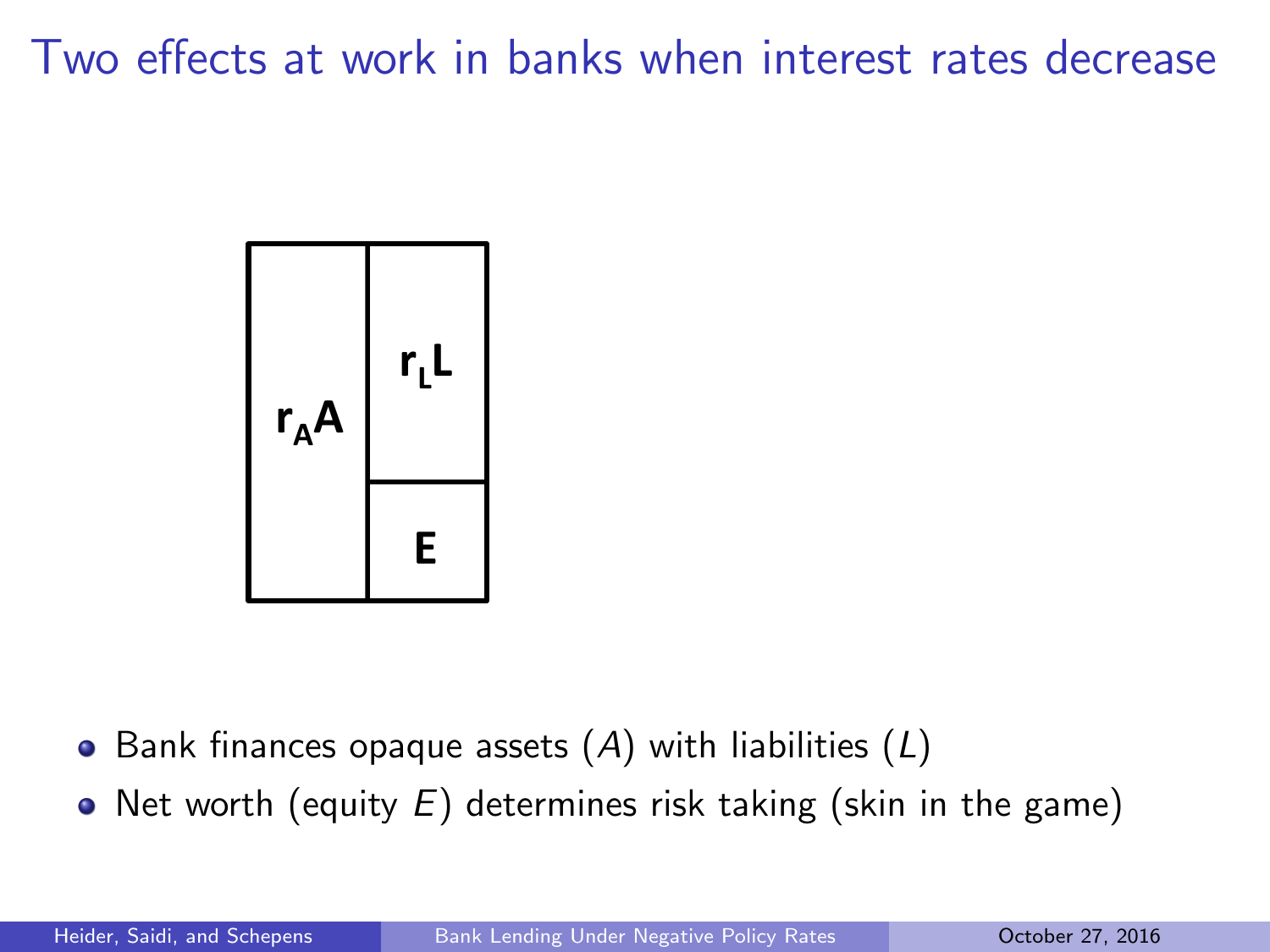Two effects at work in banks when interest rates decrease



• Pass-through of lower policy rate to rates on assets/loans  $(r_A)$ 

• Net worth  $\Downarrow$  (ceteris paribus)  $\rightarrow$  risk taking  $\Uparrow$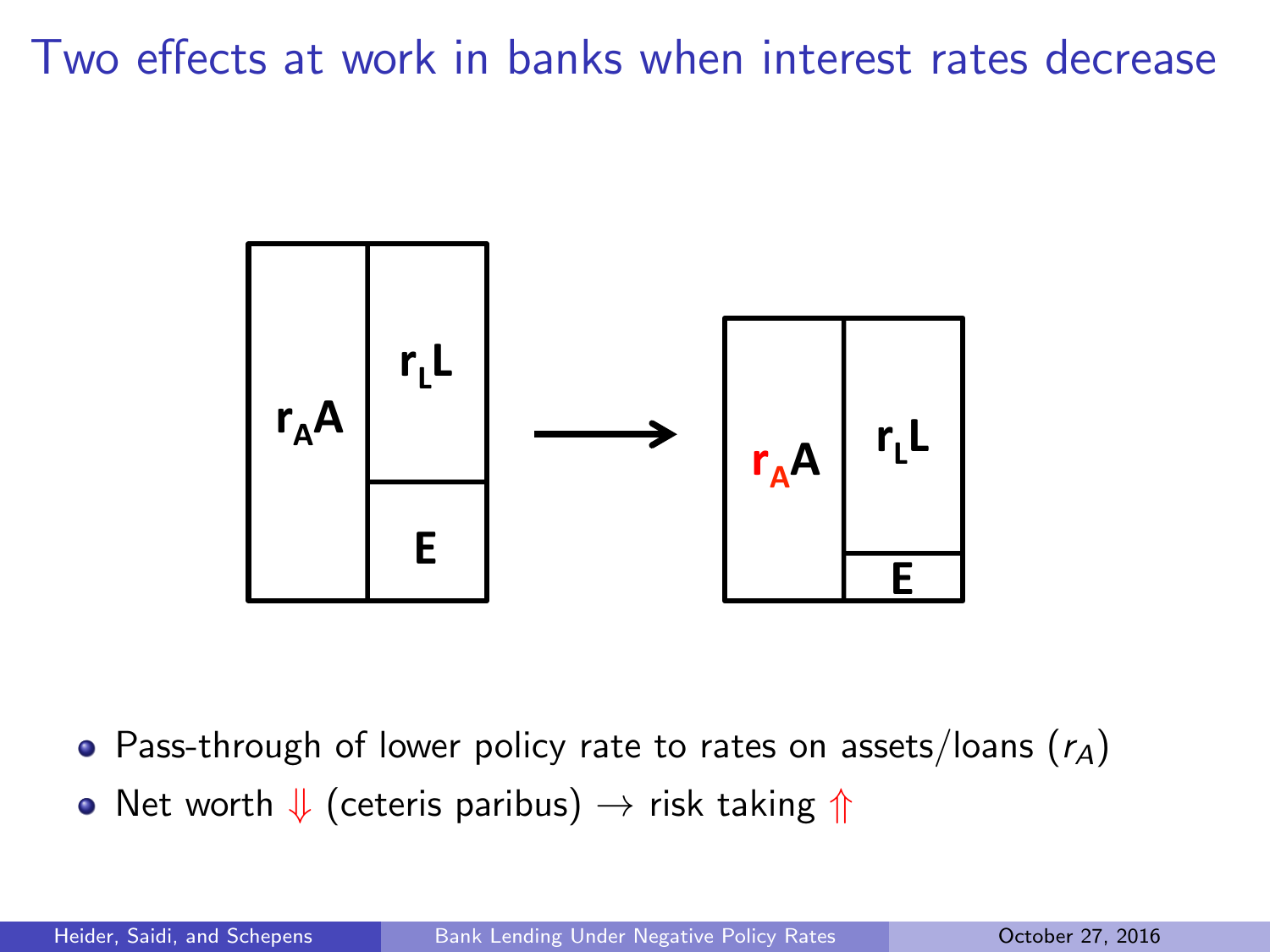Two effects at work in banks when interest rates decrease



• Pass-through of lower policy rate to rates on liabilities  $(r_L)$ 

• Net worth  $\Uparrow$  (ceteris paribus)  $\rightarrow$  risk taking  $\Downarrow$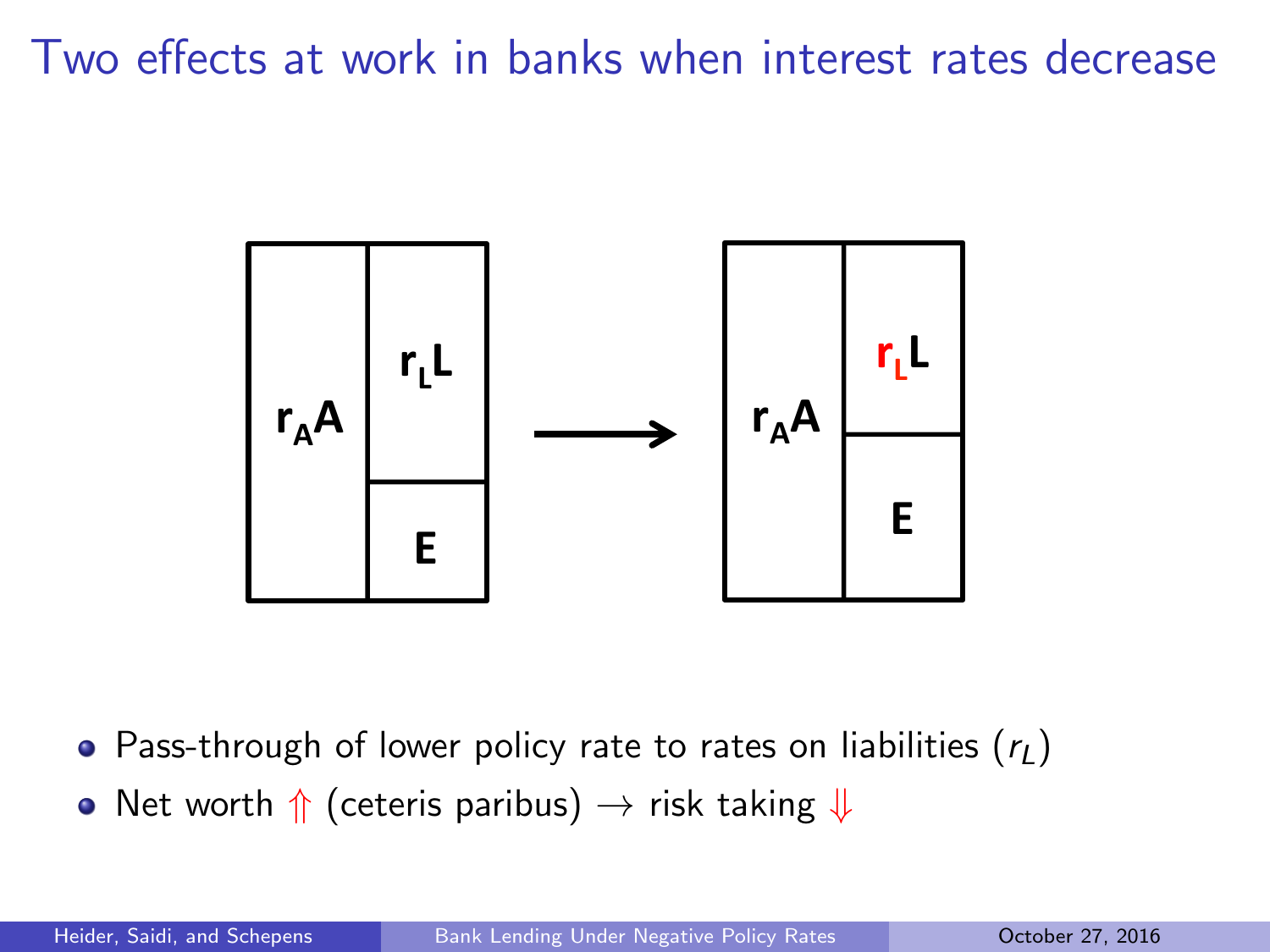How to separate asset and liability effect?

- Literature uses bank capital to vary strength of liability effect
- **•** Mixed evidence (Jiménez et al. 2014 vs. Dell'Ariccia, Laeven, and Suarez 2016)
- **Problem:** bank capital depends on what happens to assets and liabilities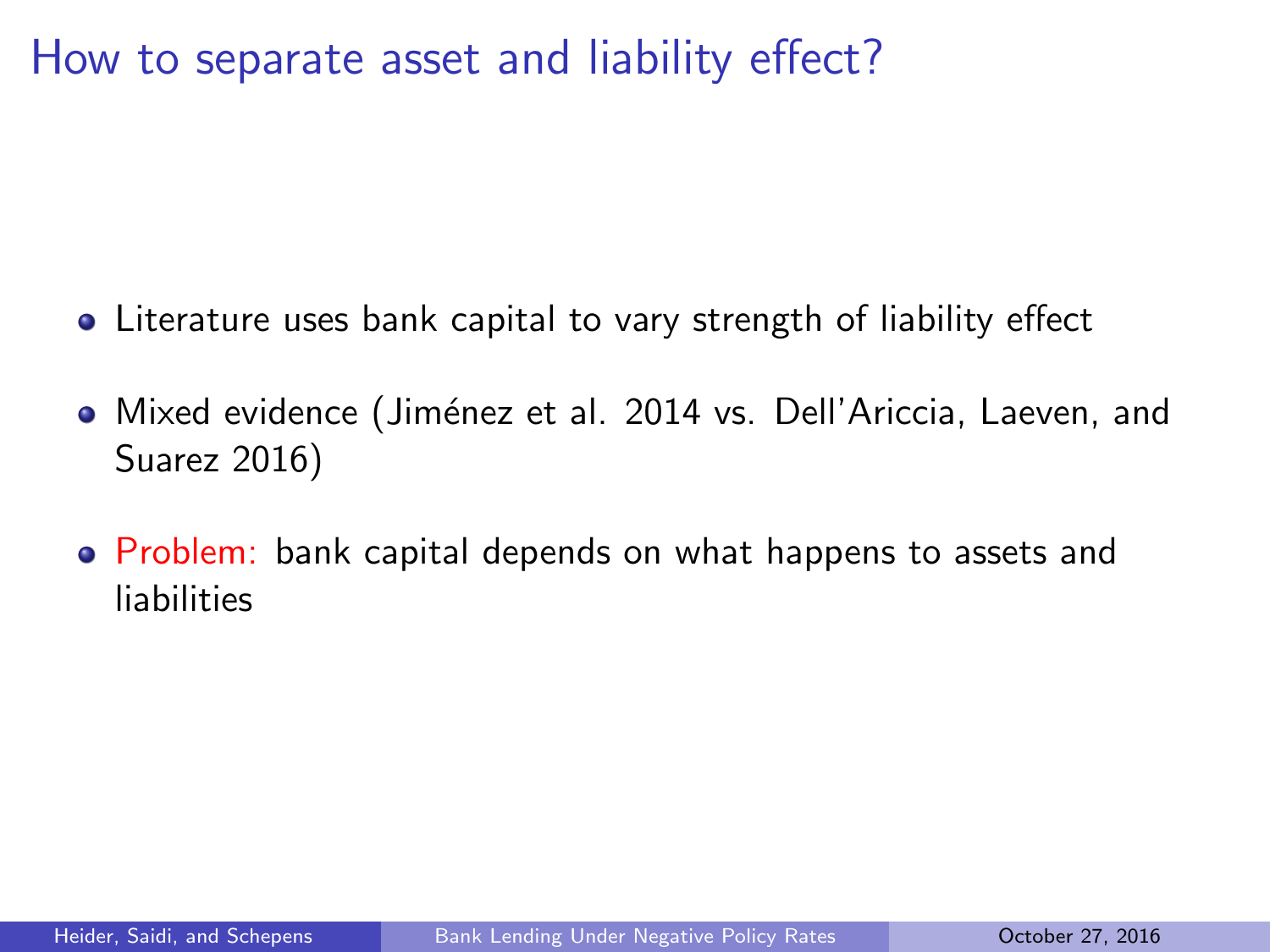Identification through negative policy rates



- No pass-through of negative policy rate to rates on deposits  $(\bar{r}_L)$
- Liability effect shut down for banks with a lot of deposit funding
- Overall net worth  $\downarrow \rightarrow$  risk taking  $\Uparrow$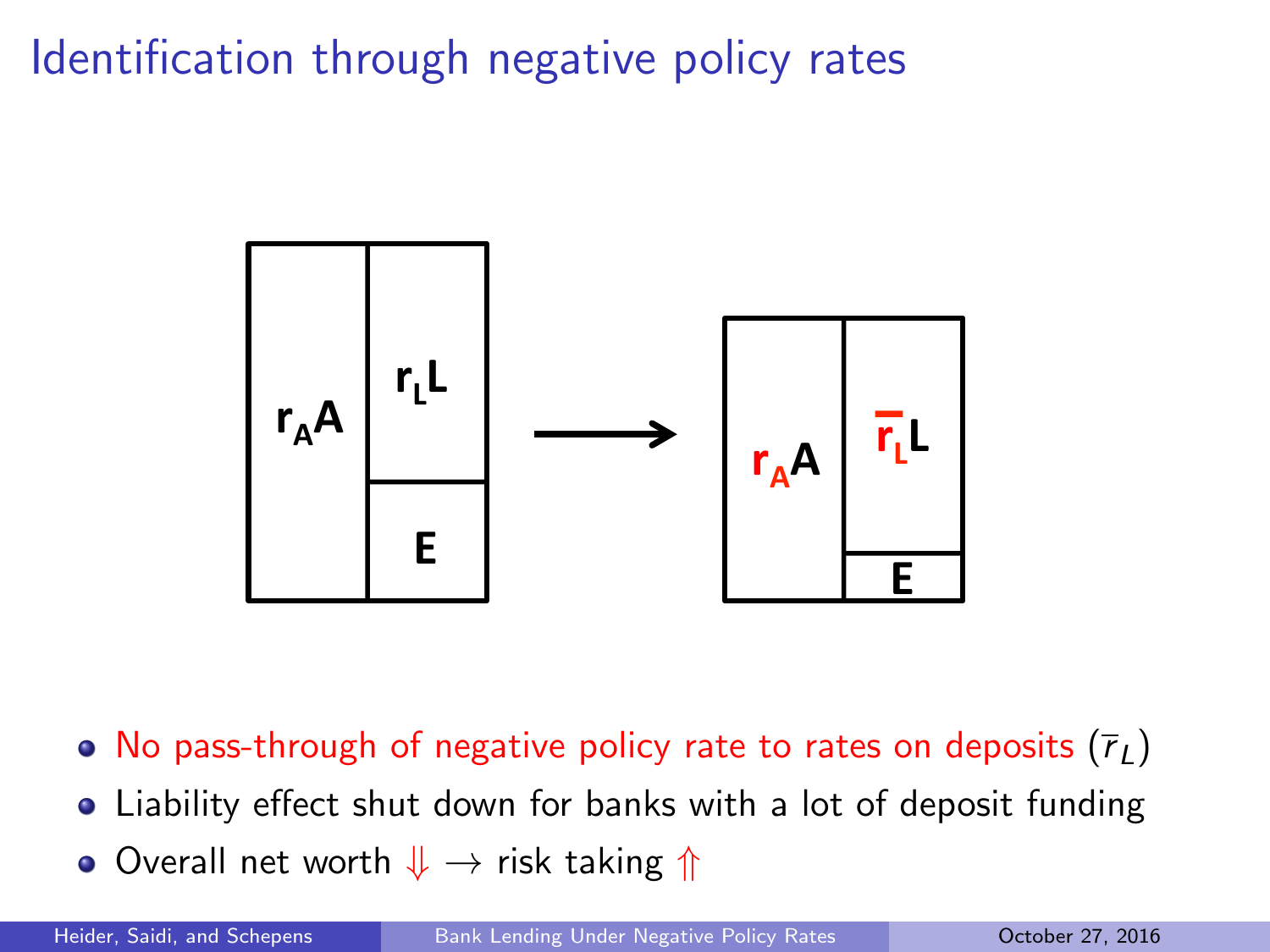### No pass-through of negative rates to deposit rates

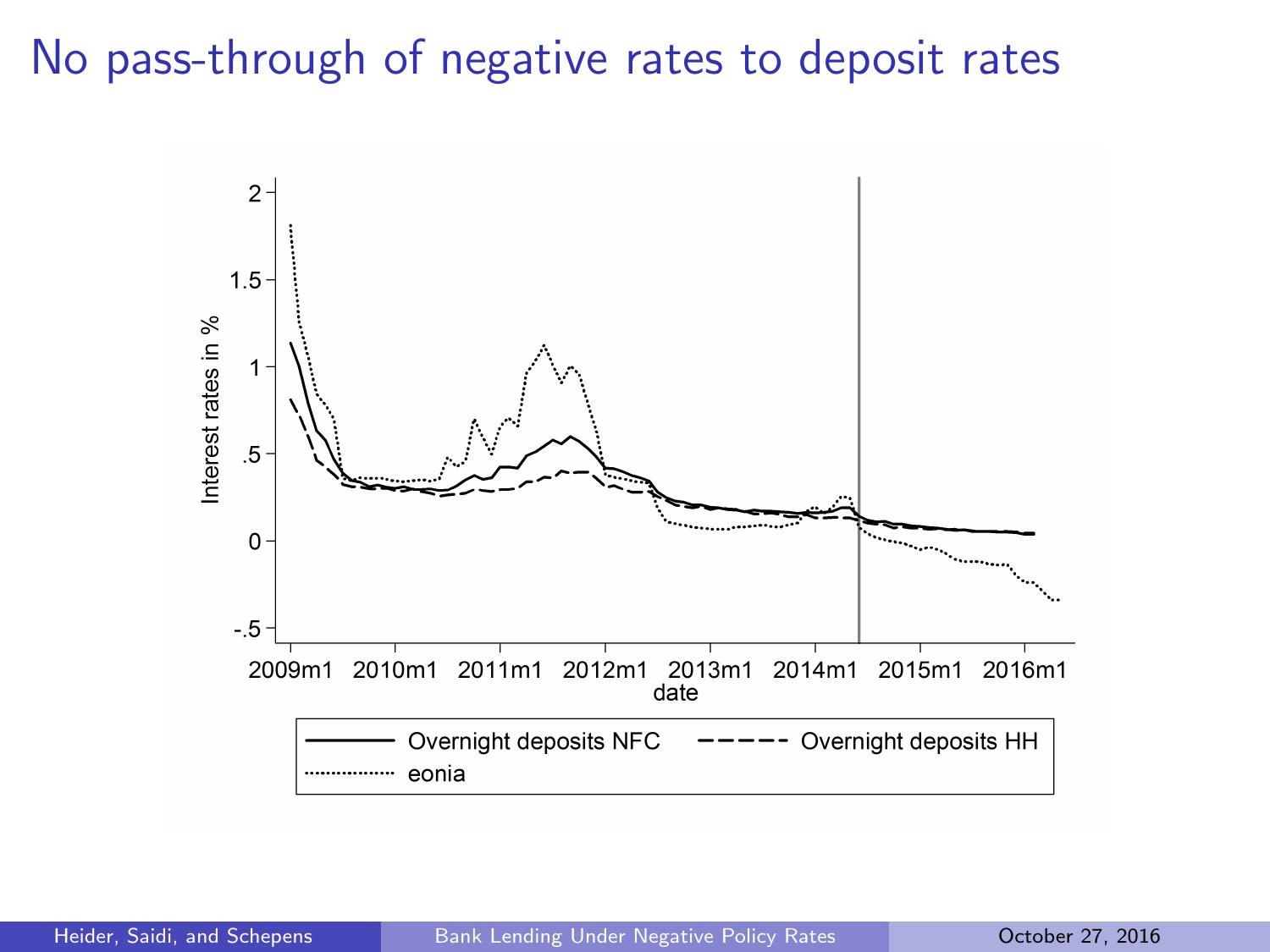### Pass-through of lower rates to loan rates

<span id="page-12-0"></span>

Long-term  $($  > 5y) loans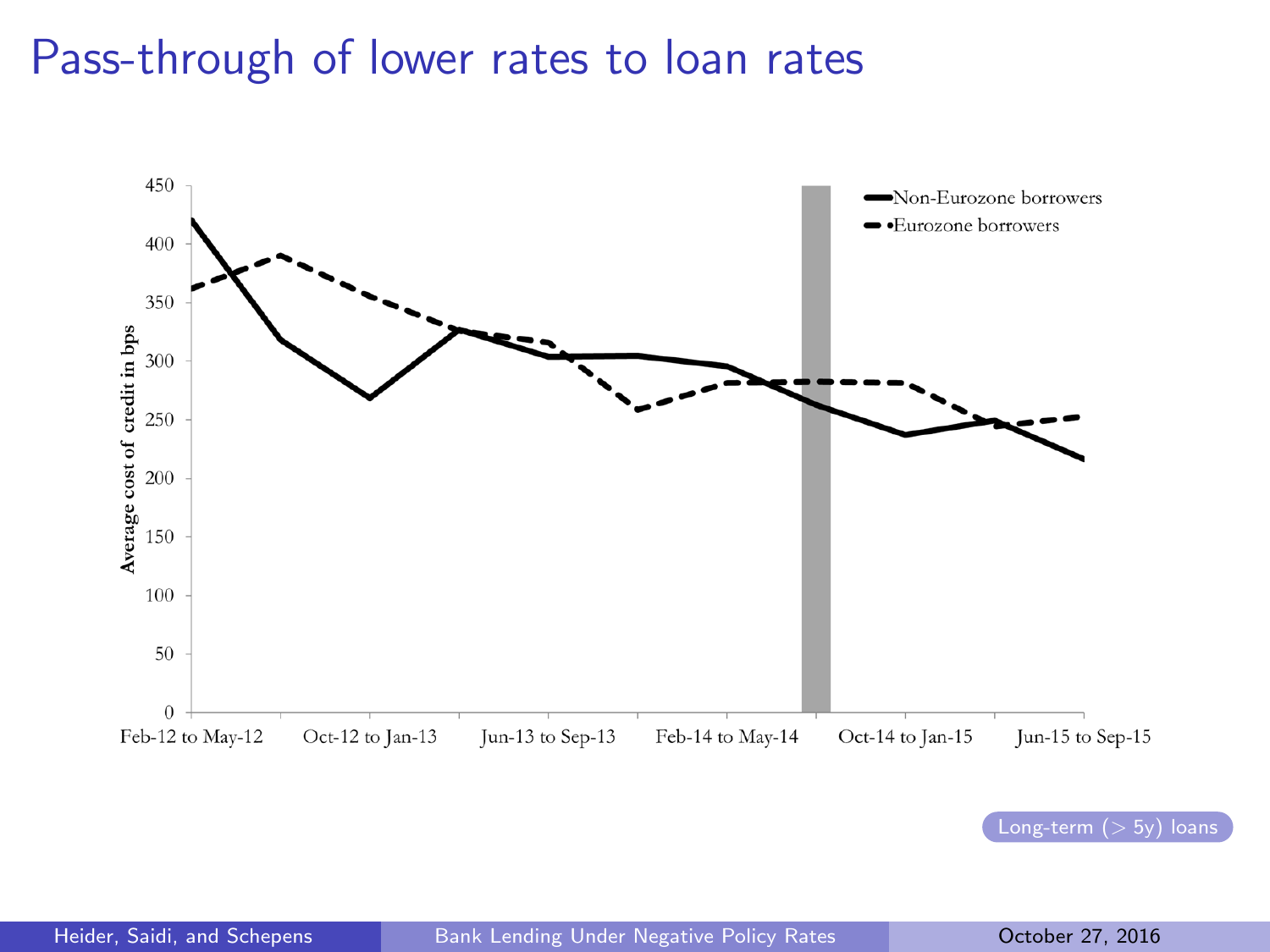### Differential impact of negative policy rates

- Compare risk taking by banks with different extent of deposit funding before and after policy rates become negative
- Liability effect weaker for banks with more deposit funding (net worth  $\downarrow \rightarrow$  risk taking  $\Uparrow$ )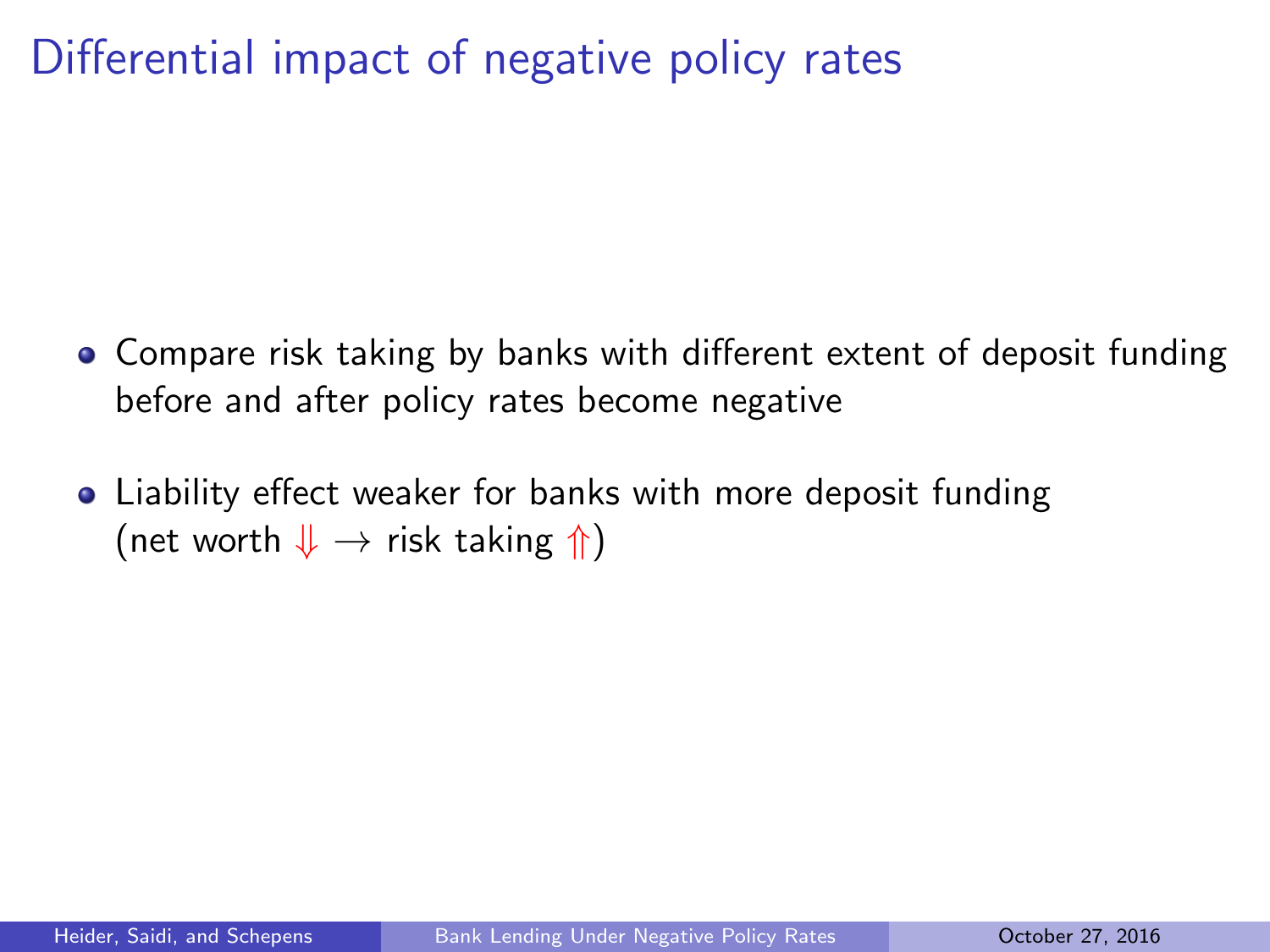### Data description

### <span id="page-14-0"></span>**1** Data

- $\triangleright$  Syndicated loans: DealScan
- $\triangleright$  Both public and private firms in Europe: Amadeus
- $\triangleright$  Loans granted by any Eurozone lead arranger(s) (at the bank-group level): SNL
- $\blacktriangleright$  January 2013 (2011) to December 2015
- **2** Measure of bank risk taking
	- $\triangleright$  Ex-ante volatility of firms with new loans from Eurozone banks

### **3** Exposure to treatment (negative rate in 06/2014)

 $\triangleright$  Deposit-to-asset ratios in 2013 (range from 0.5 to 78%)

[Summary statistics](#page-35-0) C [Deposit ratios](#page-37-0) C [Equity ratios](#page-38-0) C [Fees](#page-39-0)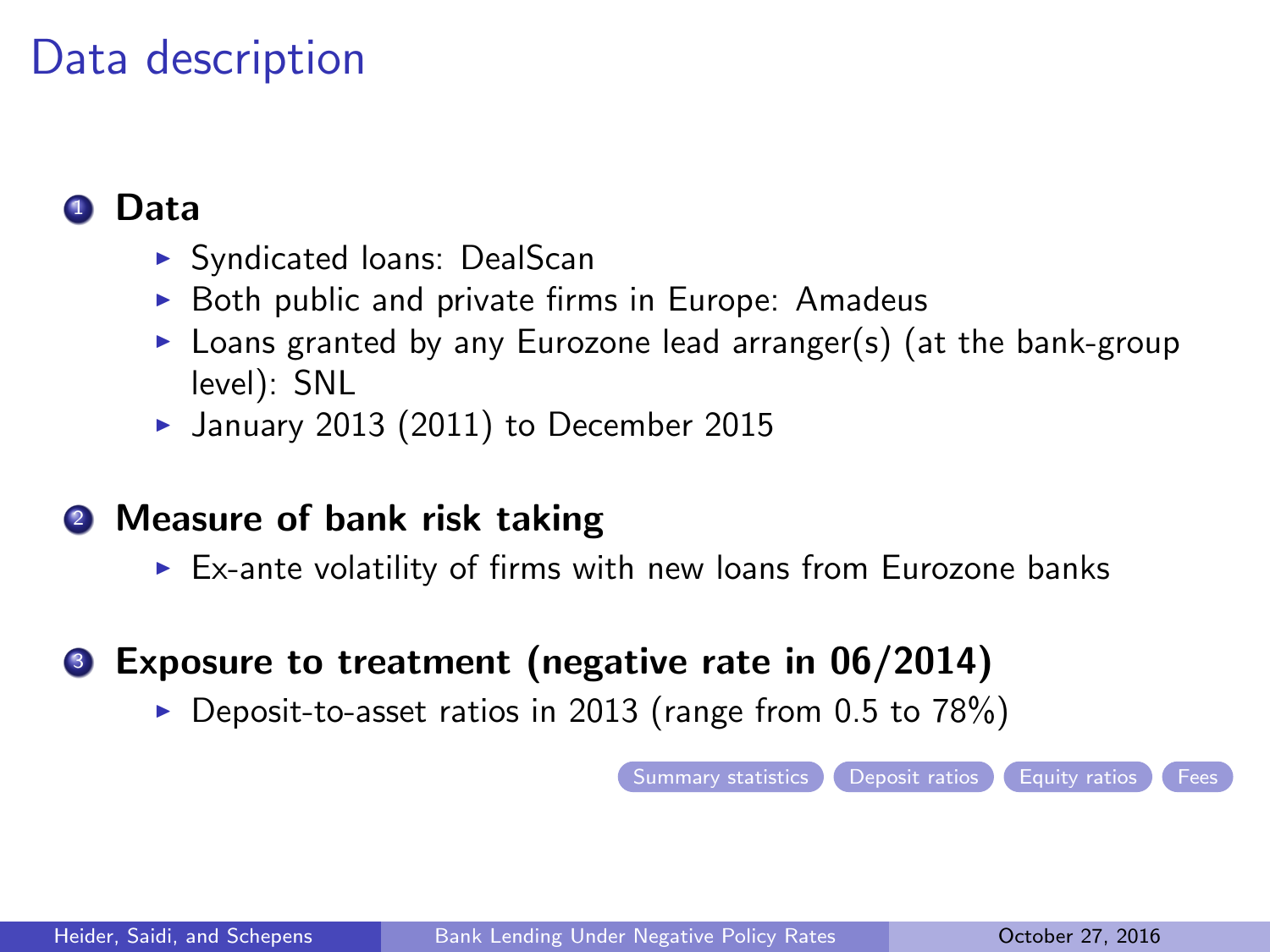$y_{ijt} = \beta_1$ Deposit ratio<sub>i</sub> × After(06/2014)<sub>t</sub> +  $\beta_2 X_{it} + \delta_t + \eta_i + \epsilon_{iit}$ 

where  $i =$  firms,  $j =$  banks (lead arrangers), and  $t =$  transaction date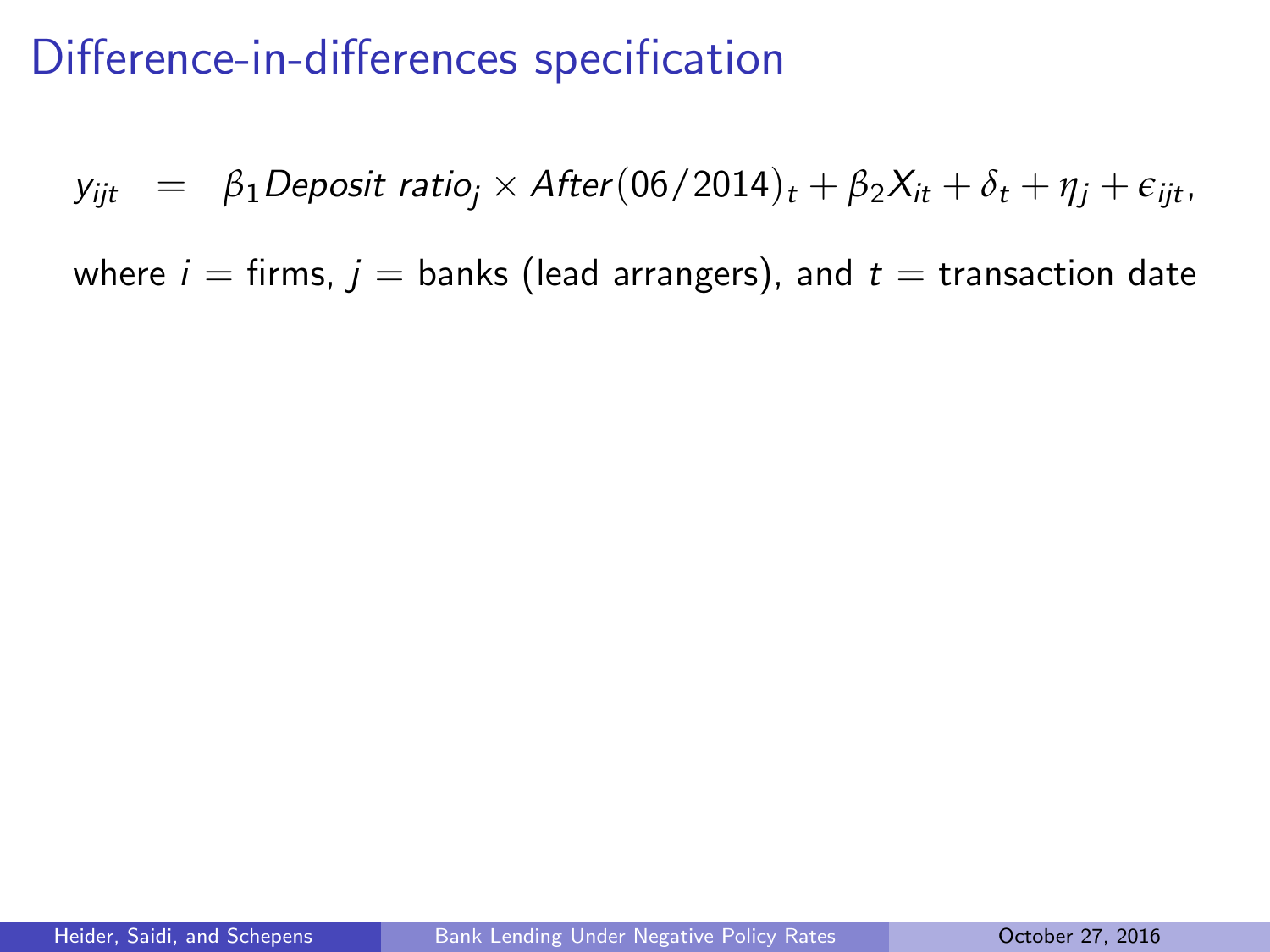$$
y_{ijt} = \beta_1 \text{Deposit ratio}_j \times \text{After} (06/2014)_t + \beta_2 X_{it} + \delta_t + \eta_j + \epsilon_{ijt},
$$

where  $i =$  firms,  $j =$  banks (lead arrangers), and  $t =$  transaction date

#### Two identification challenges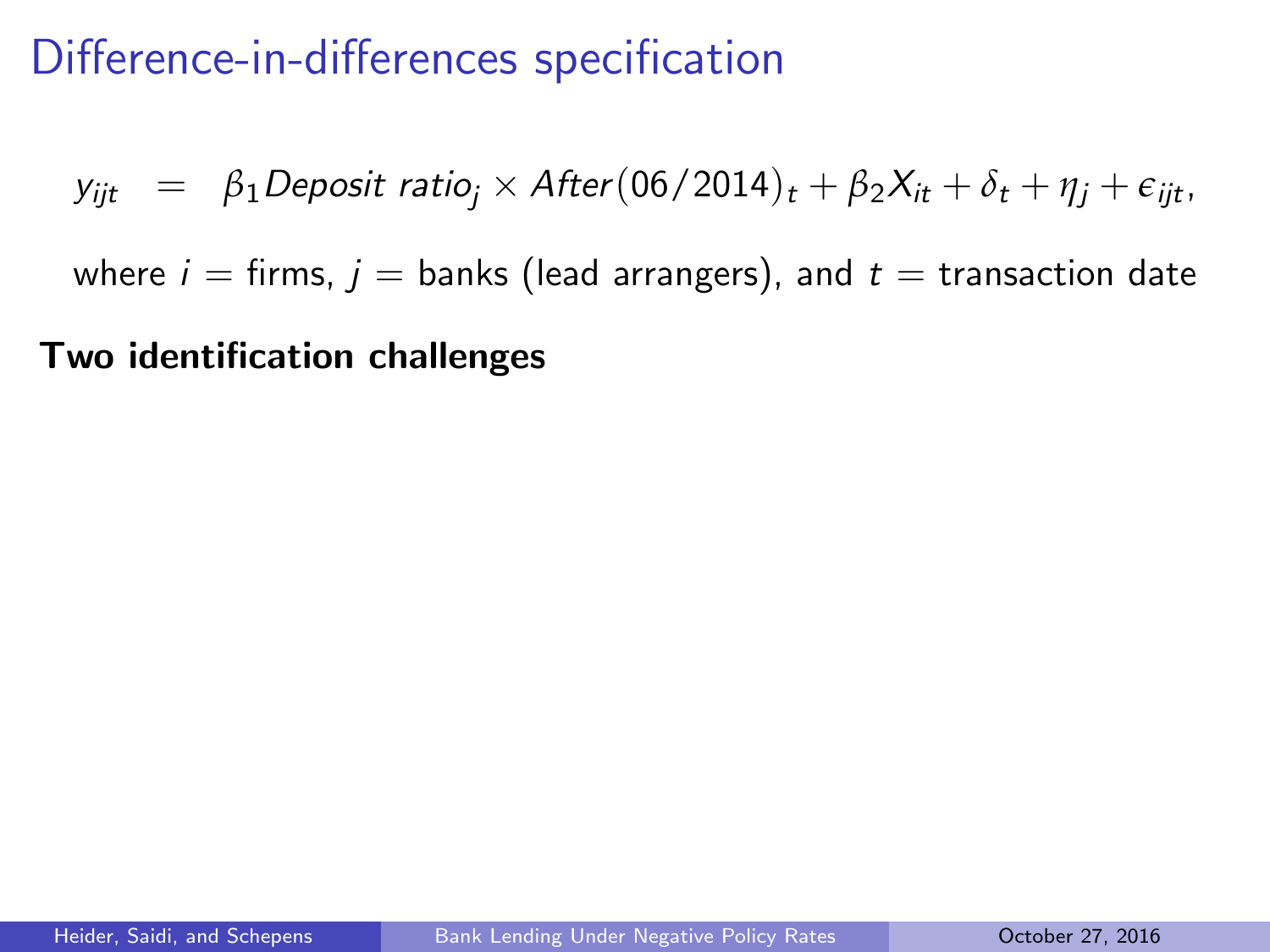$$
y_{ijt} = \beta_1 \text{Deposit ratio}_j \times \text{After} (06/2014)_t + \beta_2 X_{it} + \delta_t + \eta_j + \epsilon_{ijt},
$$

where  $i =$  firms,  $j =$  banks (lead arrangers), and  $t =$  transaction date

#### Two identification challenges

**1** Monetary policy also affects firms' demand for loans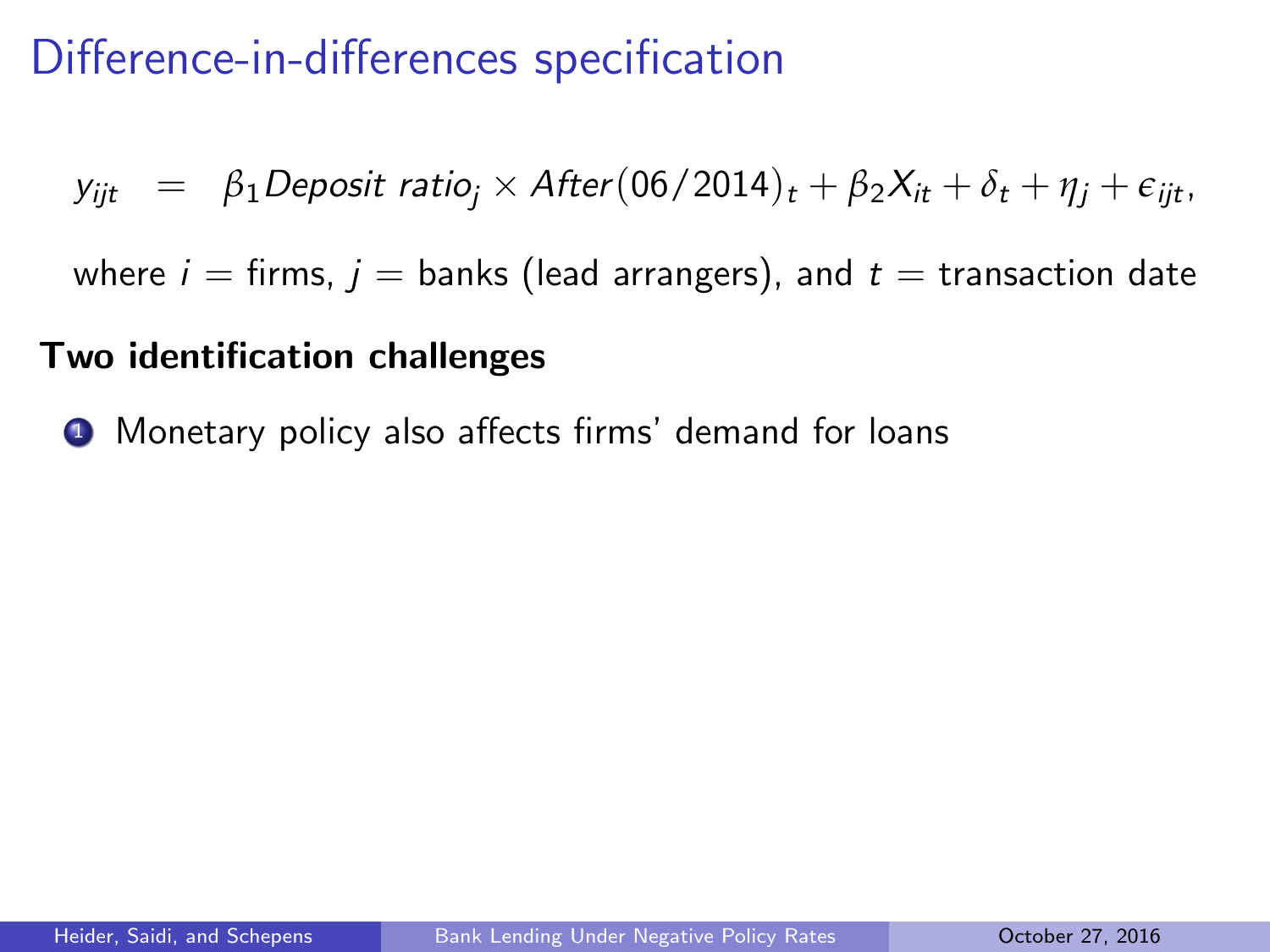$$
y_{ijt} = \beta_1 \text{Deposit ratio}_j \times \text{After} (06/2014)_t + \beta_2 X_{it} + \delta_t + \eta_j + \epsilon_{ijt},
$$

where  $i =$  firms,  $j =$  banks (lead arrangers), and  $t =$  transaction date

#### Two identification challenges

- **1** Monetary policy also affects firms' demand for loans
- **2** Monetary policy reacts to economic conditions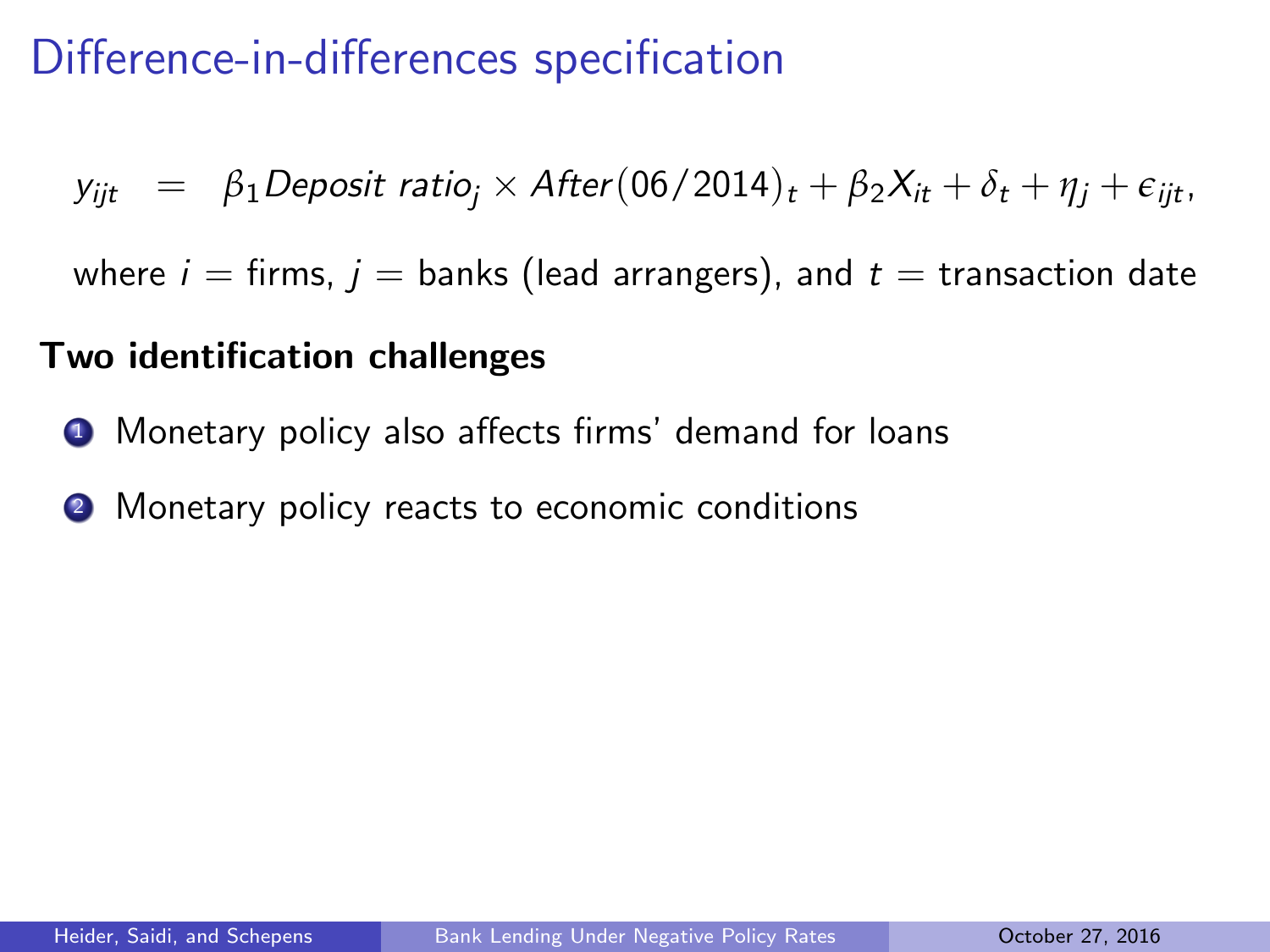$$
y_{ijt} = \beta_1 \text{Deposit ratio}_j \times \text{After} (06/2014)_t + \beta_2 X_{it} + \delta_t + \eta_j + \epsilon_{ijt},
$$

where  $i =$  firms,  $j =$  banks (lead arrangers), and  $t =$  transaction date

#### Two identification challenges

- **1** Monetary policy also affects firms' demand for loans
- **2** Monetary policy reacts to economic conditions

### Control group provides the counterfactual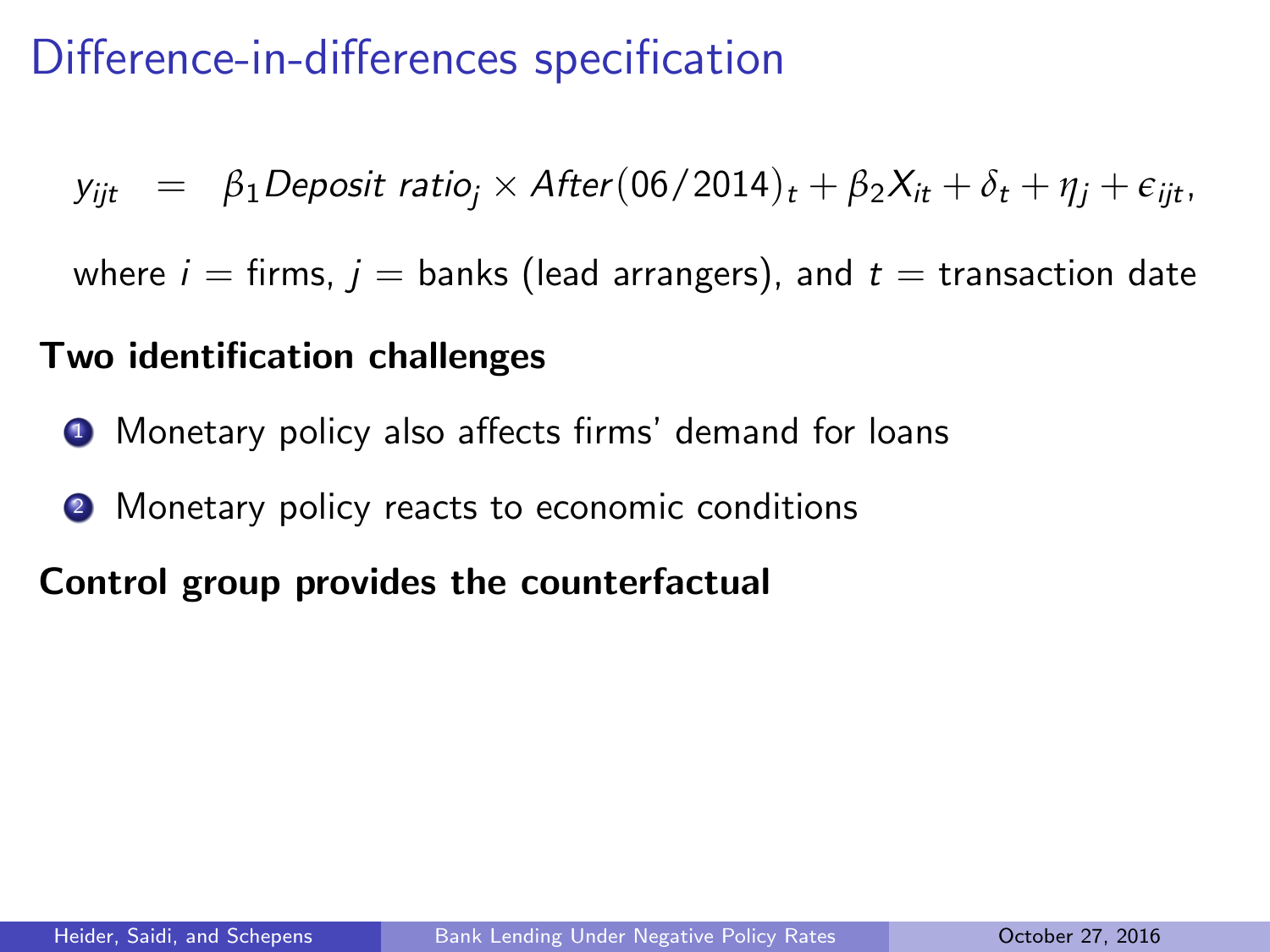$y_{ijt} = \beta_1$ Deposit ratio<sub>i</sub> × After(06/2014)<sub>t</sub> +  $\beta_2 X_{it} + \delta_t + \eta_i + \epsilon_{iit}$ 

where  $i =$  firms,  $j =$  banks (lead arrangers), and  $t =$  transaction date

### Two identification challenges

- **1** Monetary policy also affects firms' demand for loans
- **2** Monetary policy reacts to economic conditions

### Control group provides the counterfactual

- Add industry-year & country-year FE  $(X_{it})$
- **•** Examine non-Eurozone borrowers
- Placebo around July 2012: lower but still non-negative rate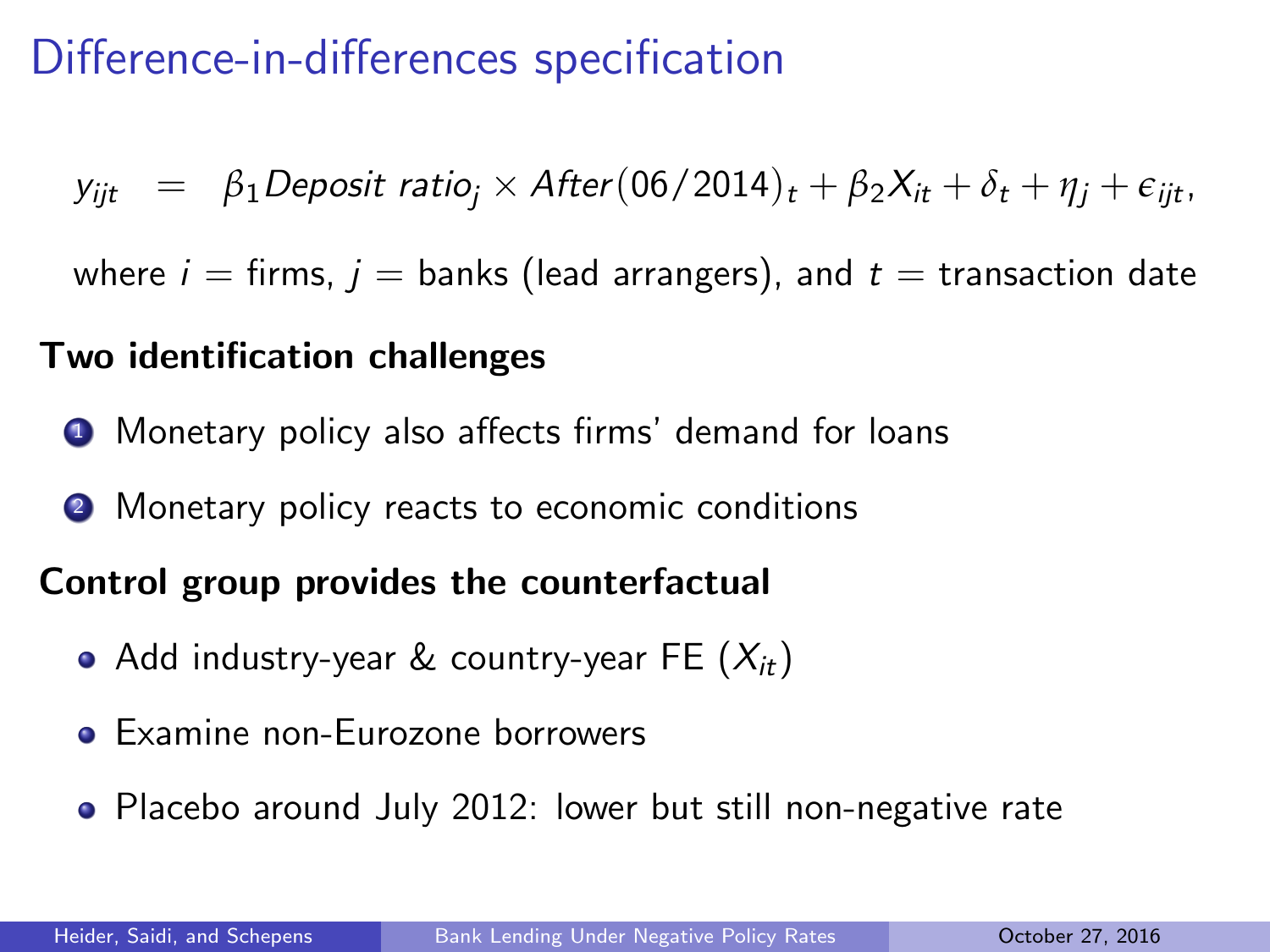## ROA volatility of bank-financed firms

<span id="page-21-0"></span>

|                                       |            |               |              | $\ln(\sigma(ROA_i)^{5y})$ |               |                 |
|---------------------------------------|------------|---------------|--------------|---------------------------|---------------|-----------------|
| Sample                                |            | $2013 - 2015$ |              |                           | $2011 - 2015$ | $2011 - 2015$ . |
|                                       |            |               |              |                           |               | non-Euro        |
| Deposit ratio $\times$ After(06/2014) | $0.017***$ | $0.016***$    | $0.018***$   | $0.020***$                | $0.020***$    | $0.033**$       |
|                                       | (0.005)    | (0.005)       | (0.005)      | (0.005)                   | (0.006)       | (0.014)         |
| Deposit ratio $\times$ After(07/2012) |            |               |              |                           | $-0.007$      | $-0.012$        |
|                                       |            |               |              |                           | (0.004)       | (0.010)         |
| Bank FE                               |            | Υ             | Υ            | Y                         |               |                 |
| Month-year FE                         |            | $\checkmark$  | ◡            | ⋎                         |               | v               |
| Country FE                            | N          |               | N            | N                         | N             | Ν               |
| Industry FE                           | N          |               | $\checkmark$ | N                         | N             | N               |
| Country-year FE                       | N          | N             | ⋎            | Y                         |               | Υ               |
| Industry-year FE                      | N          | N             | Ν            | $\check{ }$               | v             | $\check{ }$     |
| N                                     | 1,576      | 1,576         | 1,576        | 1,576                     | 2,490         | 542             |

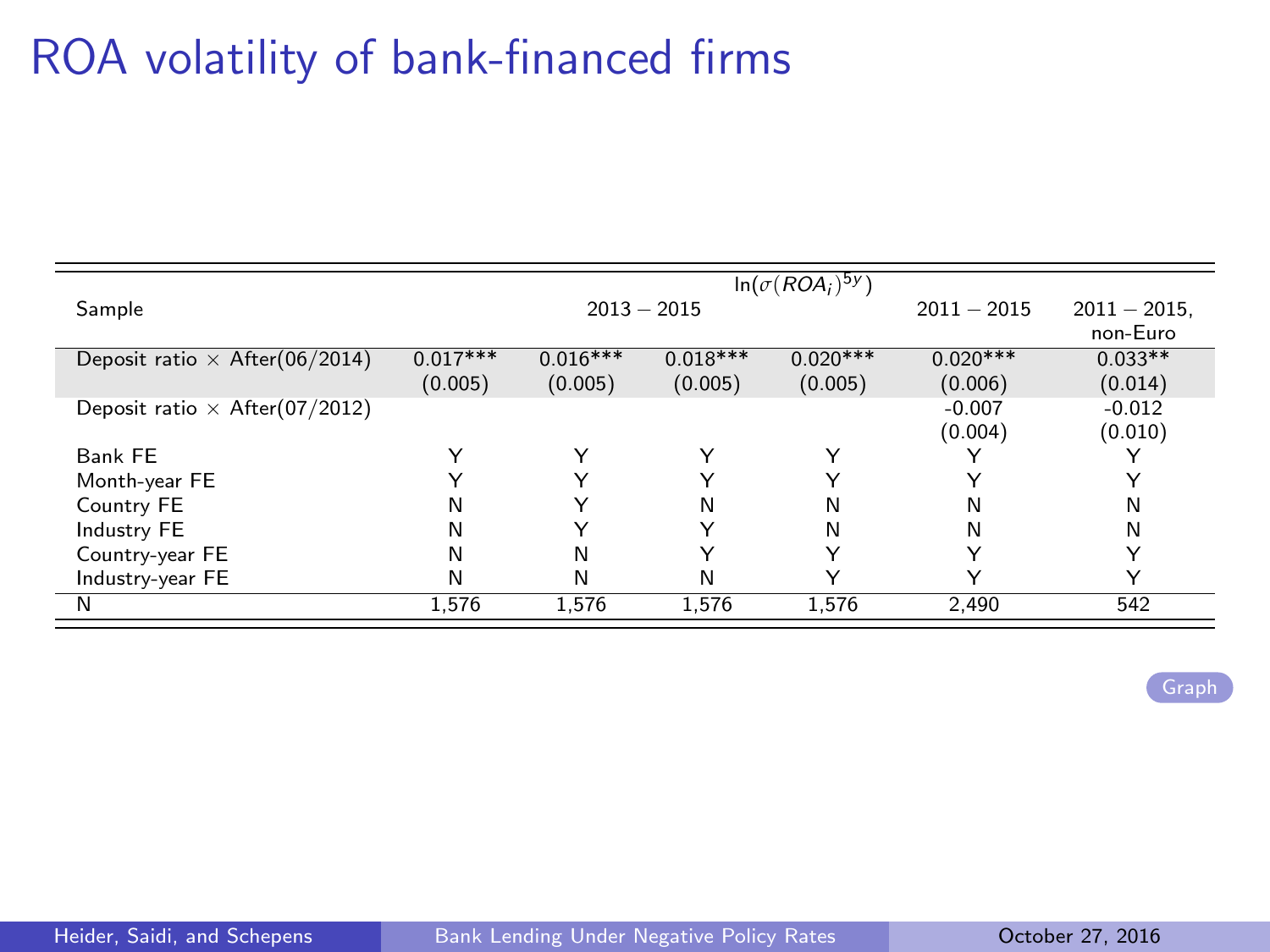# ROA volatility of bank-financed firms – robustness

|                                       |                       |                       |                       | $\ln(\sigma(ROA_i)^{5y})$ |                       |                                  |
|---------------------------------------|-----------------------|-----------------------|-----------------------|---------------------------|-----------------------|----------------------------------|
| Robustness                            |                       |                       |                       |                           |                       | Alt. definition<br>deposit ratio |
| Deposit ratio $\times$ After(06/2014) | $0.020***$<br>(0.005) | $0.023***$<br>(0.006) | $0.019***$<br>(0.006) | $0.022***$<br>(0.006)     | $0.019***$<br>(0.006) | $0.019***$<br>(0.005)            |
| $ln(A{\text{ssets}})_{t-1}$           | 0.081<br>(0.059)      |                       |                       | 0.029<br>(0.063)          |                       |                                  |
| Securities ratio $_{t-1}$             |                       | $0.009**$<br>(0.004)  |                       | $0.014**$<br>(0.006)      |                       |                                  |
| Equity ratio $t_{-1}$                 |                       |                       | 0.035<br>(0.054)      | $0.105**$<br>(0.049)      |                       |                                  |
| Equity ratio $\times$ After(06/2014)  |                       |                       |                       |                           | 0.025<br>(0.051)      |                                  |
| Bank FE                               | Υ                     | Υ                     | Υ                     | Υ                         | Υ                     | Υ                                |
| Month-year FE                         | Υ                     | Υ                     | Υ                     | Υ                         | Υ                     | Y                                |
| Country-year FE                       | Υ                     | Υ                     | Υ                     | Υ                         | Υ                     | Υ                                |
| Industry-year FE                      | Υ                     | Υ                     | ٧                     | Υ                         | Υ                     | Υ                                |
| $\overline{\mathsf{N}}$               | 1,576                 | 1,576                 | 1,576                 | 1,576                     | 1,576                 | 1,576                            |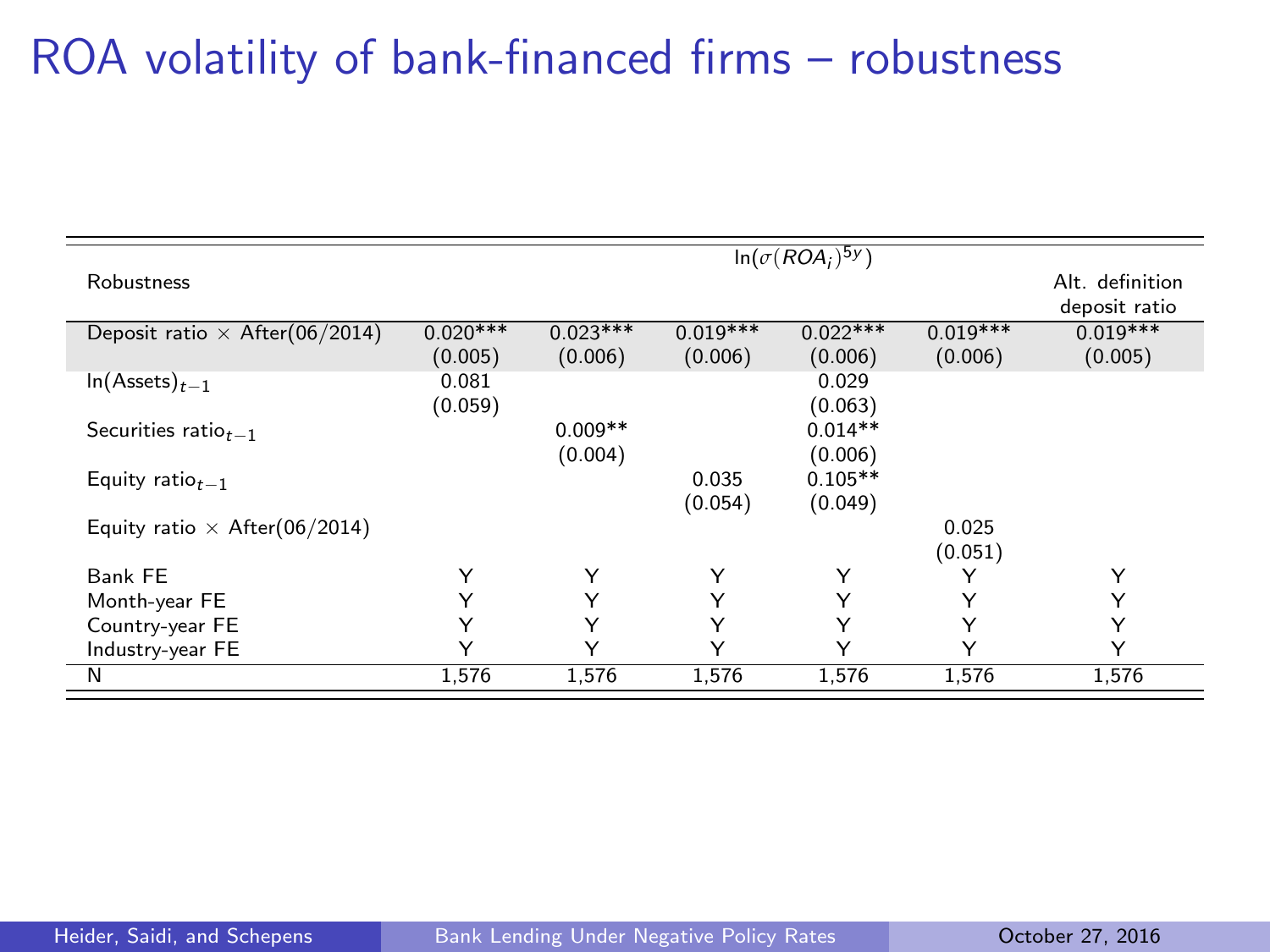More robustness

- <span id="page-23-0"></span>**•** Former loan spreads as alternative risk measure
- $\bullet$  Public firms' stock-return volatility  $\bullet$  [Table](#page-43-0)
- Shorter sample ending before March 2015 (ECB's PSPP)
- Inclusion of non-Eurozone lenders facing negative rates

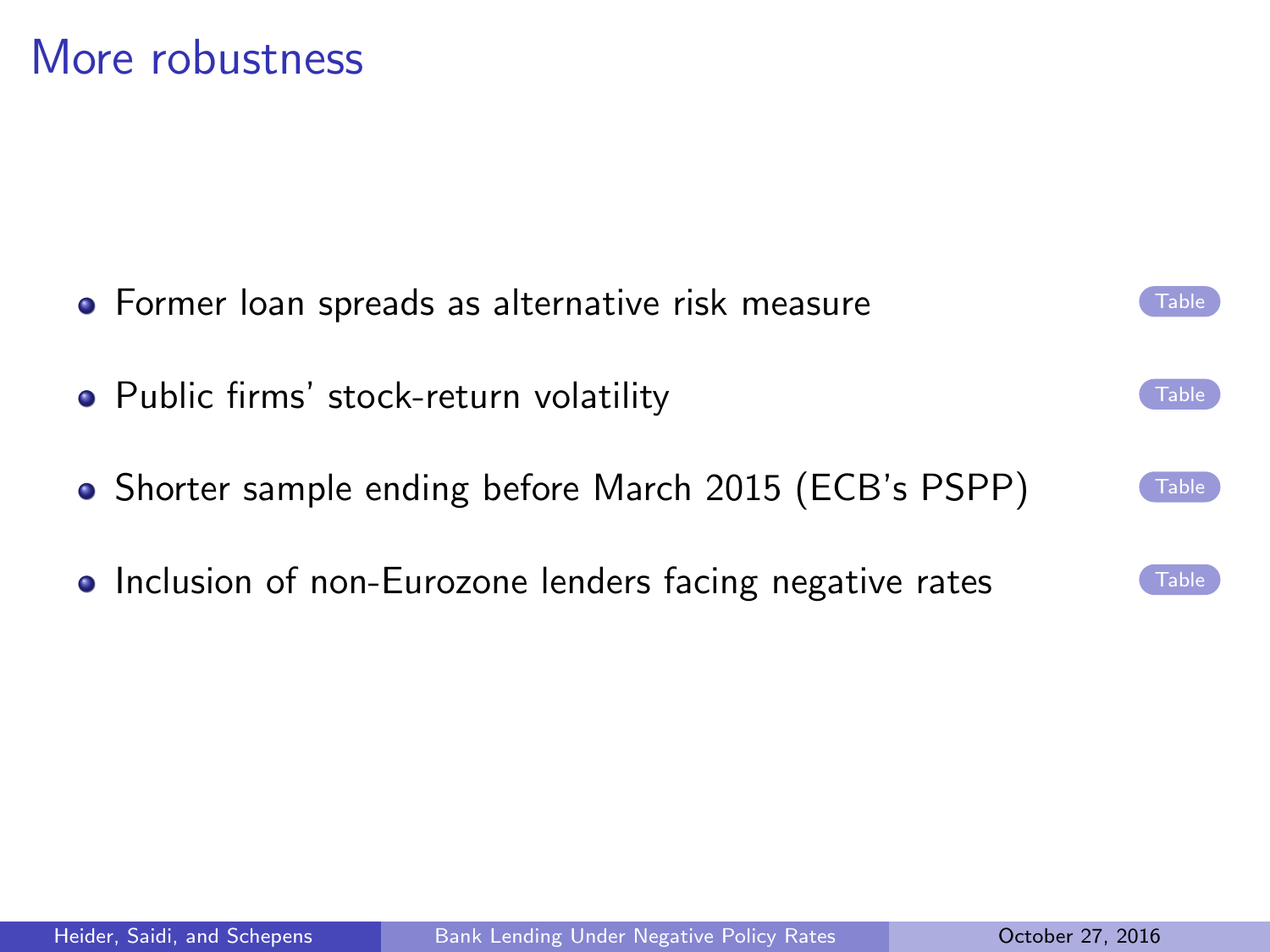## Bank Lending Channel and Risk Taking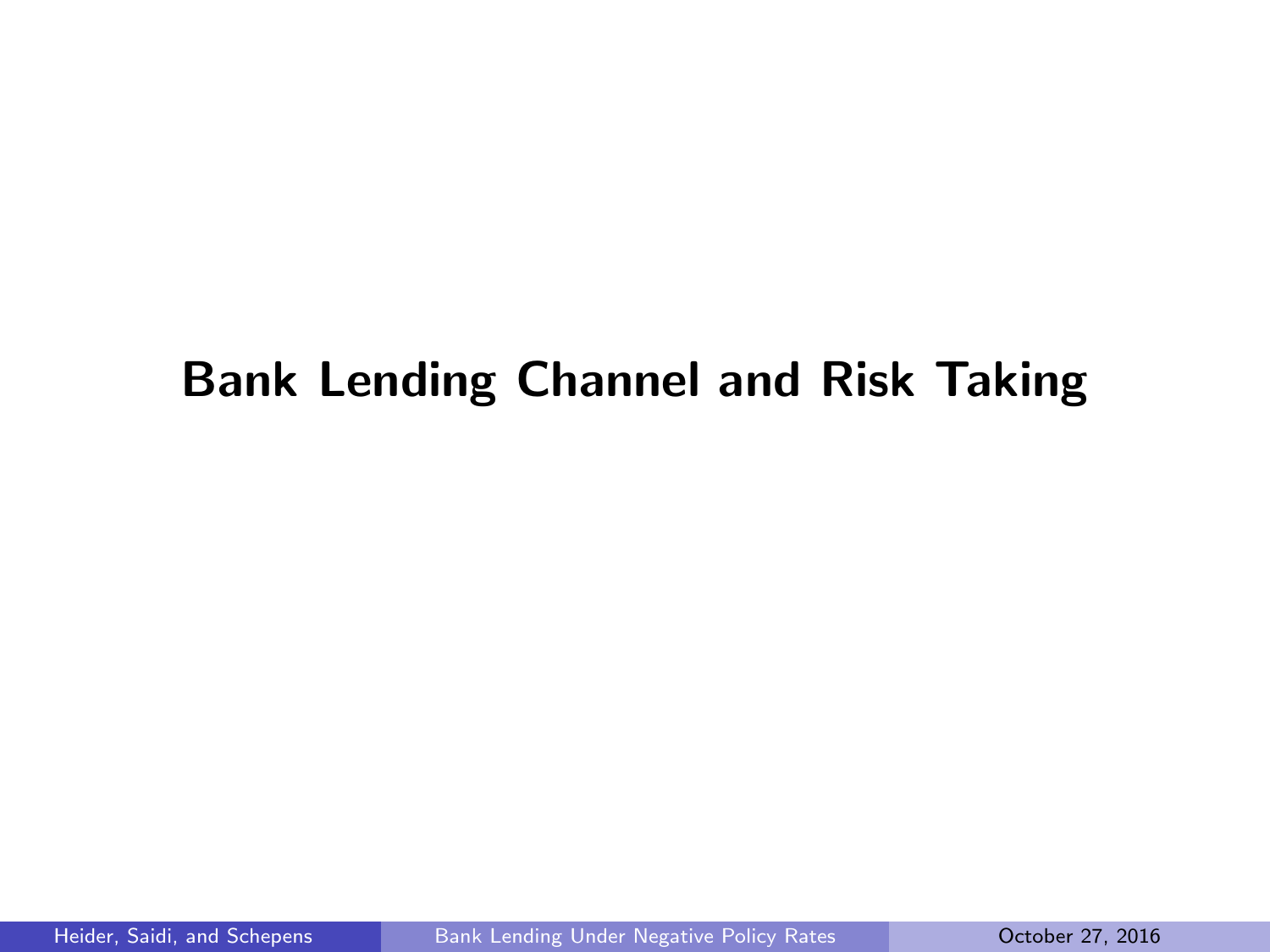# Implications for bank lending channel

- **Imperfect pass-through of negative policy rate to rates on deposits:** Net worth  $\Downarrow \rightarrow$  lending volume  $\Downarrow$
- But also risk taking  $\Uparrow$ , hence **concentrated lending to riskier firms**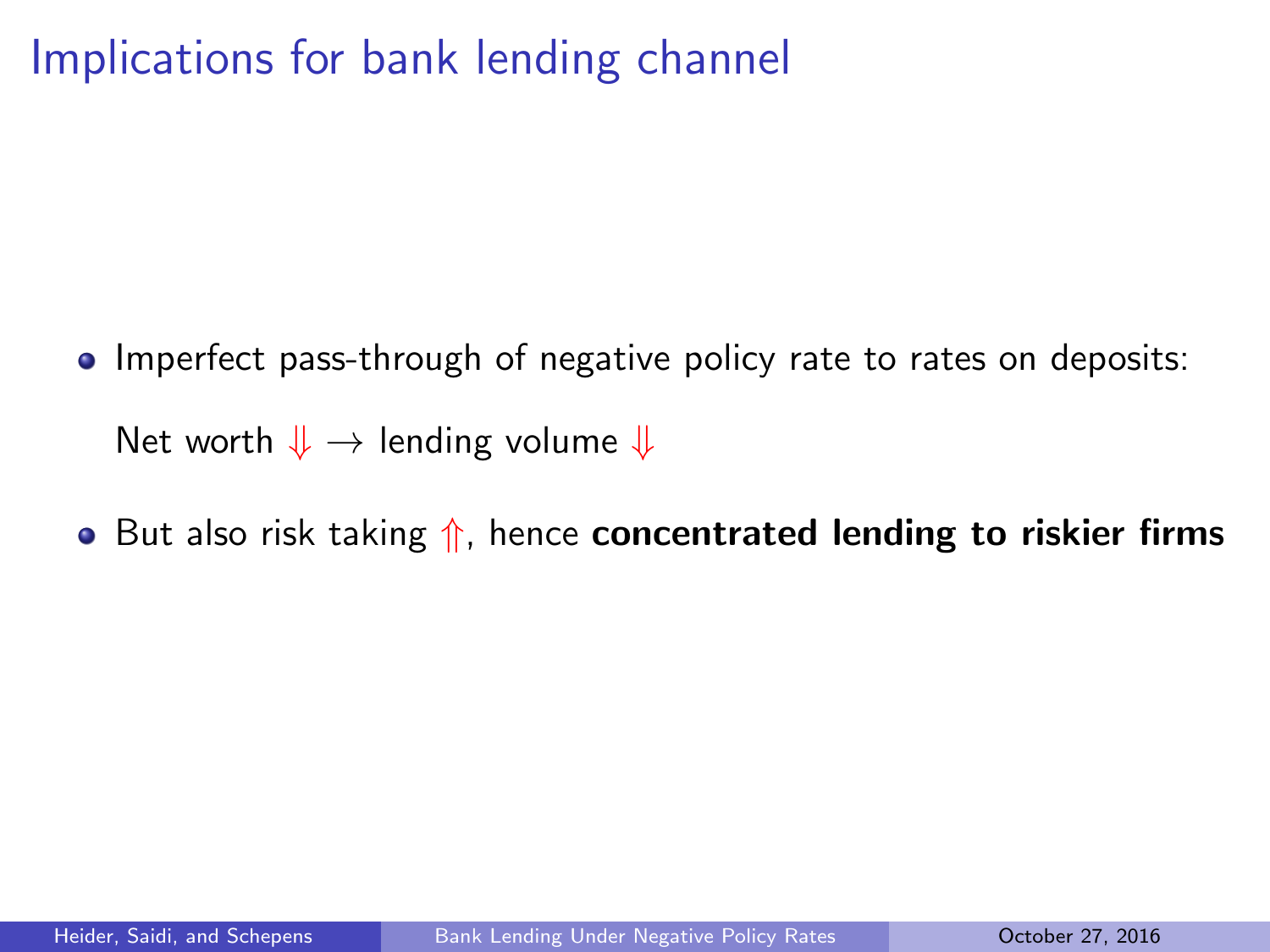# Impact of negative policy rates on bank lending channel

• Regressions run at the bank-month-year level

|                                       | In(Total Ioan volume) |                      |                       |  |  |  |  |
|---------------------------------------|-----------------------|----------------------|-----------------------|--|--|--|--|
| Sample                                | $2013 - 2015$         | $2013 - 2015$        | $2011 - 2015$         |  |  |  |  |
| Deposit ratio $\times$ After(06/2014) | $-0.010**$<br>(0.004) | $-0.009*$<br>(0.005) | $-0.009**$<br>(0.004) |  |  |  |  |
| Deposit ratio $\times$ After(07/2012) |                       |                      | 0.008<br>(0.006)      |  |  |  |  |
| Deposit ratio                         | $-0.003$<br>(0.009)   |                      |                       |  |  |  |  |
| Bank FE                               | N                     |                      | Y                     |  |  |  |  |
| Month-year FE                         | Y                     | $\checkmark$         | ∨                     |  |  |  |  |
| N                                     | 759                   | 759                  | 1,371                 |  |  |  |  |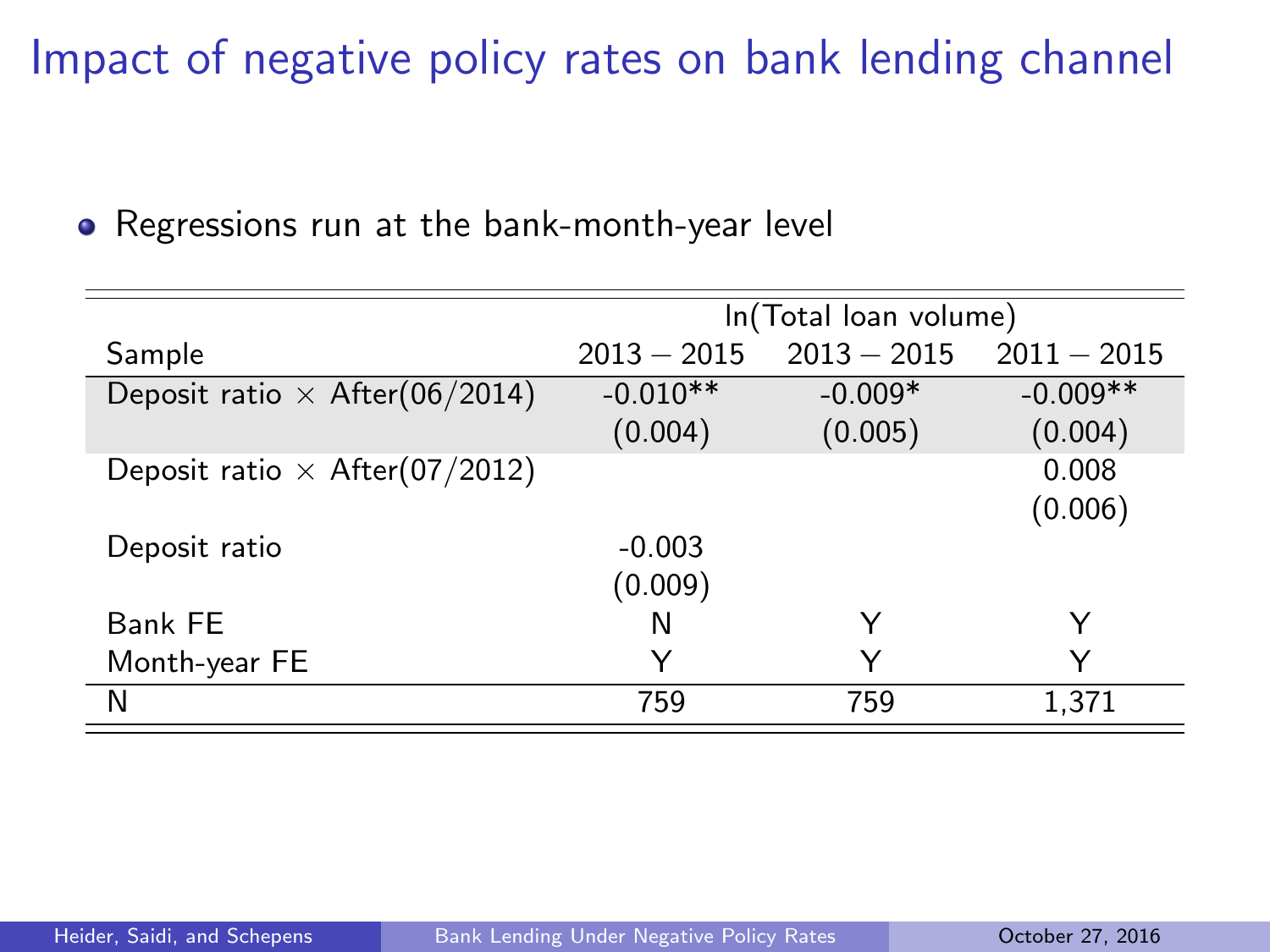### Implications for borrower composition

- <span id="page-27-0"></span> $\bullet$  High-deposit banks add high-risk borrowers: new and switching  $\sigma$
- Safe borrowers disproportionately switch to low-deposit banks [Figure](#page-49-0)
- No average effect on loan size
	- In But larger loans for riskier firms granted by high-deposit banks  $\Gamma^{\text{table}}$

**[Illustration](#page-52-0)**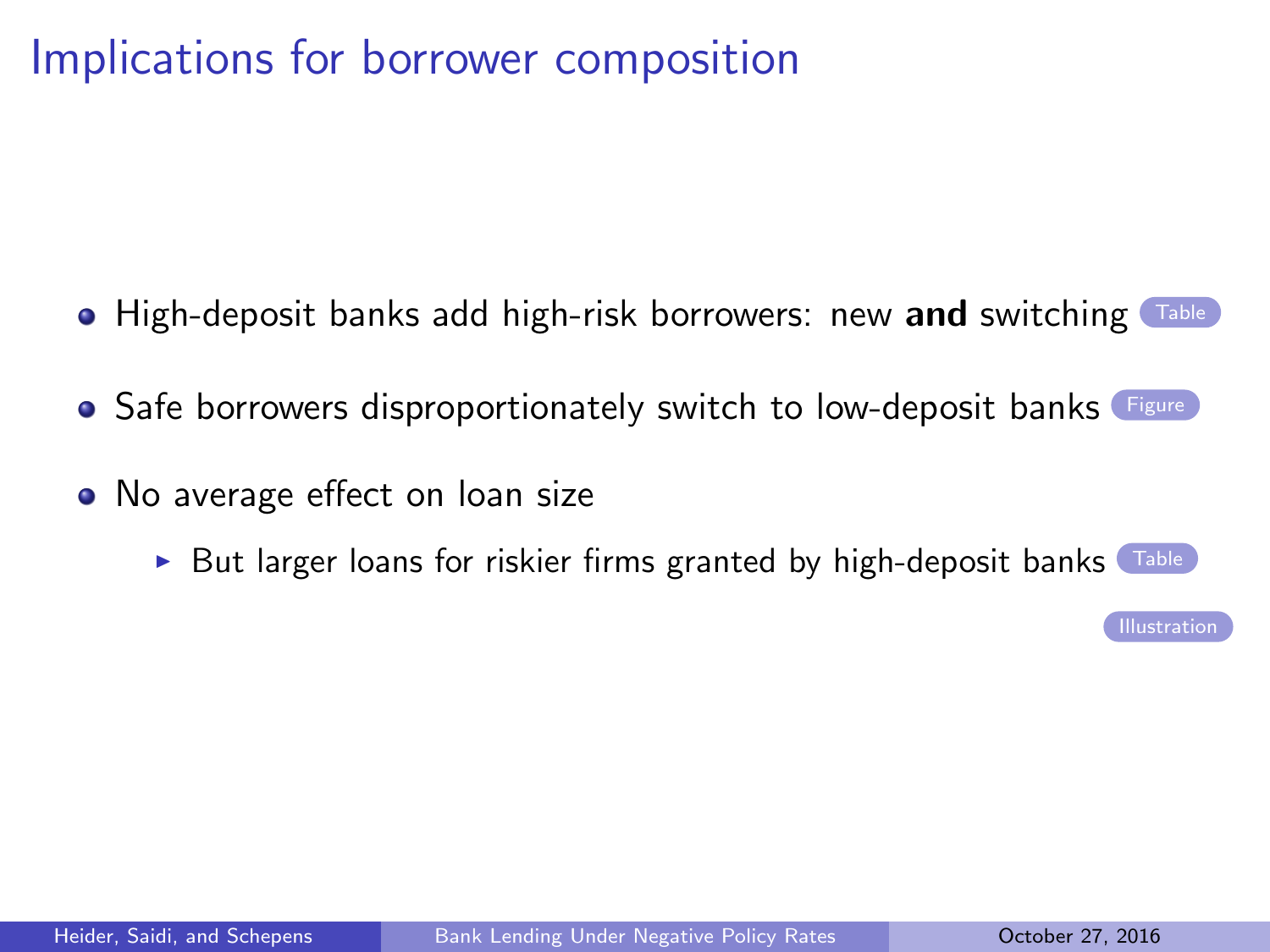### Mechanism and Real Effects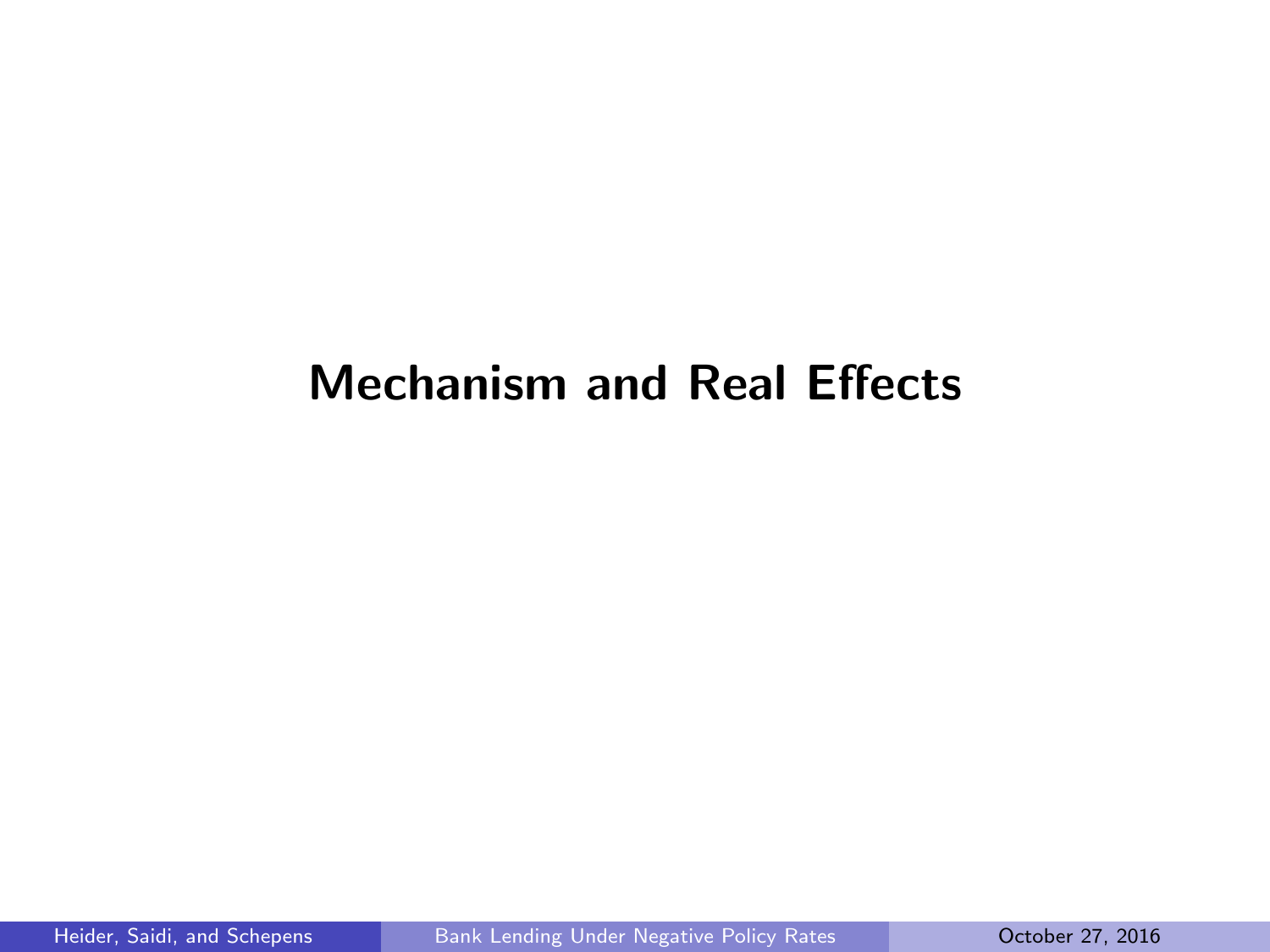### Mechanism

- <span id="page-29-0"></span>Loan spread and other terms are not adjusted to reflect higher risk of borrowers [Table](#page-53-0)
- Treatment effect stronger for poorly-capitalized banks (in line with Jiménez et al. 2014) [Table](#page-55-0)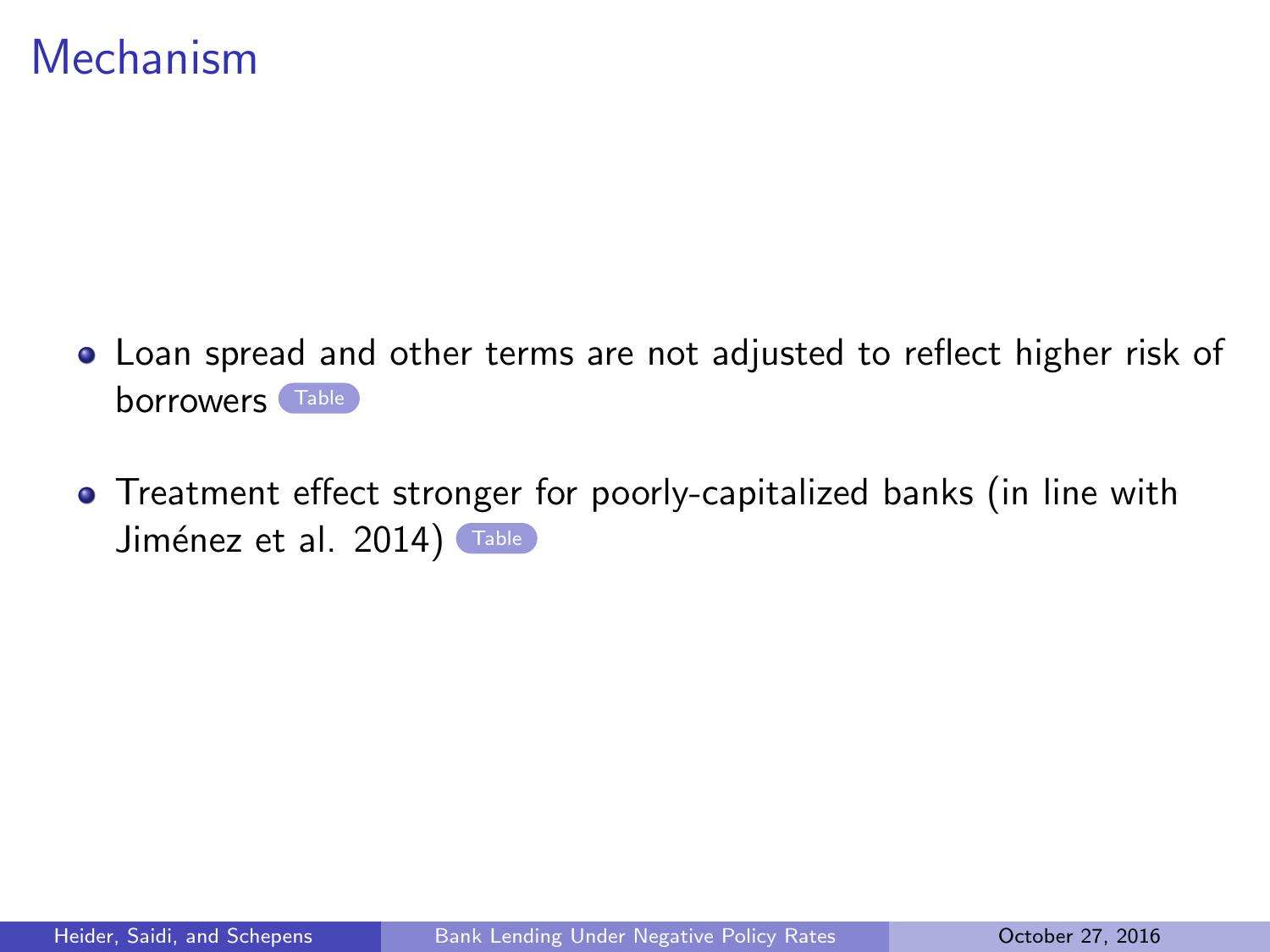Impact of negative policy rates on banks' loan portfolio

#### • Lowering rates to negative overcomes rationing

| Sample                                | $\ln(\sigma(ROA_i)^{5y})$<br><b>Private firms</b> | $\ln(\sigma(ROA_i)^{5y})$<br>Public firms | $ROA_{i,t-1}$ | Leverage <sub>it-1</sub><br>Private and public firms |
|---------------------------------------|---------------------------------------------------|-------------------------------------------|---------------|------------------------------------------------------|
| Deposit ratio $\times$ After(06/2014) | $0.027***$                                        | 0.011                                     | $-0.036$      | $-0.238**$                                           |
|                                       | (0.009)                                           | (0.007)                                   | (0.083)       | (0.110)                                              |
| Bank FE                               |                                                   |                                           |               |                                                      |
| Month-year FE                         |                                                   |                                           |               |                                                      |
| Country-year FE                       |                                                   |                                           |               |                                                      |
| Industry-year FE                      |                                                   |                                           |               |                                                      |
| N                                     | 904                                               | 672                                       | 1.576         | 1,569                                                |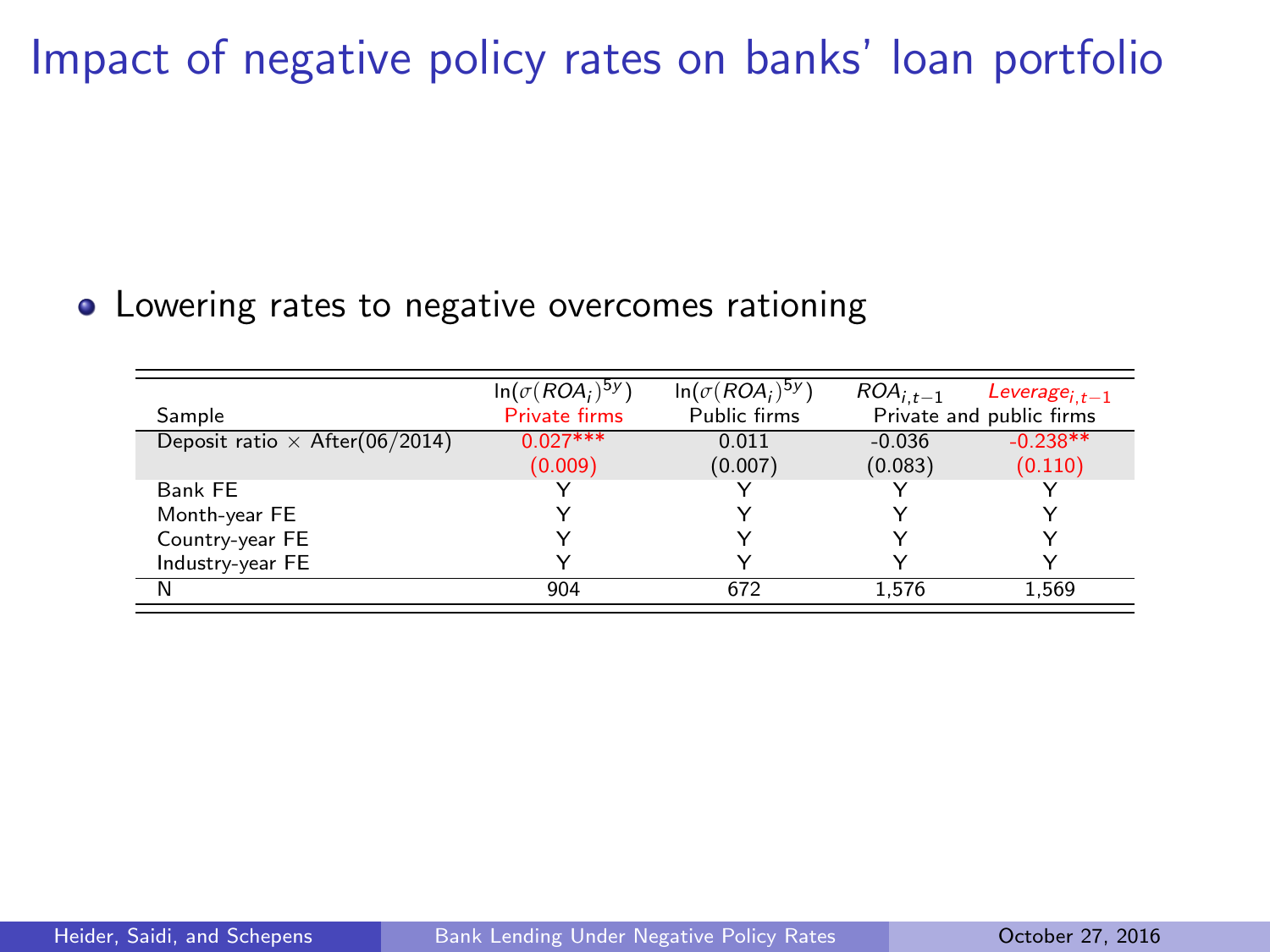### Real effects: investment growth of risky firms

|                                       | $\Delta_{t+1,t}$ In( <i>Investment<sub>i</sub></i> ) |             |                |                    |  |  |  |
|---------------------------------------|------------------------------------------------------|-------------|----------------|--------------------|--|--|--|
| Sample                                | $2013 - 2014$                                        |             | $2011 - 2014$  |                    |  |  |  |
|                                       | Bottom tercile                                       | Top tercile | Bottom tercile | <b>Top tercile</b> |  |  |  |
| Deposit ratio $\times$ After(06/2014) | $-0.057$                                             | $0.514**$   | $-0.050$       | 0.171              |  |  |  |
|                                       | (0.118)                                              | (0.243)     | (0.081)        | (0.139)            |  |  |  |
| Deposit ratio $\times$ After(07/2012) |                                                      |             | 0.053          | $-0.061$           |  |  |  |
|                                       |                                                      |             | (0.060)        | (0.076)            |  |  |  |
| Bank FE                               | ٧                                                    |             |                |                    |  |  |  |
| Month-year FE                         | v                                                    |             |                |                    |  |  |  |
| Country-year FE                       | ◡                                                    |             |                |                    |  |  |  |
| Industry-year FE                      | $\check{ }$                                          |             |                |                    |  |  |  |
| N                                     | 146                                                  | 149         | 305            | 308                |  |  |  |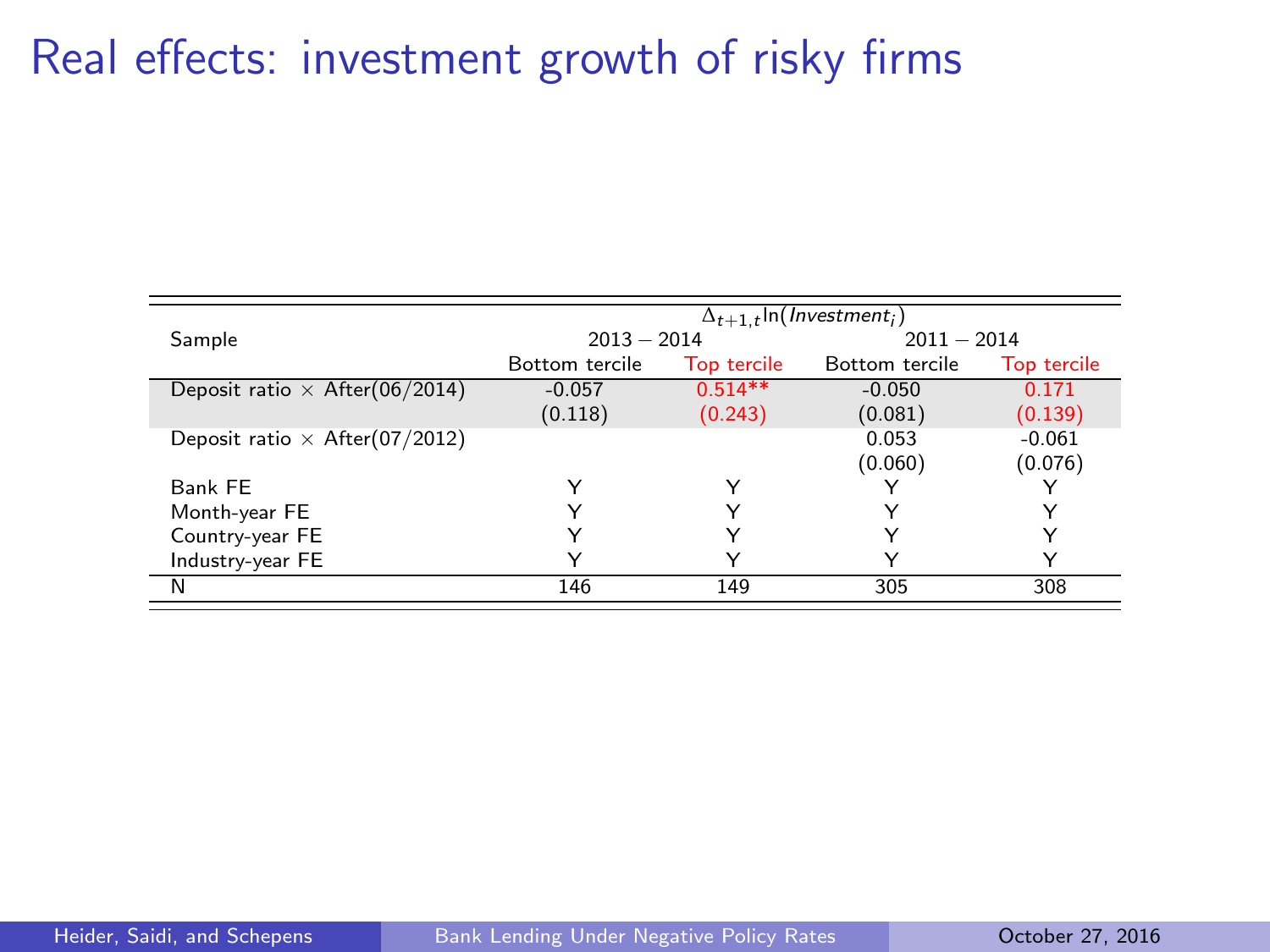### Conclusion

### On the one hand...

- More lending to constrained borrowers that invest
	- $\blacktriangleright$  Justification as a tool to stimulate post-crisis economy
	- $\blacktriangleright$  Transmission to real economy operates differently: effective lower bound  $< 0$  (Brunnermeier and Koby 2016)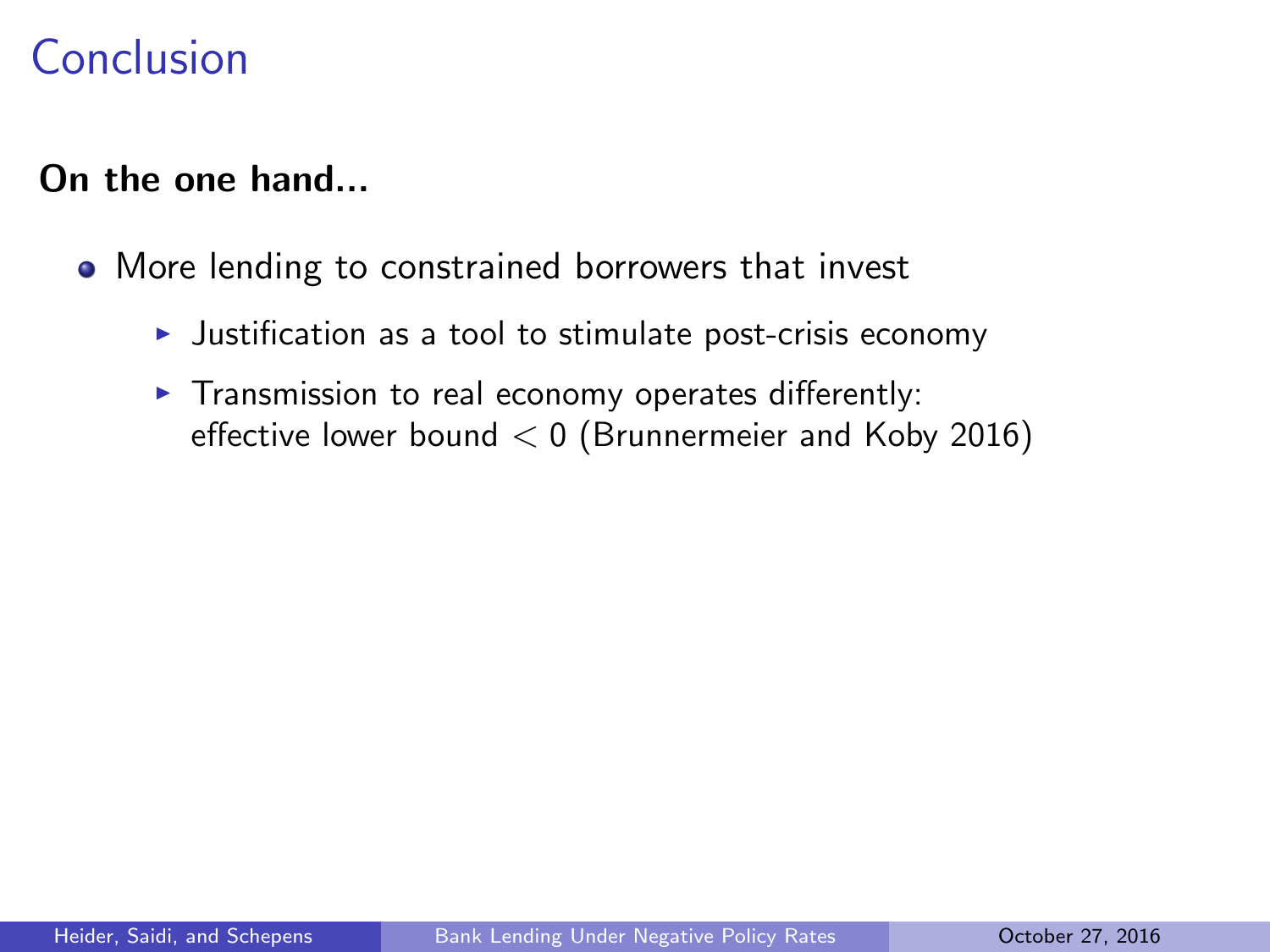### <span id="page-33-0"></span>Conclusion

### On the one hand...

- More lending to constrained borrowers that invest
	- $\blacktriangleright$  Justification as a tool to stimulate post-crisis economy
	- $\blacktriangleright$  Transmission to real economy operates differently: effective lower bound  $< 0$  (Brunnermeier and Koby 2016)

### On the other hand...

- Long-term consequences
	- $\triangleright$  Distributional effects: efficient matching of high-risk borrowers with high-deposit banks?
	- $\blacktriangleright$  Financial stability?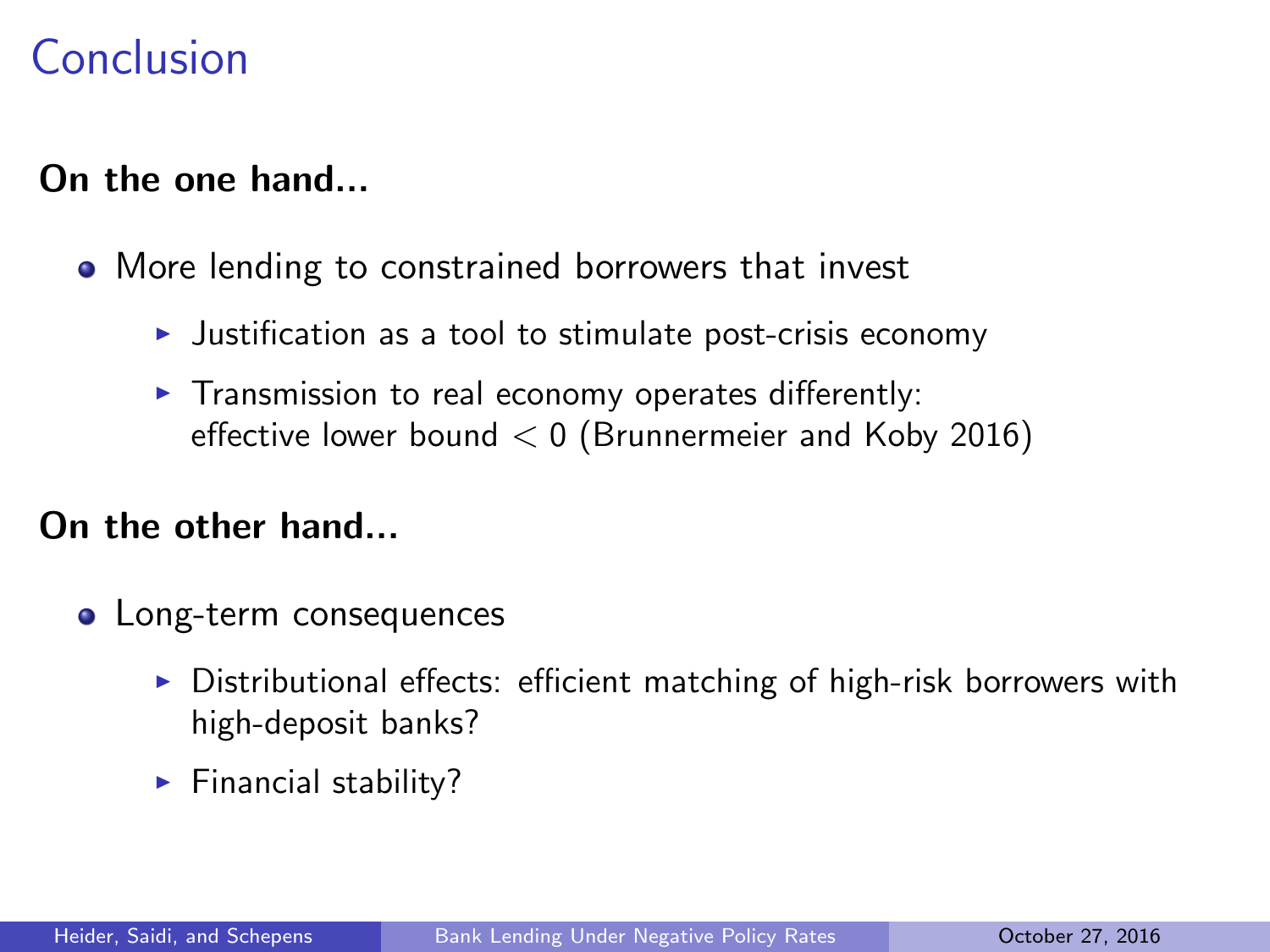### <span id="page-34-0"></span>Pass-through of lower rates to loan rates

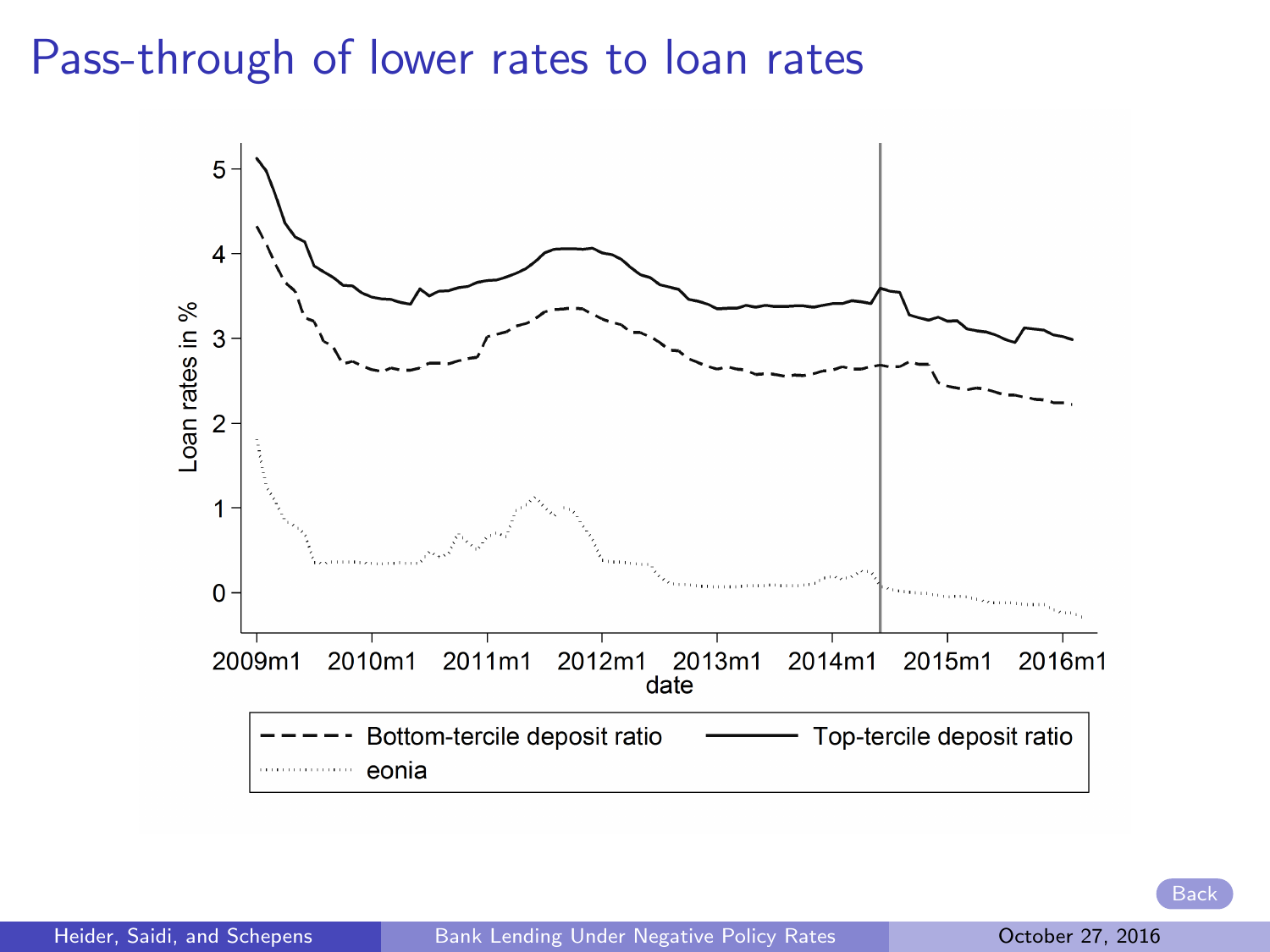# Summary statistics

<span id="page-35-0"></span>

| Loans sample                                   | Mean    | Std. dev. | Min      | Max    | N     |
|------------------------------------------------|---------|-----------|----------|--------|-------|
| $\sigma(ROA_i)^{5y}$                           | 0.041   | 0.046     | 0.001    | 0.488  | 1,576 |
| $\sigma$ (return;) <sup>36m</sup>              | 0.086   | 0.037     | 0.001    | 0.329  | 825   |
| Deposit ratio in %                             | 40.793  | 9.452     | 0.486    | 64.527 | 2.450 |
| Equity ratio in %                              | 5.369   | 1.088     | 3.398    | 13.608 | 2,450 |
| Eurozone firm $\in \{0, 1\}$                   | 0.781   | 0.414     | $\Omega$ | 1      | 2,450 |
| All-in-drawn spread in bps                     | 264.329 | 157.035   | 10       | 850    | 791   |
| Loan size in 2016 €bn                          | 0.741   | 1.932     | 0.001    | 68.482 | 2,426 |
| Secured $\in$ [0, 1]                           | 0.690   | 0.460     | 0        | 1      | 986   |
| Avg. Ioan share of lead arrangers $\in$ [0, 1] | 0.233   | 0.186     | 0        |        | 591   |
| Financial covenants $\in \{0, 1\}$             | 0.034   | 0.181     | 0        |        | 2,450 |
| Maturity of loan in months                     | 58.782  | 27.331    |          | 345    | 2,386 |
| No. of lead arrangers                          | 3.644   | 2.862     |          | 20     | 2,450 |
| Bank-level sample                              | Mean    | Std. dev. | Min      | Max    | N     |
| Deposit ratio in %                             | 43.053  | 18.688    | 0.486    | 78.392 | 70    |
| Equity ratio in %                              | 6.158   | 2.878     | 1.463    | 22.643 | 70    |
| In(Total assets)                               | 11.872  | 1.361     | 7.064    | 14.409 | 70    |
| Loans-to-assets ratio in %                     | 57.207  | 17.602    | 2.025    | 87.402 | 66    |
| Return on assets in %                          | 0.064   | 0.834     | $-3.288$ | 4.067  | 70    |
| Net interest margin in %                       | 1.252   | 0.672     | $-0.042$ | 3.423  | 68    |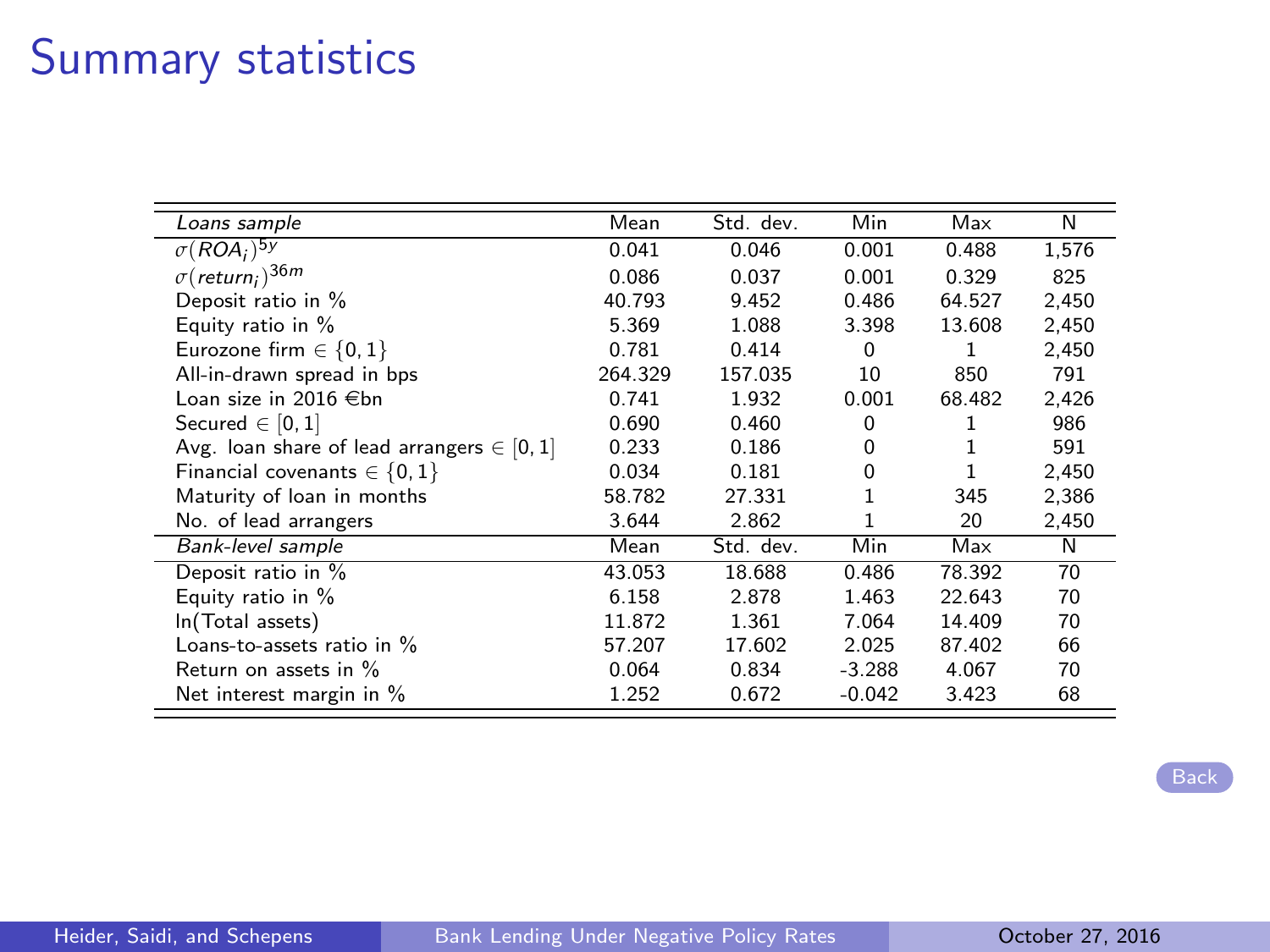### Further bank-level summary statistics

|                               | Tercile       | N  | Mean  | Std. dev | t-stat |
|-------------------------------|---------------|----|-------|----------|--------|
| Deposit ratio in %            | <b>Bottom</b> | 24 | 21.58 | 12.60    | 13.82  |
|                               | Top           | 23 | 61.13 | 6.04     |        |
| Equity ratio in $%$           | <b>Bottom</b> | 24 | 4.98  | 2.26     | 1.94   |
|                               | Top           | 23 | 6.19  | 2.04     |        |
| In(Total assets)              | <b>Bottom</b> | 24 | 12.22 | 1.61     | 2.00   |
|                               | Top           | 23 | 11.46 | 0.94     |        |
| Loans-to-assets ratio in $\%$ | <b>Bottom</b> | 22 | 39.92 | 17.97    | 6.75   |
|                               | Top           | 23 | 68.44 | 8.56     |        |
| Return on assets in %         | <b>Bottom</b> | 24 | 0.04  | 0.44     | 0.54   |
|                               | Top           | 23 | 0.17  | 1.05     |        |
| Net interest margin in %      | <b>Bottom</b> | 23 | 0.78  | 0.44     | 4.98   |
|                               | Top           | 23 | 1.53  | 0.57     |        |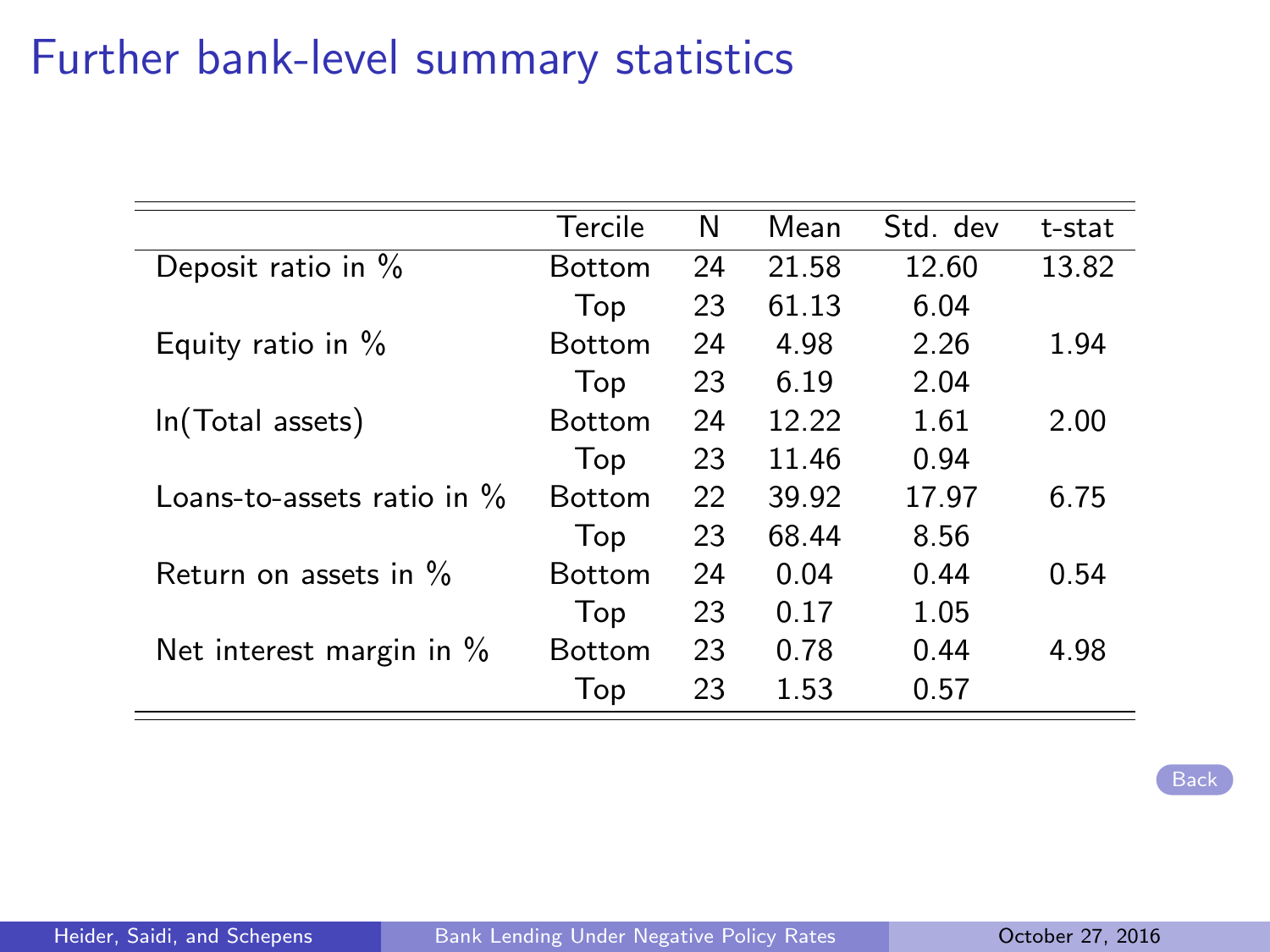### <span id="page-37-0"></span>Deposit ratios of high-deposit vs. low-deposit banks

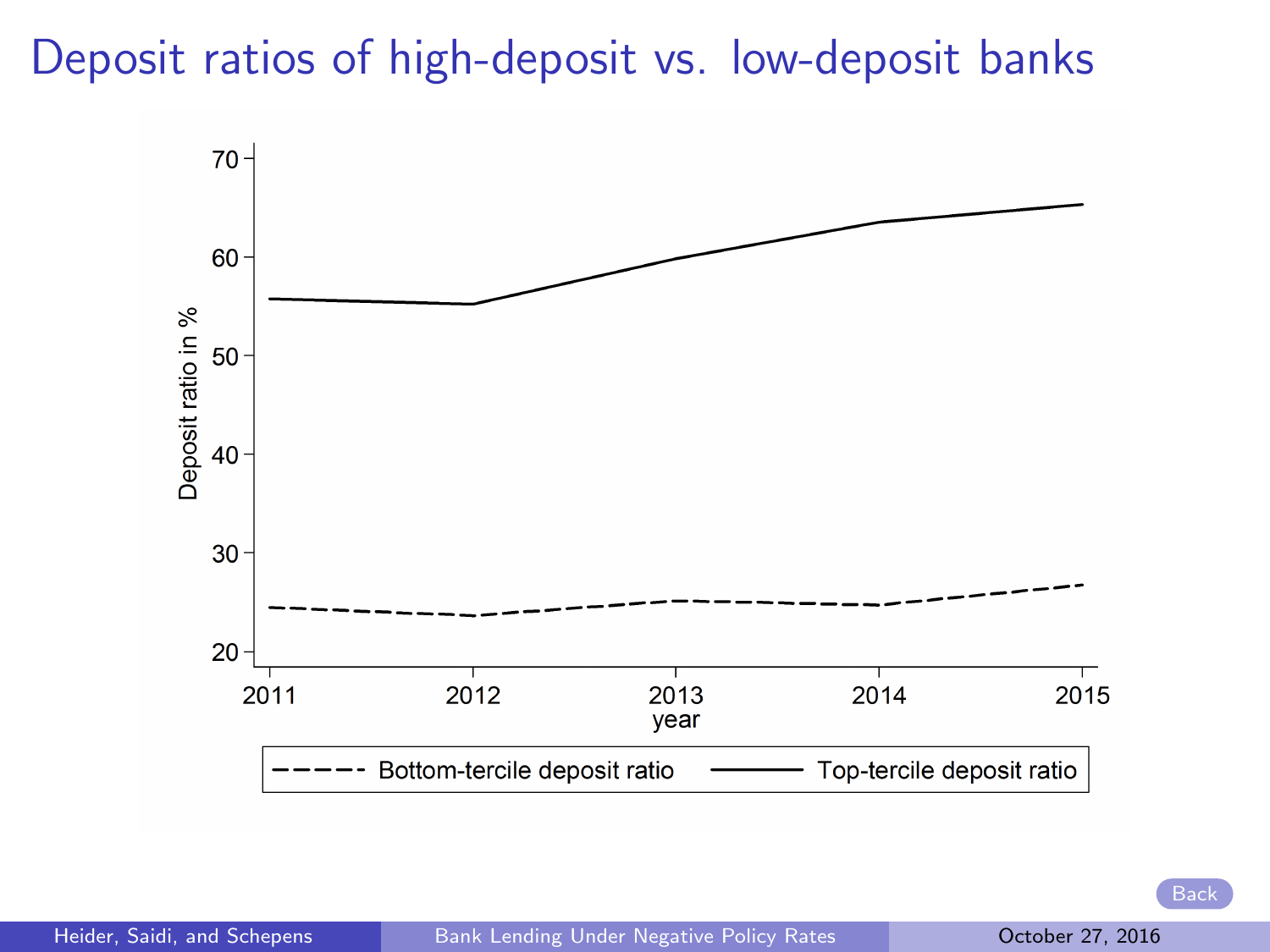# <span id="page-38-0"></span>Equity ratios of high-deposit vs. low-deposit banks

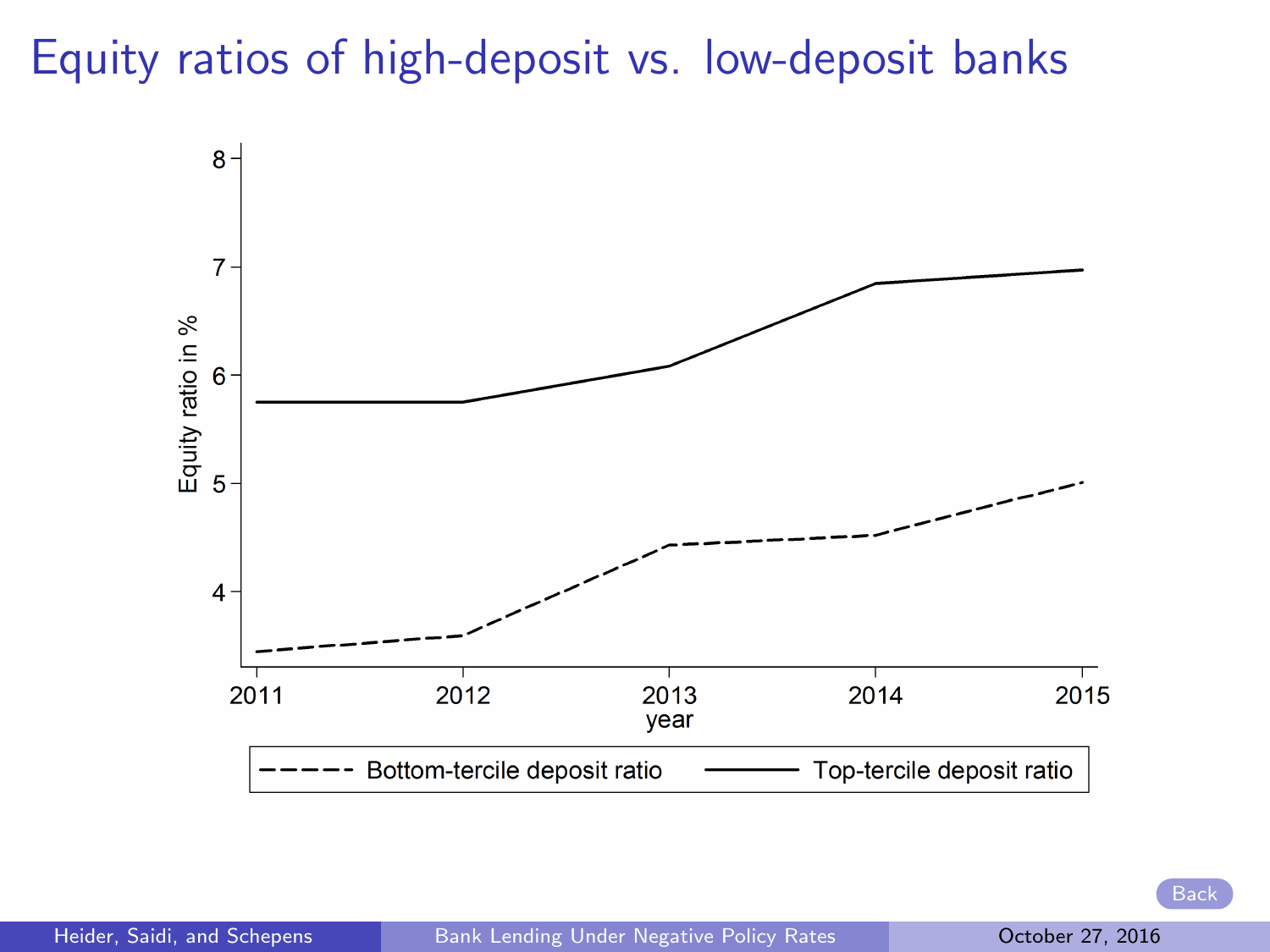### <span id="page-39-0"></span>Fee income of high-deposit vs. low-deposit banks

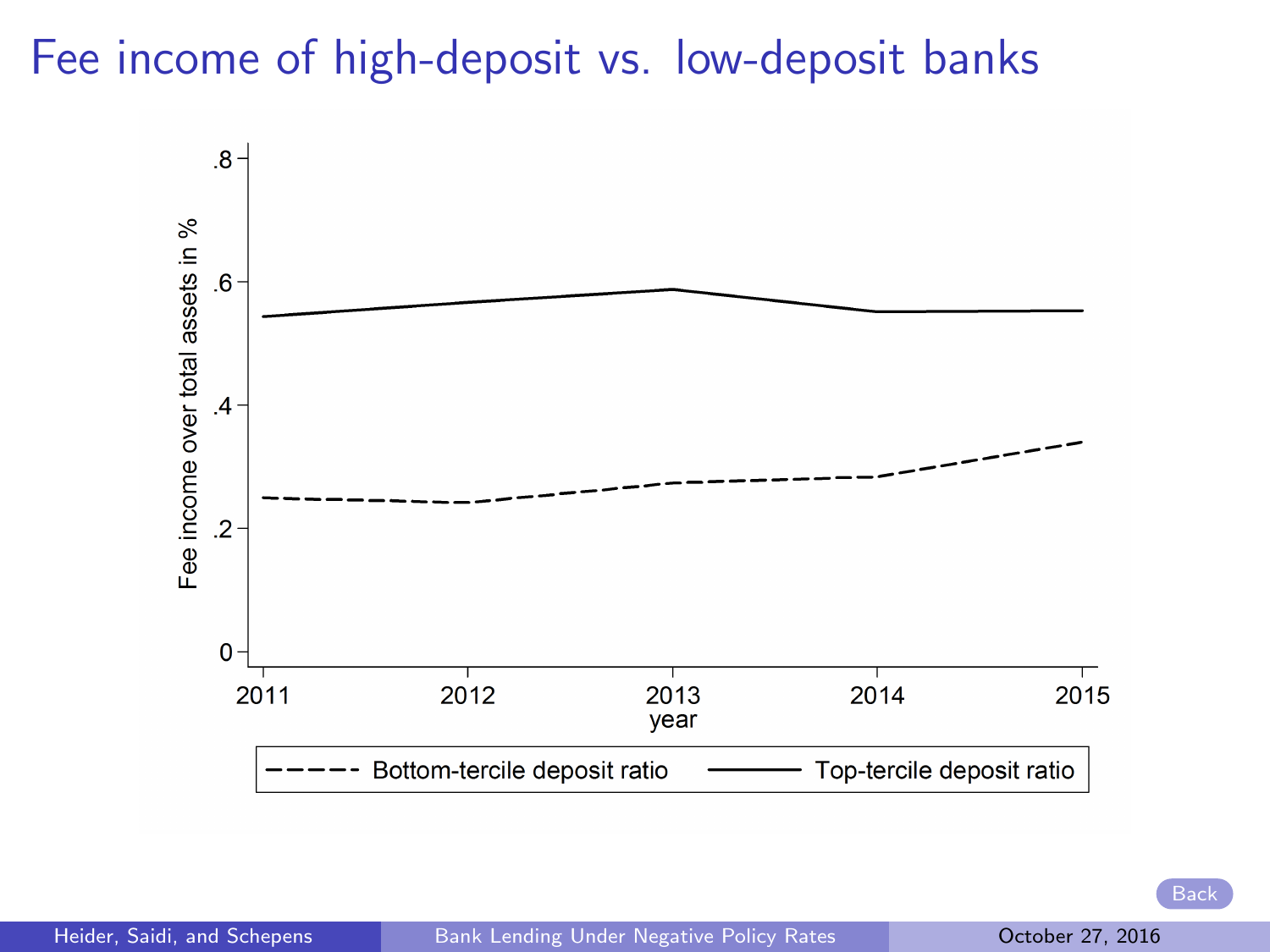# Treatment effect on risk taking by high-deposit vs. low-deposit banks

<span id="page-40-0"></span>

Feb-13 to May-13 Jun-13 to Sep-13 Oct-13 to Jan-14 Feb-14 to May-14 Jun-14 to Sep-14 Oct-14 to Jan-15 Feb-15 to May-15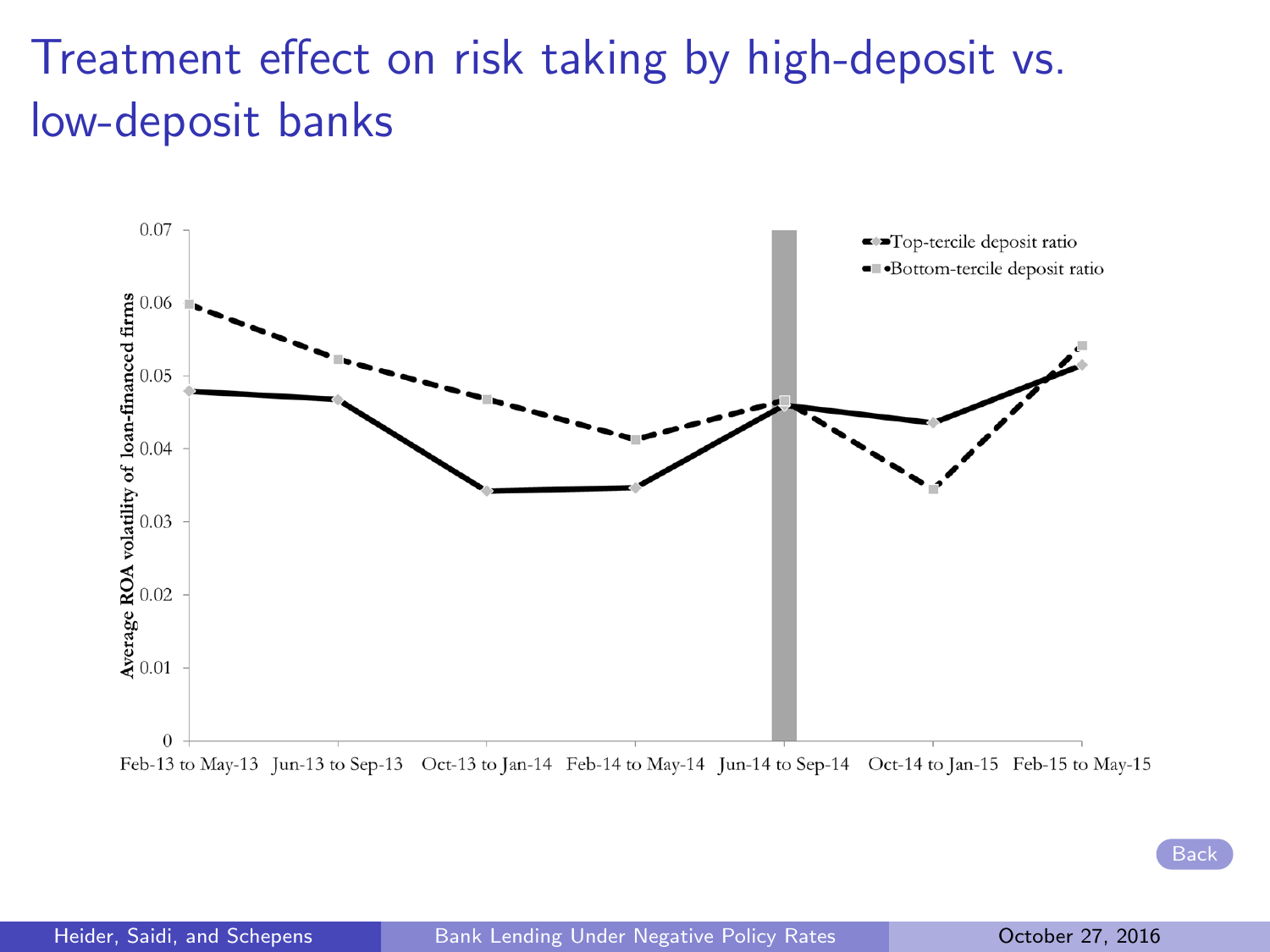# ROA volatility of bank-financed firms – robustness

|                                       |            |            |            | $\ln(\sigma(ROA_i)^{5y})$ |            |                 |
|---------------------------------------|------------|------------|------------|---------------------------|------------|-----------------|
| Robustness                            |            |            |            |                           |            | Alt. definition |
|                                       |            |            |            |                           |            | deposit ratio   |
| Deposit ratio $\times$ After(06/2014) | $0.020***$ | $0.023***$ | $0.019***$ | $0.022***$                | $0.019***$ | $0.019***$      |
|                                       | (0.005)    | (0.006)    | (0.006)    | (0.006)                   | (0.006)    | (0.005)         |
| $ln(A{\text{ssets}})_{t-1}$           | 0.081      |            |            | 0.029                     |            |                 |
|                                       | (0.059)    |            |            | (0.063)                   |            |                 |
| Securities ratio $_{t-1}$             |            | $0.009**$  |            | $0.014**$                 |            |                 |
|                                       |            | (0.004)    |            | (0.006)                   |            |                 |
| Equity ratio $t-1$                    |            |            | 0.035      | $0.105**$                 |            |                 |
|                                       |            |            | (0.054)    | (0.049)                   |            |                 |
| Equity ratio $\times$ After(06/2014)  |            |            |            |                           | 0.025      |                 |
|                                       |            |            |            |                           | (0.051)    |                 |
| Bank FE                               | Υ          | Υ          | Υ          | Υ                         | Υ          | Υ               |
| Month-year FE                         | Υ          | Υ          | Υ          | Υ                         | Υ          | Υ               |
|                                       |            |            |            |                           |            |                 |
| Country-year FE                       | Υ          | Υ          | Υ          | Υ                         | Υ          | Υ               |
| Industry-year FE                      | Y          | Υ          | Υ          | ٧                         | Y          | Υ               |
| N                                     | 1,576      | 1,576      | 1,576      | 1,576                     | 1,576      | 1,576           |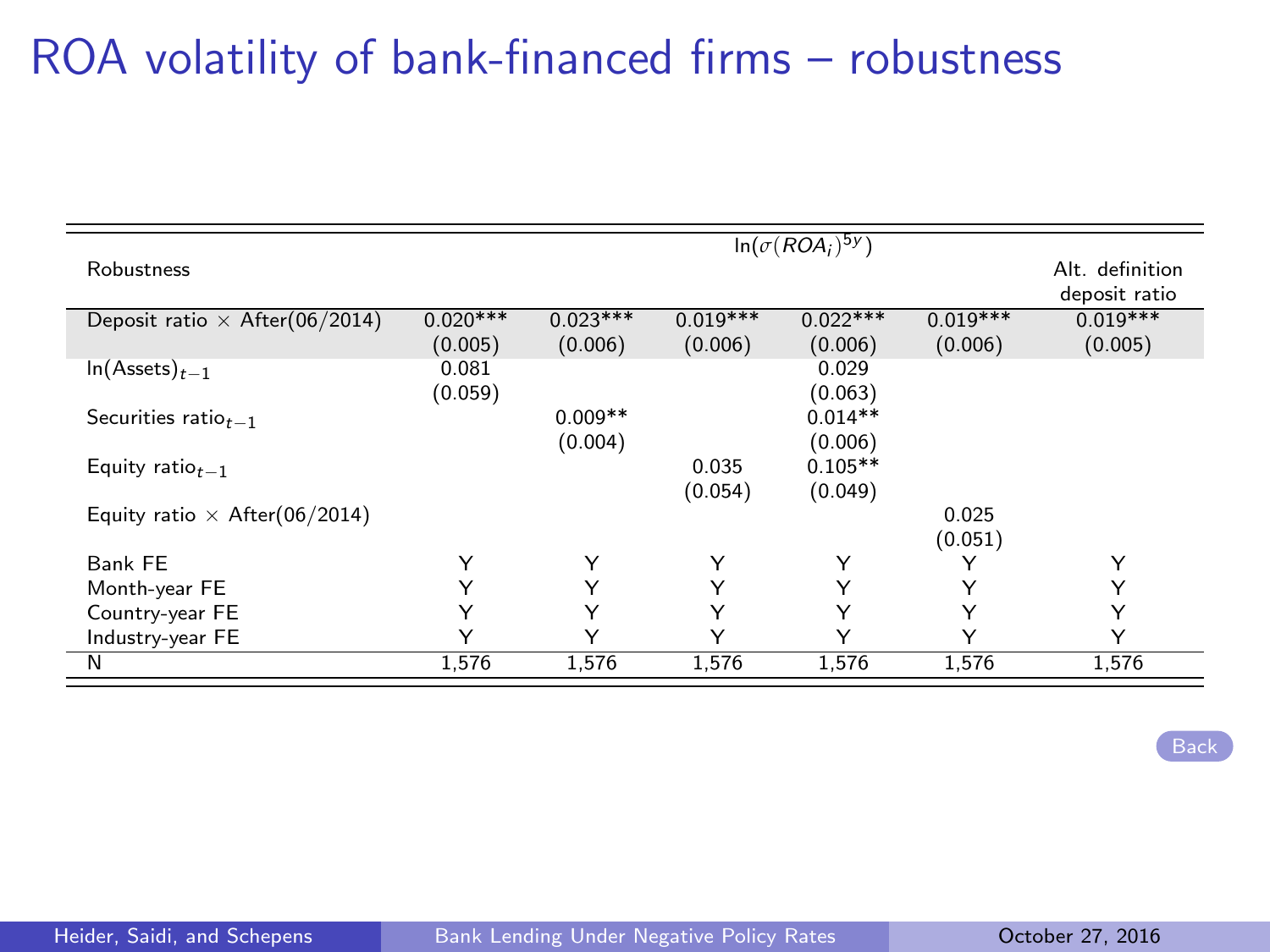### Former loan spreads of bank-financed firms

<span id="page-42-0"></span>

|             |              |             |               | $2011 - 2015$ | $2011 - 2015$ .                              |
|-------------|--------------|-------------|---------------|---------------|----------------------------------------------|
|             |              |             |               |               | non-Euro                                     |
| $0.012**$   | $0.011**$    | $0.012**$   | $0.010*$      | 0.007         | $0.041*$                                     |
| (0.006)     | (0.005)      | (0.006)     | (0.006)       | (0.008)       | (0.023)                                      |
|             |              |             |               | $-0.003$      | $-0.020$                                     |
|             |              |             |               | (0.007)       | (0.017)                                      |
| $\check{ }$ | Υ            | Y           |               |               |                                              |
| $\check{ }$ | $\checkmark$ | v           |               | v             | v                                            |
| N           | $\check{ }$  | N           | N             | N             | N                                            |
| N           | $\checkmark$ | $\check{ }$ | N             | N             | N                                            |
| N           | N            | Y           | Y             | $\check{ }$   | v                                            |
| N           | N            | N           |               | v             | v                                            |
| 1.218       | 1.218        | 1.218       | 1.218         | 1.746         | 445                                          |
|             |              |             | $2013 - 2015$ |               | In(All-in-drawn spread before sample period) |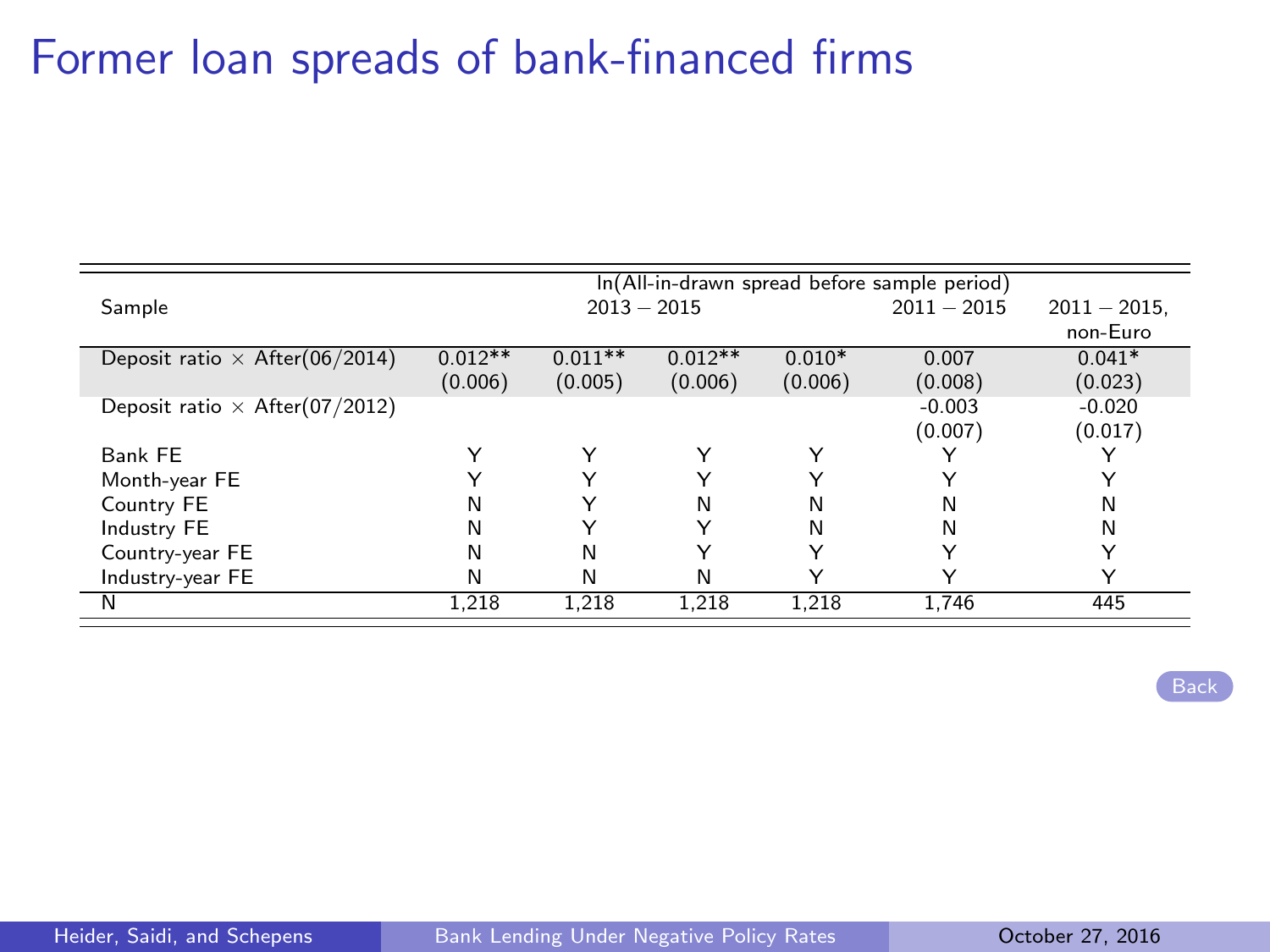## Stock-return volatility of bank-financed firms

<span id="page-43-0"></span>

|                                       |          |              |               | $\ln(\sigma(\textit{return}_i)^{36m})$ |               |                 |
|---------------------------------------|----------|--------------|---------------|----------------------------------------|---------------|-----------------|
| Sample                                |          |              | $2013 - 2015$ |                                        | $2011 - 2015$ | $2011 - 2015$ . |
|                                       |          |              |               |                                        |               | non-Euro        |
| Deposit ratio $\times$ After(06/2014) | $0.005*$ | $0.005*$     | $0.007***$    | $0.007***$                             | $0.007*$      | 0.002           |
|                                       | (0.003)  | (0.003)      | (0.002)       | (0.003)                                | (0.004)       | (0.014)         |
| Deposit ratio $\times$ After(07/2012) |          |              |               |                                        | $-0.000$      | 0.006           |
|                                       |          |              |               |                                        | (0.003)       | (0.013)         |
| Bank FE                               |          | Υ            | Υ             | Υ                                      |               |                 |
| Month-year FE                         |          | $\checkmark$ | $\checkmark$  |                                        |               |                 |
| Country FE                            | N        |              | Ν             | N                                      | N             | Ν               |
| Industry FE                           | N        |              | $\checkmark$  | N                                      | N             | Ν               |
| Country-year FE                       | N        | Ν            |               | $\check{ }$                            |               | $\check{ }$     |
| Industry-year FE                      | N        | N            | Ν             |                                        |               |                 |
| N                                     | 825      | 825          | 825           | 825                                    | 1.348         | 363             |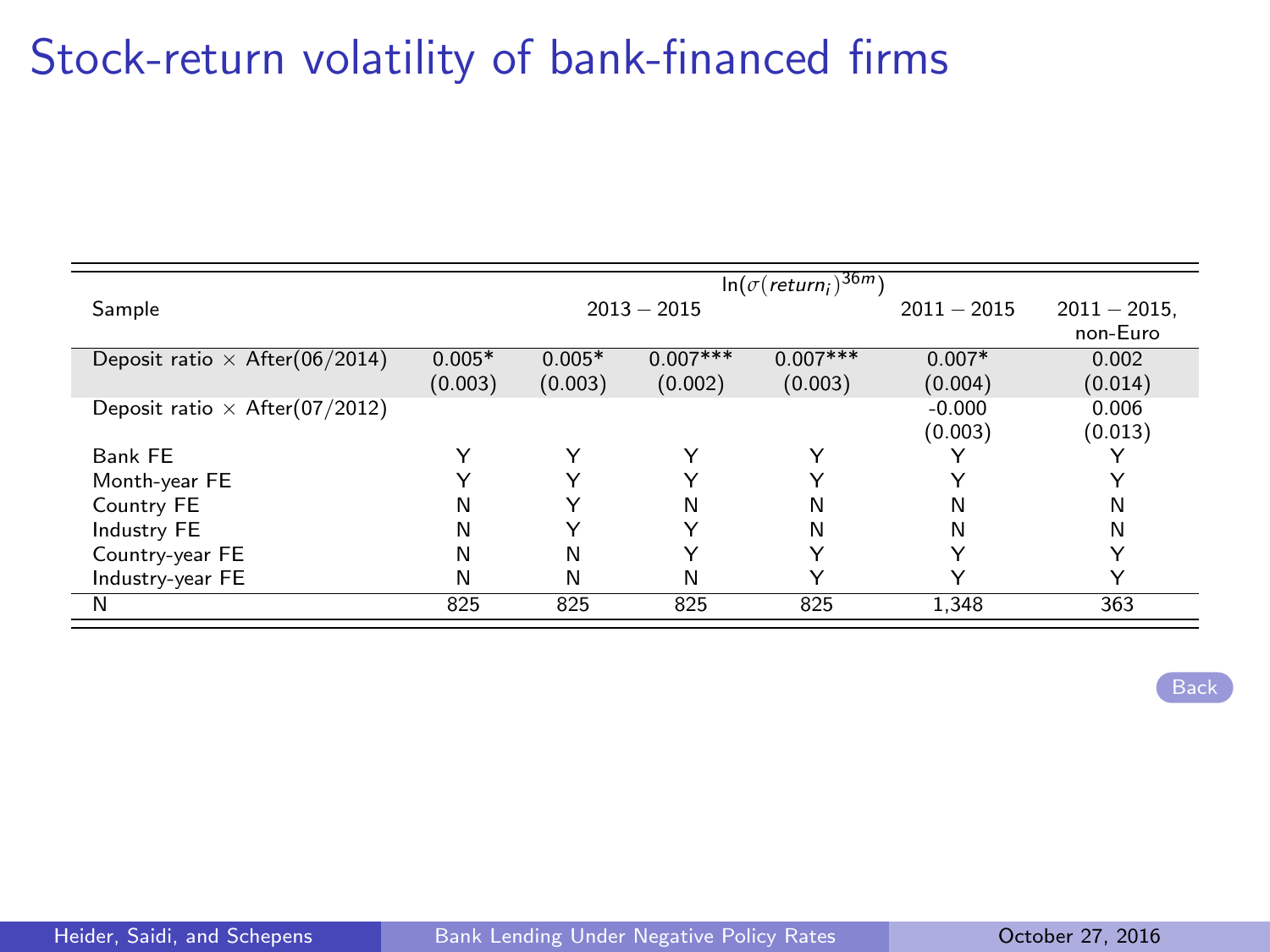# ROA volatility of bank-financed firms – sample ends in February 2015

<span id="page-44-0"></span>

|                                       | $\ln(\sigma(ROA_i)^{5y})$ |          |            |          |  |  |
|---------------------------------------|---------------------------|----------|------------|----------|--|--|
| Deposit ratio $\times$ After(06/2014) | $0.014**$                 | $0.012*$ | $0.013(*)$ | $0.016*$ |  |  |
|                                       | (0.007)                   | (0.007)  | (0.008)    | (0.008)  |  |  |
| Bank FE                               |                           |          |            |          |  |  |
| Month-year FE                         |                           |          |            |          |  |  |
| Country FE                            | N                         |          |            | N        |  |  |
| Industry FE                           | N                         |          |            | N        |  |  |
| Country-year FE                       | N                         | N        |            |          |  |  |
| Industry-year FE                      | N                         | N        |            |          |  |  |
| N                                     | 864                       | 864      | 864        | 864      |  |  |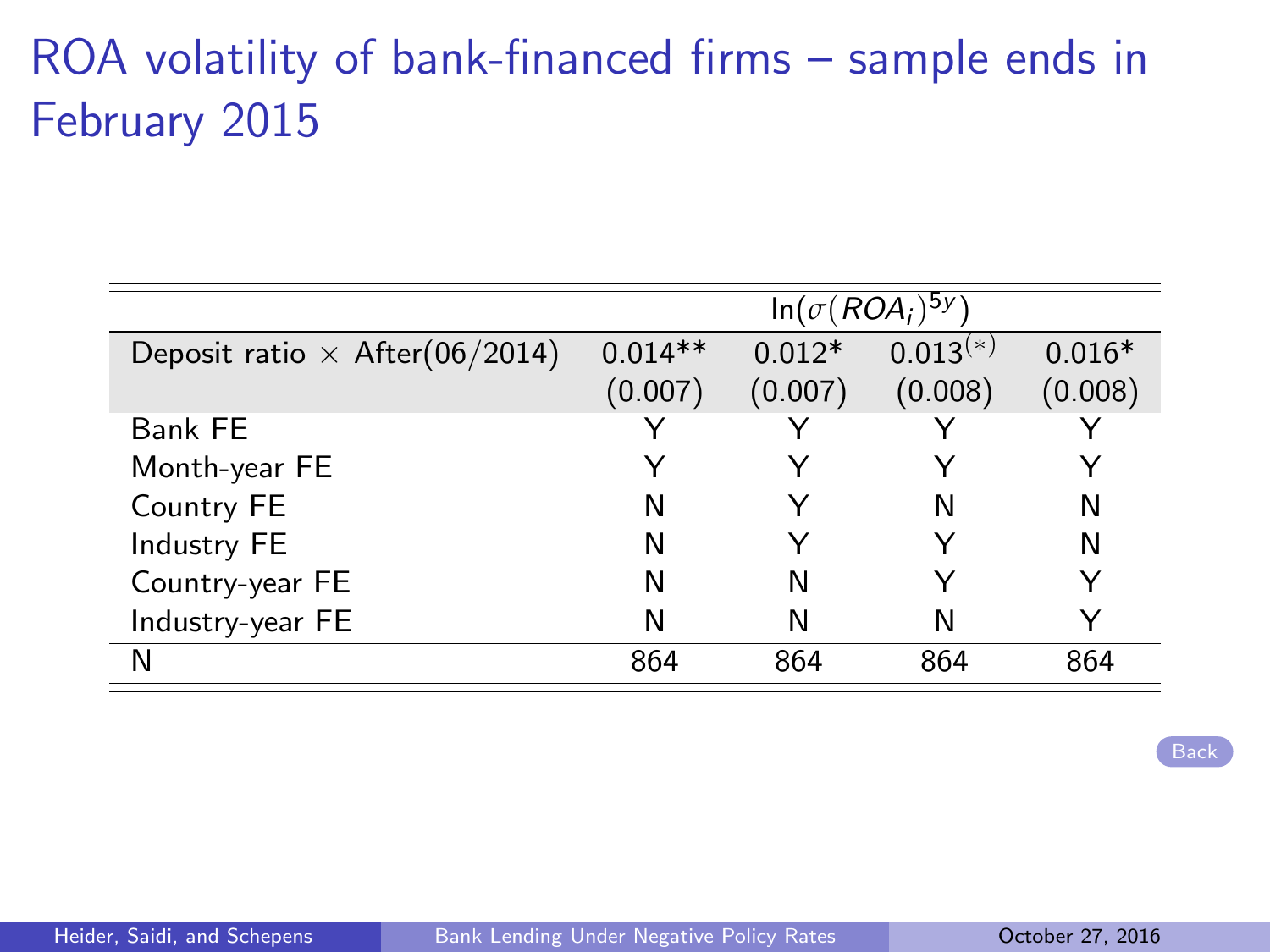### Negative rates outside the Eurozone

<span id="page-45-0"></span>Extend sample to include non-Eurozone lenders facing negative rates:

- **1** Denmark (Nationalbanken): -0.20% in July 2012 (raised in late April 2014, negative again starting September 2014)
- <sup>2</sup> Sweden (Riksbanken): -0.10% in February 2015
- <sup>3</sup> Switzerland (SNB): -0.25% on sight deposits exceeding exemption threshold, starting January 2015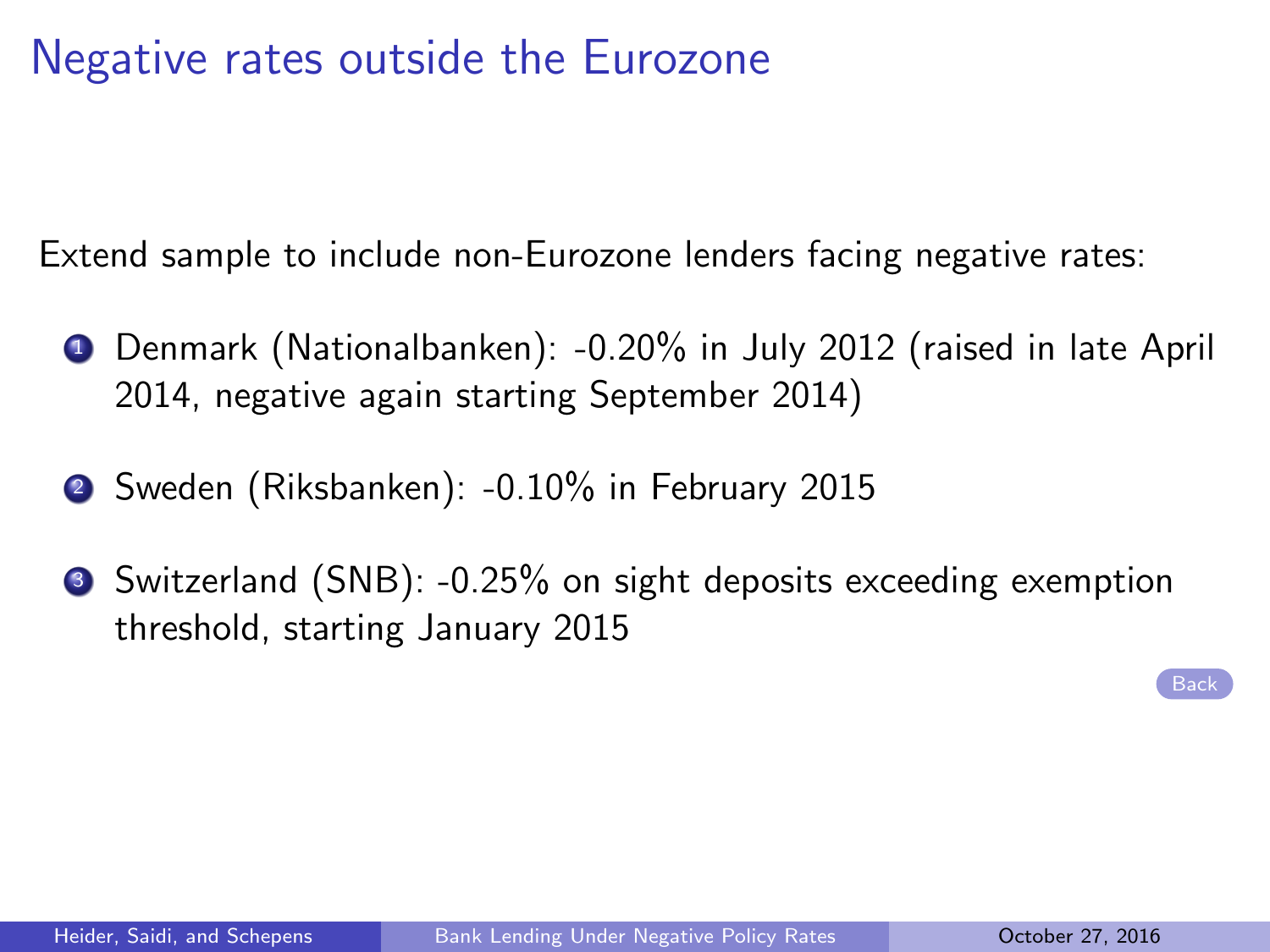# ROA volatility of bank-financed firms – inclusion of Danish, Swedish, and Swiss banks

|                              | $\ln(\sigma(ROA_i)^{5y})$ |           |           |            |  |  |  |
|------------------------------|---------------------------|-----------|-----------|------------|--|--|--|
| Deposit ratio $\times$ After | $0.011***$                | $0.010**$ | $0.011**$ | $0.012***$ |  |  |  |
|                              | (0.004)                   | (0.004)   | (0.005)   | (0.005)    |  |  |  |
| Bank FE                      | ∨                         |           |           |            |  |  |  |
| Month-year FE                |                           |           |           |            |  |  |  |
| Country FE                   | Ν                         |           | N         | N          |  |  |  |
| Industry FE                  | Ν                         |           |           | N          |  |  |  |
| Country-year FE              | N                         | N         |           |            |  |  |  |
| Industry-year FE             | Ν                         | N         | N         |            |  |  |  |
| N                            | 1,342                     | 1,342     | 1,342     | 1,342      |  |  |  |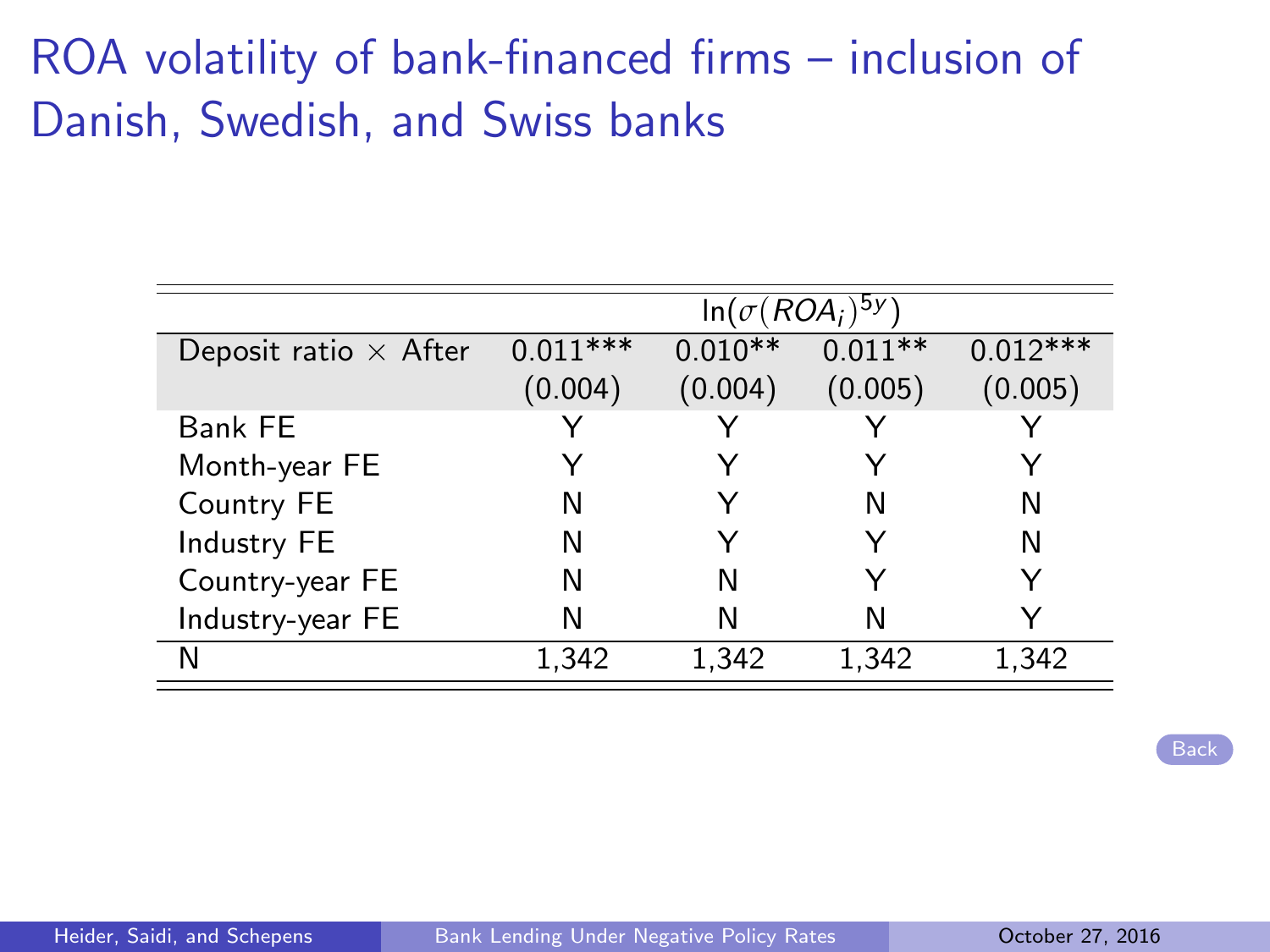# ROA volatility of bank-financed firms: new borrowers

<span id="page-47-0"></span>

|                                       | $\ln(\sigma(ROA_i)^{5y})$ |            |            |            |  |  |
|---------------------------------------|---------------------------|------------|------------|------------|--|--|
| Deposit ratio $\times$ After(06/2014) | $0.017***$                | $0.016***$ | $0.017***$ | $0.018***$ |  |  |
|                                       | (0.005)                   | (0.005)    | (0.006)    | (0.006)    |  |  |
| Bank FE                               |                           |            |            |            |  |  |
| Month-year FE                         |                           |            |            |            |  |  |
| Country FE                            | Ν                         |            | N          | N          |  |  |
| Industry FE                           | Ν                         |            |            | N          |  |  |
| Country-year FE                       | Ν                         | N          |            |            |  |  |
| Industry-year FE                      | Ν                         | N          | N          |            |  |  |
| N                                     | 1,468                     | 1,468      | 1,468      | 1,468      |  |  |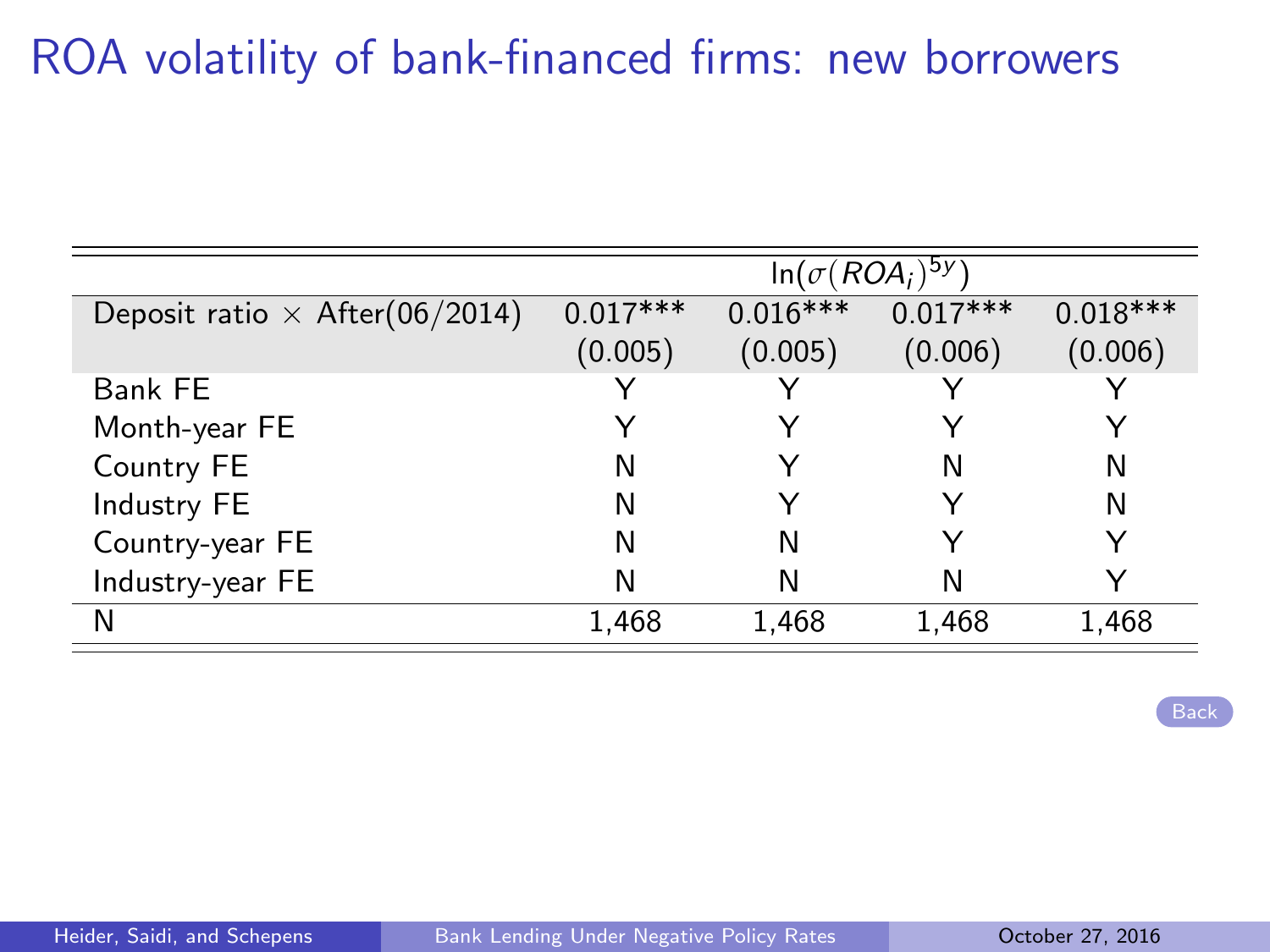# ROA volatility of bank-financed firms: potential switchers

|                                       | $\ln(\sigma(ROA_i)^{5y})$ |          |         |           |  |
|---------------------------------------|---------------------------|----------|---------|-----------|--|
| Deposit ratio $\times$ After(06/2014) | $0.015**$                 | $0.013*$ | 0.012   | $0.020**$ |  |
|                                       | (0.007)                   | (0.007)  | (0.008) | (0.009)   |  |
| Bank FE                               |                           |          |         |           |  |
| Month-year FE                         |                           |          |         |           |  |
| Country FE                            | N                         |          | N       | N         |  |
| Industry FE                           | N                         |          |         | N         |  |
| Country-year FE                       | N                         | N        |         |           |  |
| Industry-year FE                      | N                         | N        | N       |           |  |
| N                                     | 1,061                     | 1,061    | 1,061   | 1.061     |  |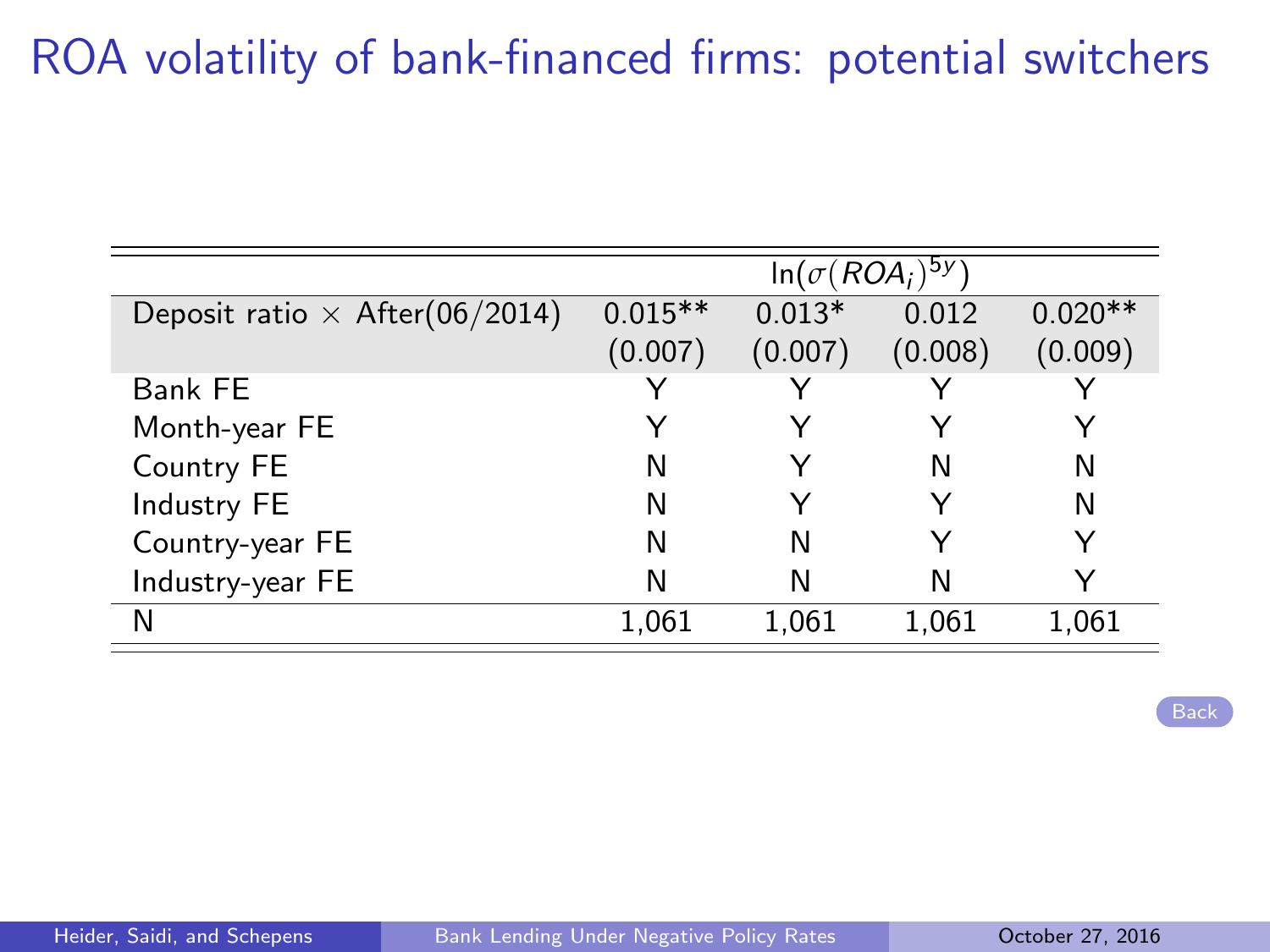### <span id="page-49-0"></span>ROA volatility of firms switching banks



Heider, Saidi, and Schepens [Bank Lending Under Negative Policy Rates](#page-0-0) Cotober 27, 2016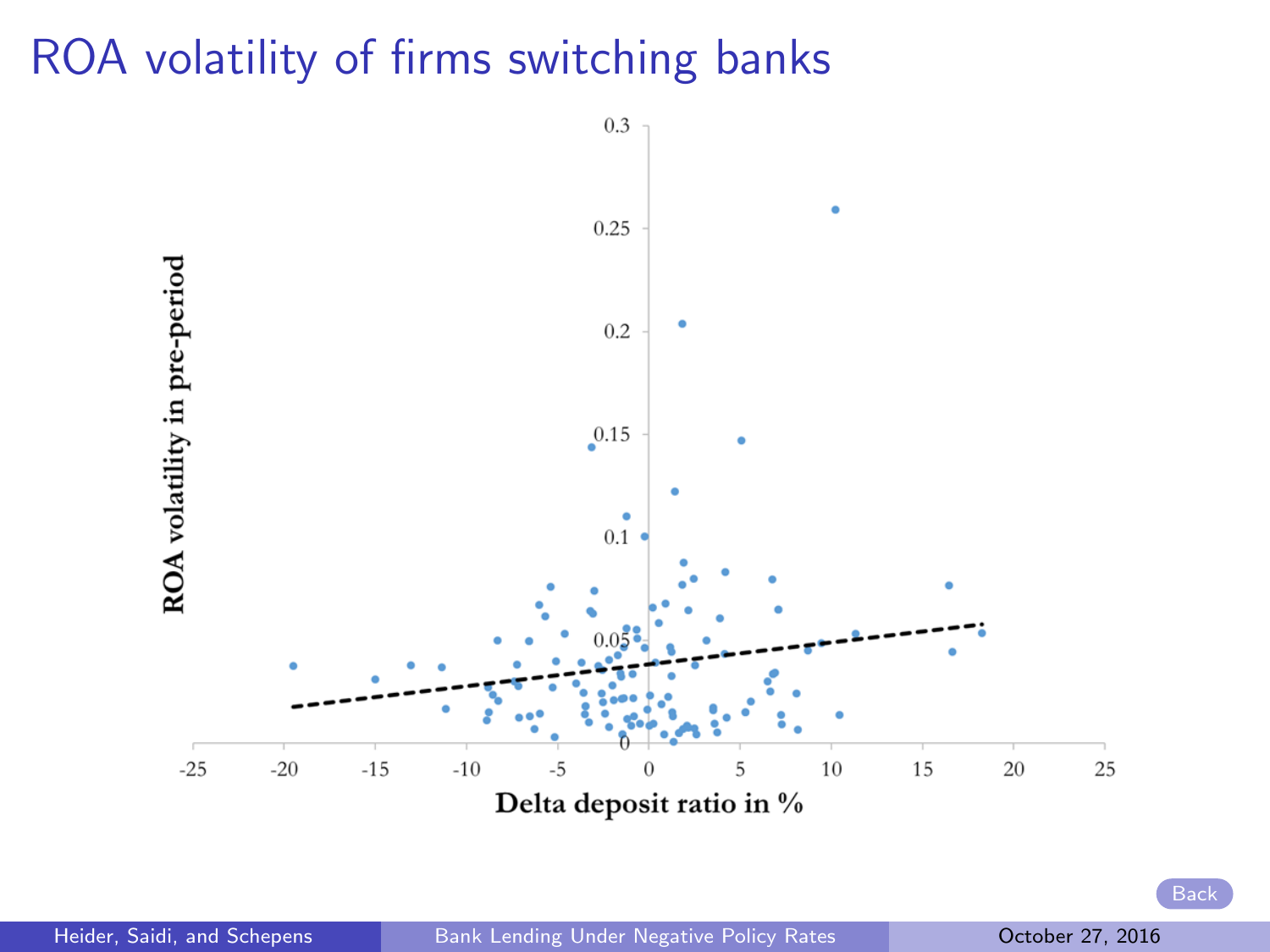### Impact on loan size: new borrowers

<span id="page-50-0"></span>

|                                                                    | In(Loan size) |          |          |          |             |
|--------------------------------------------------------------------|---------------|----------|----------|----------|-------------|
| Deposit ratio $\times$ After(06/2014)                              | $-0.000$      | $-0.005$ | $-0.006$ | $-0.006$ | $-0.011$    |
|                                                                    | (0.006)       | (0.006)  | (0.005)  | (0.006)  | (0.007)     |
| Deposit ratio $\times$ After(06/2014) $\times \sigma (ROA_i)^{5y}$ |               |          |          |          | $0.284**$   |
|                                                                    |               |          |          |          | (0.126)     |
| Deposit ratio $\times \sigma(ROA_i)^{5y}$                          |               |          |          |          | $-0.252***$ |
|                                                                    |               |          |          |          | (0.091)     |
| $\sigma(ROA_i)^{5y} \times$ After(06/2014)                         |               |          |          |          | $-8.584$    |
|                                                                    |               |          |          |          | (5.413)     |
| $\sigma(ROA_i)^{5y}$                                               |               |          |          |          | 6.886*      |
|                                                                    |               |          |          |          | (3.739)     |
| Bank FE                                                            | Υ             | Υ        | Υ        | Υ        |             |
| Month-year FE                                                      |               | Υ        | Υ        | Υ        | Υ           |
| Country FE                                                         | N             | Υ        | N        | N        | N           |
| Industry FE                                                        | N             | Υ        | Υ        | N        | N           |
| Country-year FE                                                    | N             | N        | Υ        | Υ        | Υ           |
| Industry-year FE                                                   | N             | N        | N        | Υ        | Υ           |
| N                                                                  | 1,468         | 1,468    | 1,468    | 1,468    | 1,468       |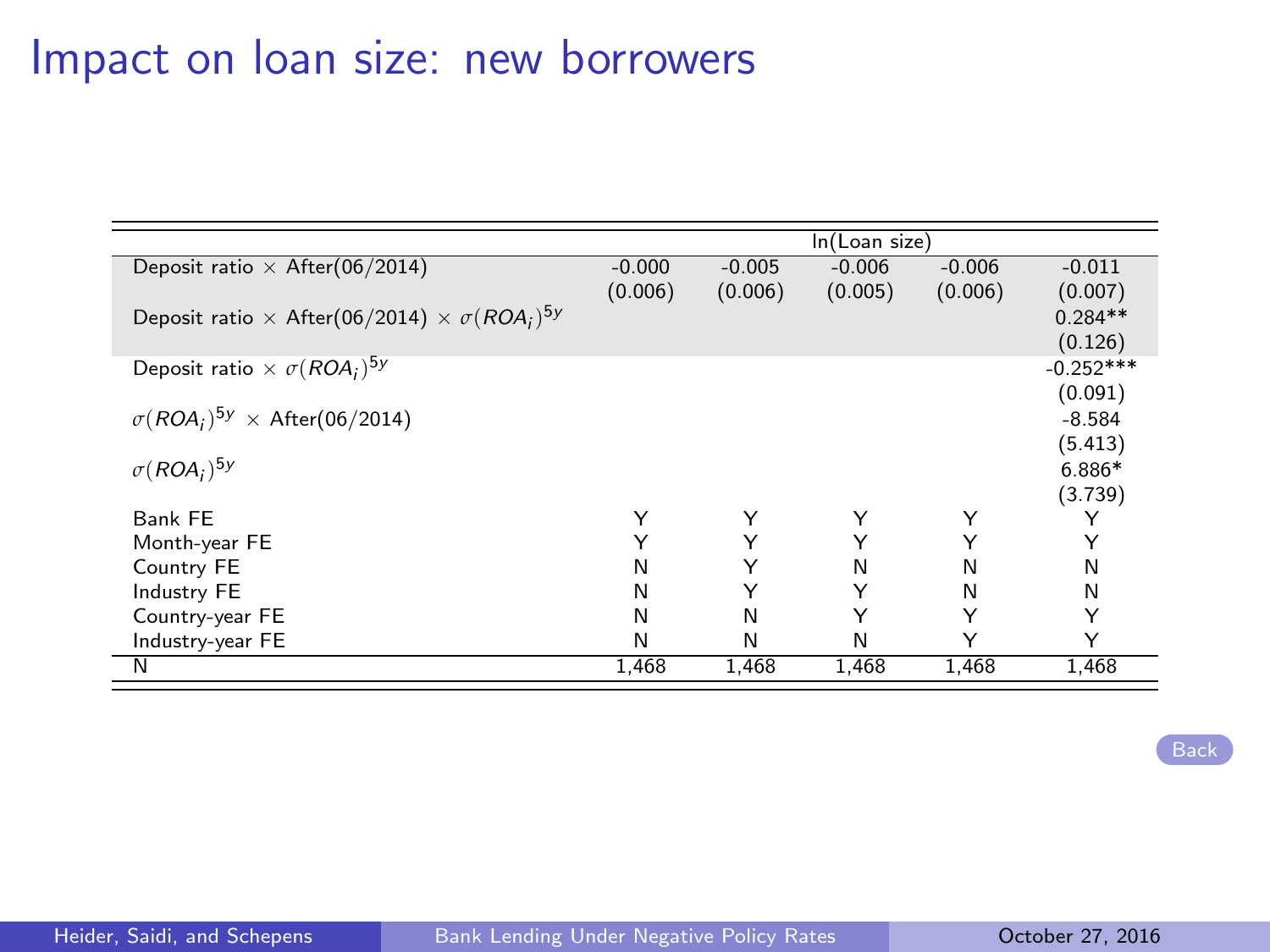### Impact on loan size: potential switchers

|                                                                    | In(Loan size) |          |          |          |            |
|--------------------------------------------------------------------|---------------|----------|----------|----------|------------|
| Deposit ratio $\times$ After(06/2014)                              | $-0.006$      | $-0.002$ | $-0.001$ | $-0.000$ | 0.004      |
|                                                                    | (0.008)       | (0.007)  | (0.008)  | (0.009)  | (0.011)    |
| Deposit ratio $\times$ After(06/2014) $\times \sigma (ROA_i)^{5y}$ |               |          |          |          | 0.021      |
|                                                                    |               |          |          |          | (0.177)    |
| Deposit ratio $\times \sigma(ROA_i)^{5y}$                          |               |          |          |          | $-0.207**$ |
|                                                                    |               |          |          |          | (0.083)    |
| $\sigma(ROA_i)^{5y} \times$ After(06/2014)                         |               |          |          |          | 1.608      |
|                                                                    |               |          |          |          | (7.855)    |
| $\sigma(ROA_i)^{5y}$                                               |               |          |          |          | 5.214      |
|                                                                    |               |          |          |          | (3.446)    |
| Bank FE                                                            | Υ             | Υ        | Υ        | Υ        | Y          |
| Month-year FE                                                      | Υ             | Υ        | Υ        | Υ        | Υ          |
| Country FE                                                         | N             | Υ        | N        | N        | N          |
| Industry FE                                                        | N             | Υ        | Υ        | N        | N          |
| Country-year FE                                                    | N             | N        | Υ        | Υ        | Υ          |
| Industry-year FE                                                   | N             | N        | N        | Υ        | Υ          |
| N                                                                  | 1,061         | 1,061    | 1,061    | 1,061    | 1,061      |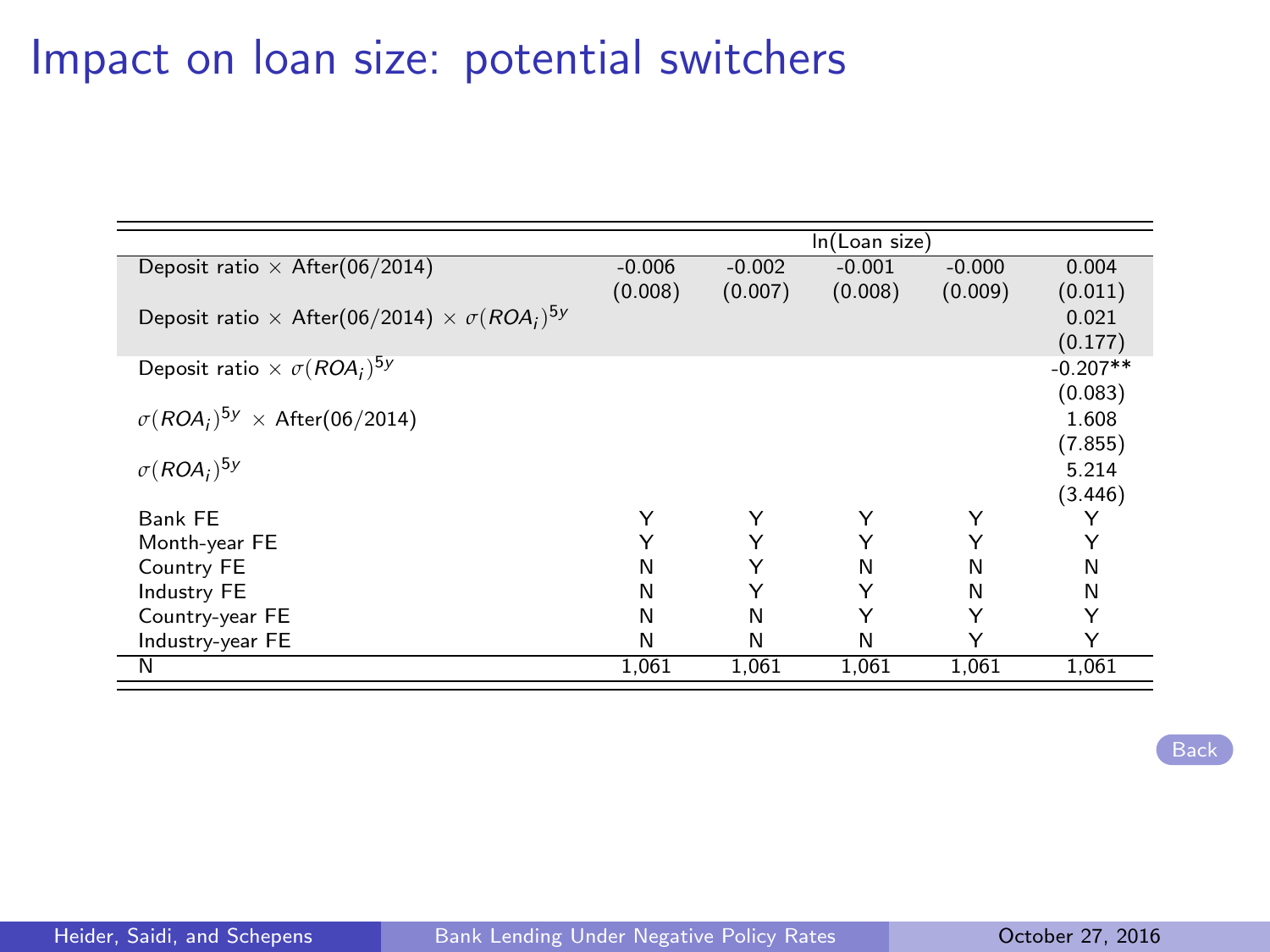# Summary of distributional effects

<span id="page-52-0"></span>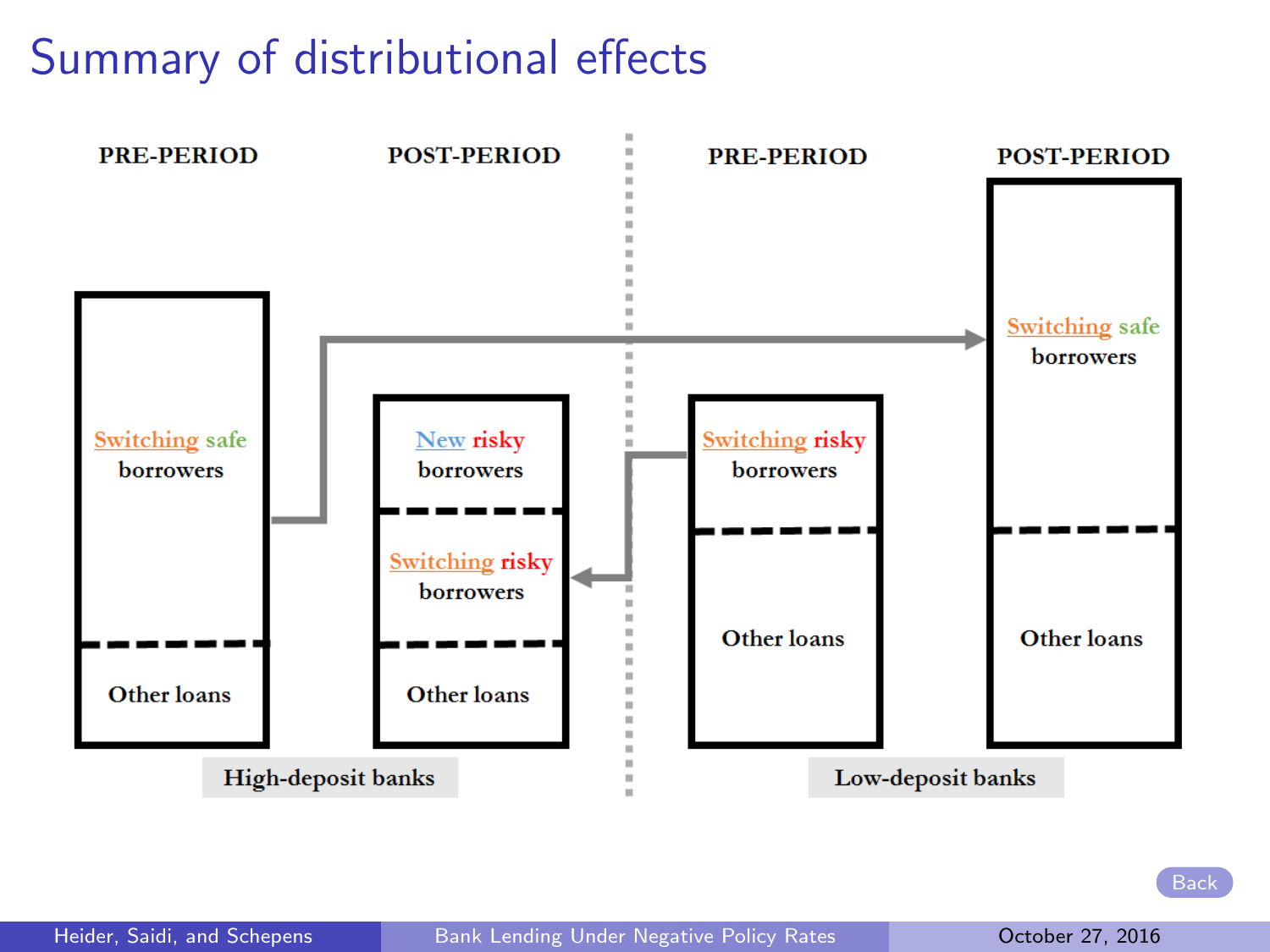### Impact on loan spreads

<span id="page-53-0"></span>

|                                       | In(All-in-drawn spread) |              |             |             |               |                             |
|---------------------------------------|-------------------------|--------------|-------------|-------------|---------------|-----------------------------|
| Sample                                | $2013 - 2015$           |              |             |             | $2011 - 2015$ | $2011 - 2015$ .<br>non-Euro |
|                                       |                         |              |             |             |               |                             |
| Deposit ratio $\times$ After(06/2014) | $-0.009$                | $-0.006$     | $-0.003$    | $-0.002$    | $-0.001$      | 0.015                       |
|                                       | (0.006)                 | (0.005)      | (0.006)     | (0.007)     | (0.006)       | (0.012)                     |
| Deposit ratio $\times$ After(07/2012) |                         |              |             |             | $-0.002$      | 0.002                       |
|                                       |                         |              |             |             | (0.004)       | (0.015)                     |
| Bank FE                               | Υ                       | Υ            | Υ           | Υ           |               |                             |
| Month-year FE                         | $\lambda$               | $\checkmark$ | $\check{ }$ |             | $\checkmark$  | ◡                           |
| Country FE                            | N                       | Υ            | N           | N           | N             | N                           |
| Industry FE                           | N                       | $\check{ }$  | $\check{ }$ | N           | N             | N                           |
| Country-year FE                       | N                       | N            | Υ           | $\check{ }$ | Y             | ◡                           |
| Industry-year FE                      | N                       | N            | N           | Y           | $\checkmark$  | ◡                           |
| $\overline{\mathsf{N}}$               | 791                     | 791          | 791         | 791         | 1.332         | 367                         |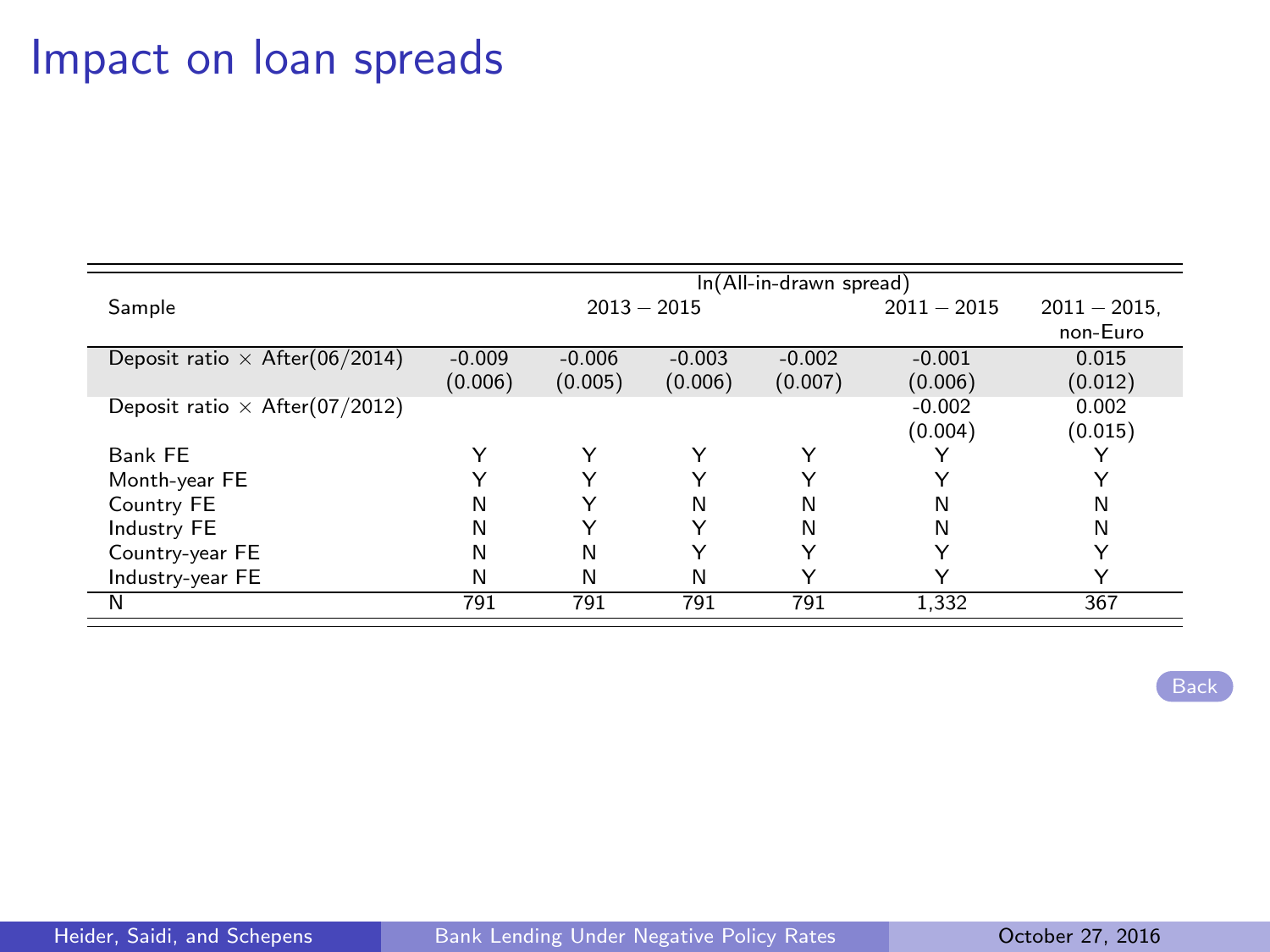### Impact on other loan terms

|                                       | Secured $\in$ [0, 1] | Lead share $\in$ [0, 1] | Covenants $\in \{0,1\}$ | ln(Maturity) |
|---------------------------------------|----------------------|-------------------------|-------------------------|--------------|
| Deposit ratio $\times$ After(06/2014) | $-0.000$             | 0.003                   | 0.001                   | $-0.001$     |
|                                       | (0.003)              | (0.002)                 | (0.001)                 | (0.002)      |
| Bank FE                               |                      |                         |                         |              |
| Month-year FE                         |                      |                         |                         |              |
| Country-year FE                       |                      |                         |                         |              |
| Industry-year FE                      |                      |                         |                         |              |
|                                       | 986                  | 591                     | 2.450                   | 2,386        |